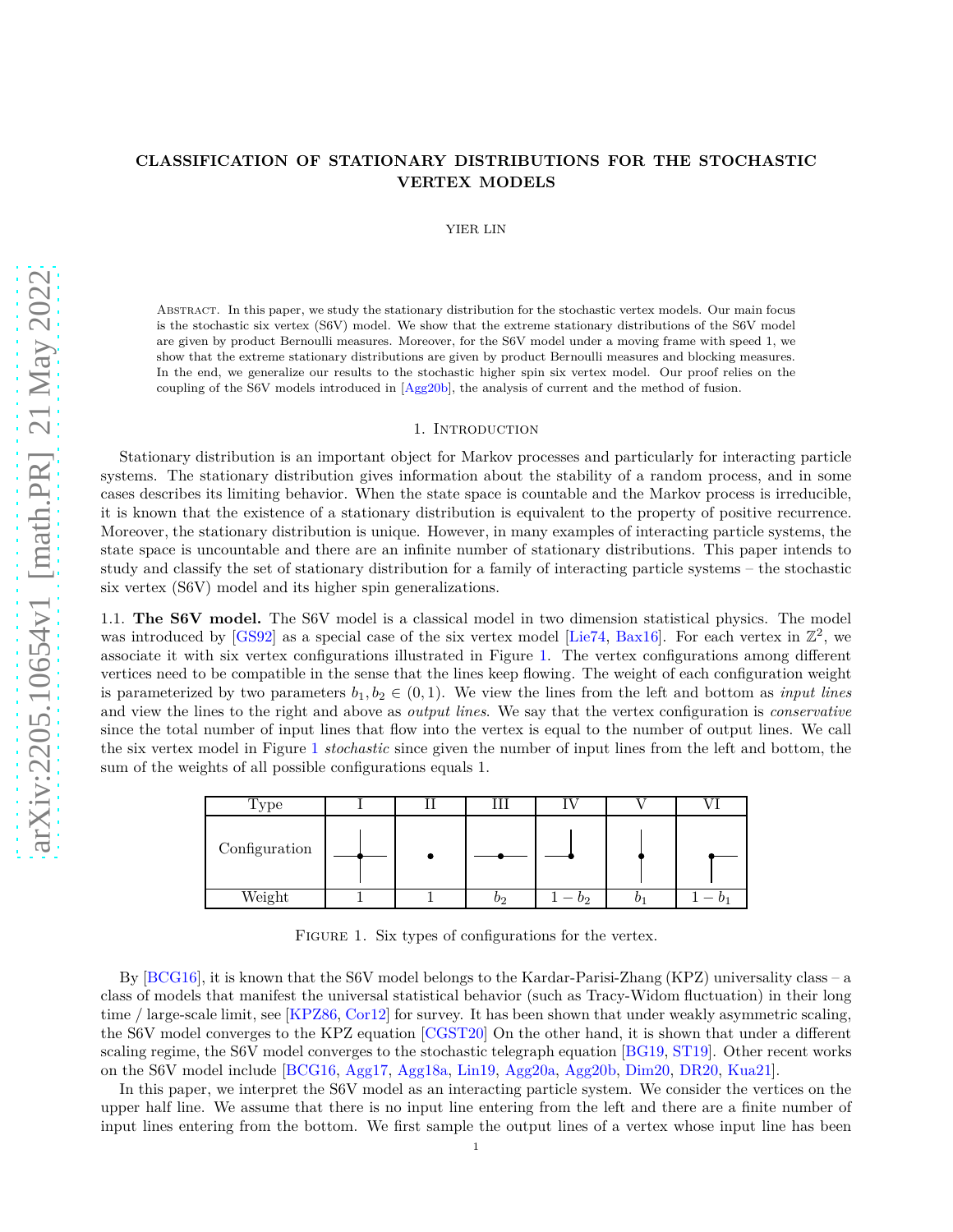specified, according to these stochastic weights. Proceeding with this sampling, we get a collection of up right paths. By viewing the horizontal axis as space and vertical axis as time, these lines can be viewed as trajectories of particles. We cut the upper half plane by the dotted lines  $y = t - \frac{1}{2}$ , the intersection of these lines with the upper right path represents the location of the particles at time *t*, see Figure [2.](#page-1-0)

<span id="page-1-0"></span>To state our result, let us begin with a precise definition of the S6V model. Our definition follows [\[Agg20b,](#page-22-0) Definition 2.1].



FIGURE 2. The S6V model is viewed as an interacting particle system.

<span id="page-1-2"></span>**Definition 1.1** (S6V model with finite particles). *Fix*  $M, N \in \mathbb{Z}_{\geq 0}$  and  $b_1, b_2 \in (0, 1)$ *. We define the S6V model* as a discrete-time Markov process  $\{p_t : t \in \mathbb{Z}_{\geq 0}\}\.$  Here,  $p_t = (p_t(-M) < \cdots < p_t(N))$ , where the integer  $p_t(i)$ *denotes the location of the <i>i*-th particle at time *t*. We sample independent random variables  $\{\chi_t(x), j_t(x): x \in$  $\mathbb{Z}, t \in \mathbb{Z}_{\geq 0}$  *such that for all t, x,* 

$$
\mathbb{P}(\chi_t(x) = 1) = b_1, \qquad \mathbb{P}(\chi_t(x) = 0) = 1 - b_1, \n\mathbb{P}(j_t(x) = n) = (1 - b_2)b_2^{n-1}, \qquad \forall n \in \mathbb{Z}_{\ge 1}.
$$
\n(1.1)

<span id="page-1-3"></span>*For the convenience of notation, we set*  $p_{t+1}(-M-1) := -\infty$  and  $p_{t+1}(N+1) := +\infty$ *. We define*  $p_{t+1}(i)$ *, i* =  $-M, \ldots, N$  *recursively: Suppose that we have defined*  $p_{t+1}(i)$ *, let us define*  $p_{t+1}(i+1)$  *as follows:* 

(1) If  $p_{t+1}(i) < p_t(i+1)$  and  $\chi_t(p_t(i+1)) = 1$ , we set  $p_{t+1}(i+1) := p_t(i+1)$ .

(2) If  $p_{t+1}(i) = p_t(i+1)$  or  $\chi_t(p_t(i+1)) = 0$ , we set  $p_{t+1}(i+1) := \min (p_t(i+1) + j_t(p_t(i+1)), p_t(i+2)).$ 

*In other words, for each update between time* (*t, t* + 1)*, we run the procedure from left to right. Each particle wakes up with probability* 1−*b*1*. Once a particle has woken, it keeps moving one step to the right with probability*  $b_2$ . If particle *i* hits the particle  $i + 1$ , then it stops immediately and the particle  $i + 1$  moves one step to the *right and keeps moving with probability b*2*.*

We can also define the S6V model with infinite particles by allowing  $M, N = \infty$ . The definition appears in [\[Agg20b,](#page-22-0) Section 2], see Appendix [A](#page-21-0) for detail.

Define  $S := \{0, 1\}^{\mathbb{Z}}$ . We introduce the Markov process  $\eta_t = \{\eta_t(x)\}_{x \in \mathbb{Z}} \in S$  such that

<span id="page-1-1"></span>
$$
\eta_t(x) := \mathbb{1}_{\{\exists i, p_t(i) = x\}}.\tag{1.2}
$$

In other words,  $\eta_t(x)$  describes whether the location x is occupied at time t. The Markov processes  $\eta_t$  and  $\mathbf{p}_t$ are two equivalent ways of characterizing the S6V model.

The S6V model can be realized as a discrete time version of the asymmetric simple exclusion process (ASEP). The ASEP is an interacting particle system on  $\mathbb Z$  where each lattice has either a particle or no particle. Fix *r, ℓ >* 0, each particle jumps one step to the right with rate *r* and jumps one step to the left with rate *ℓ*. The jump is blocked if the destination of the jump is already occupied. The ASEP is shown to be a continuous time limit of the S6V model [\[BCG16,](#page-22-2) [Agg17\]](#page-22-6). More precisely, if we scale  $b_1 = \varepsilon \ell, b_2 = \varepsilon r, t \to \varepsilon^{-1} t$  and impose a moving frame speed 1 to the right, under this moving frame, the S6V model converges to the ASEP as  $\varepsilon \to 0$ .

The above paragraph motivates us to define the S6V model under the moving frame. Let us define the shift operator  $\tau_n : \mathcal{S} \to \mathcal{S}$  such that  $\tau_n(\eta)(i) := \eta(i+n)$  for arbitrary  $i \in \mathbb{Z}$ . We abbreviate  $\tau_1$  as  $\tau$ .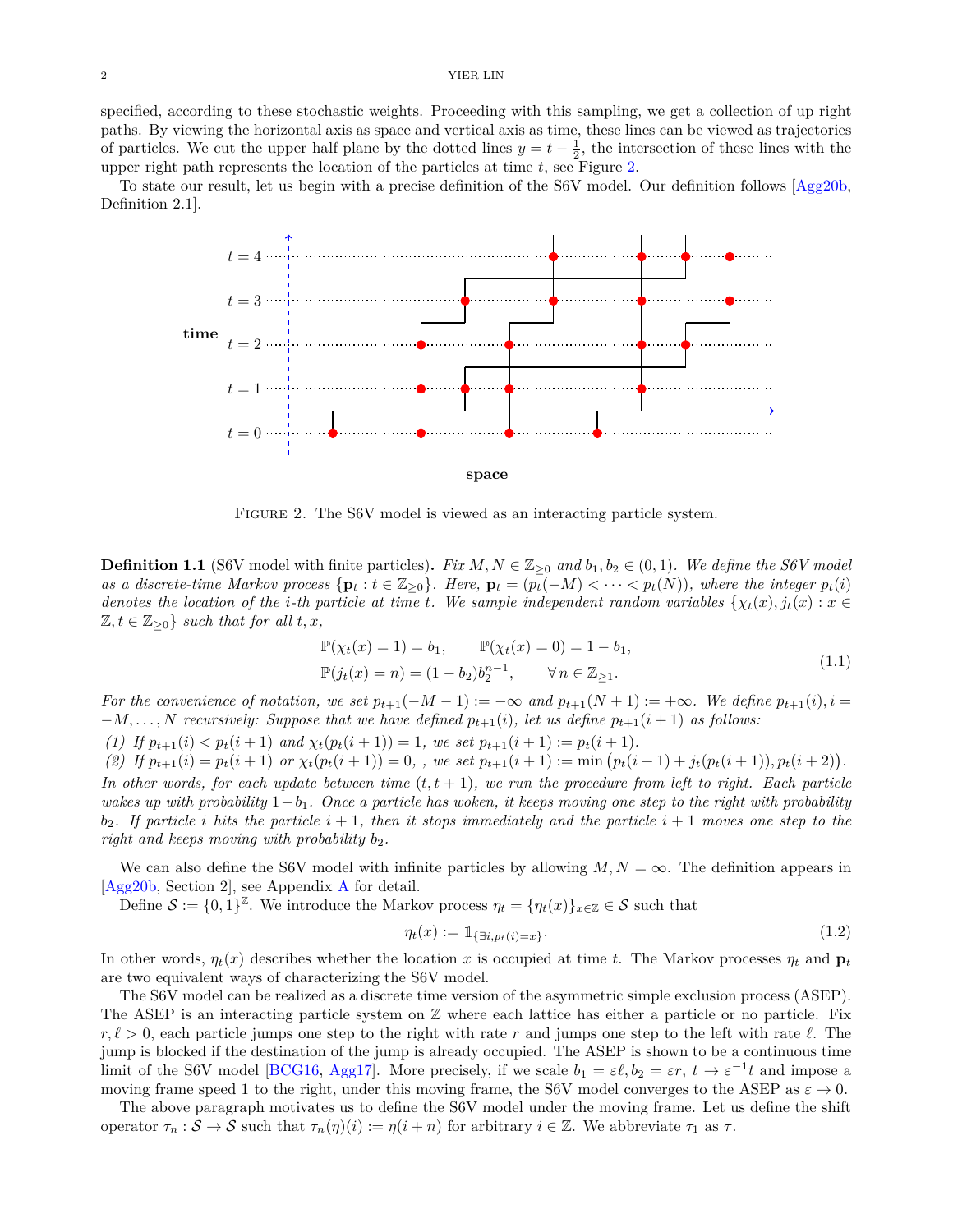**Definition 1.2** (Shifted S6V model). We define the shifted S6V model to be the Markov process  $\tau_t(\eta_t)$ . It is *the S6V model under a moving frame to the right with speed* 1*.*

We seek to find all the stationary distributions for the S6V model and the shifted S6V model. We state our results in Section [1.2.](#page-2-0) In Section [1.3,](#page-2-1) we extend our results to the stochastic higher spin six vertex (SHS6V) model.

<span id="page-2-0"></span>1.2. **Main results.** We identify all the stationary distributions of the S6V model  $\eta_t$ . Let  $\mathcal{M}_1(\mathcal{S})$  denote the space of probability measure on S. We endow  $\mathcal{M}_1(\mathcal{S})$  with the weak\* topology. Let  $\mathcal{I} \subseteq \mathcal{M}_1(\mathcal{S})$  denote the set of stationary distributions of  $\eta_t$ . It is straightforward that I is compact and convex. Define the set of extreme point of  $\mathcal I$  to be

$$
\mathcal{I}_e:=\Big\{\nu\in\mathcal{I}:\text{ there does not exist }\nu_1\neq\nu_2\in\mathcal{I}\text{ and }\alpha\in(0,1)\text{ such that }\nu=\alpha\nu_1+(1-\alpha)\nu_2\Big\}.
$$

By Krein–Milman theorem,  $\mathcal I$  equals the closed convex hull of  $\mathcal I_e$ .

Let Ber( $\rho$ ) denote the Bernoulli distribution with mean  $\rho$ . Define  $\mu_{\rho} := \bigotimes_{\mathbb{Z}} \text{Ber}(\rho)$ .

# <span id="page-2-3"></span>**Theorem 1.3.**  $\mathcal{I}_e = {\mu_\rho}_{\rho \in [0,1]}$ .

**Remark 1.4.** *In* [\[Agg20b,](#page-22-0) Theorem 3.6]*, the author proved that the set of translation invariant stationary distribution of the S6V model is given by the closed convex hull of product Bernoulli measures. Our result says that there does not exist a stationary distribution for the S6V model which is not translation invariant.*

We proceed to find the stationary distribution of the shifted S6V model. Define  $q := b_1/b_2$  and assume  $q \neq 1$ . Define the inhomogeneous product measure

<span id="page-2-4"></span>
$$
\mu_* := \bigotimes_{k \in \mathbb{Z}} \text{Ber}\left(\frac{q^{-k}}{1 + q^{-k}}\right). \tag{1.3}
$$

We have either  $q \in (0,1)$  or  $q > 1$ . Assume without loss of generality that  $q > 1$ . Using the Borel-Cantelli lemma, it is straightforward to verify that under measure *µ*∗, almost surely there exists two random numbers  $-M < 0 < N$  such that  $\eta(i) = 1$  for  $i \leq -M$  and  $\eta(i) = 0$  for  $i \geq N$ . Let

<span id="page-2-5"></span>
$$
A := \left\{ \eta : \sum_{i = -\infty}^{0} (1 - \eta(i)) + \sum_{i = 1}^{\infty} \eta(i) < \infty \right\}.
$$
\n(1.4)

By the previous argument, we have  $\mu_*(A) = 1$ . Consider a partition of the set  $A = \bigcup_{n=-\infty}^{\infty} A_n$  where

<span id="page-2-6"></span>
$$
A_n := \left\{ \eta : \sum_{i=-\infty}^{0} \left( 1 - \eta(i) \right) + n = \sum_{i=1}^{\infty} \eta(i) < \infty \right\}.
$$
\n(1.5)

Define the probability measure  $\mu_{(n)}$  to be the projection of  $\mu_{*,\gamma}$  onto  $A_n$ , i.e.  $\mu_{(n)}$  is supported on  $A_n$  and for any measurable subset of  $B \subseteq A_n$ ,  $\mu_{(n)}(B) := \frac{\mu_*(B)}{\mu_*(A_n)}$ . We call probability measures supported on *A blocking measures*. In particular,  $\mu_{(n)}$  is the example of a blocking measure.

Let J be the set of stationary distributions for the shifted S6V model  $\tau_t(\eta_t)$ . The following theorem gives a complete characterization of I.

<span id="page-2-2"></span>**Theorem 1.5.** *If*  $q \neq 1$ *, we have*  $\mathfrak{I}_e = {\mu_o}_{o \in [0,1]} \cup {\mu_{(n)}}_{n \in \mathbb{Z}}$ *.* 

**Remark 1.6.** *Note that* I*<sup>e</sup> coincides with the extreme stationary distribution of ASEP with left jump rate ℓ and right jump rate r such that*  $\frac{\ell}{r} = q$ *. This explains why the set*  $\mathfrak{I}_e$  *is equal to that for ASEP* [\[Lig76,](#page-23-6) Theorem 1.4]*.*

**Remark 1.7.** *If*  $q = 1$ ,  $\mu_*$  *becomes a homogeneous product Bernoulli measure. The method of our proof would imply that*  $\mathfrak{I}_e = {\mu_\rho}_{\rho \in [0,1]}$ *.* 

<span id="page-2-1"></span>1.3. **Extension to the stochastic higher spin six vertex (SHS6V) model.** For the S6V model, there can be at most one line flowing in the horizontal and vertical direction. The SHS6V model [\[CP16,](#page-22-11) [BP18\]](#page-22-12) removes this restriction and allows the vertex configurations to have up to *I* lines in the vertical direction and up to *J* lines in the horizontal directions, where *I, J* are any fixed positive integers.

The SHS6V model is a four-parameter family of quantum integrable system has been intensely studied in recent years, see [\[CP16,](#page-22-11) [KMMO16,](#page-23-7) [CT17,](#page-22-13) [Agg18b,](#page-22-14) [BP18,](#page-22-12) [BW18,](#page-22-15) [Kua18,](#page-23-8) [BW20,](#page-22-16) [Lin20a,](#page-23-9) [Lin20b,](#page-23-10) [IMS20,](#page-23-11)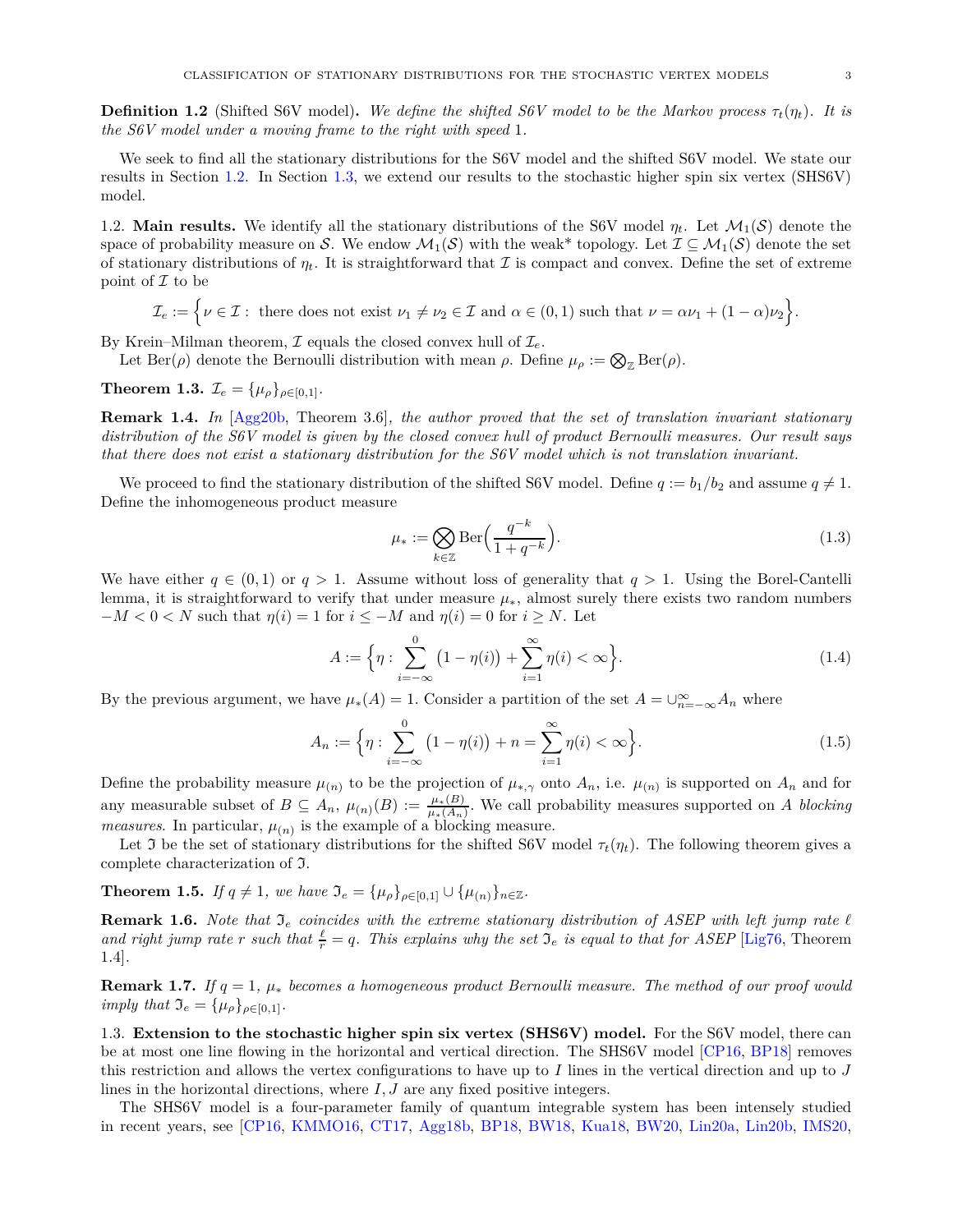[ABW21,](#page-22-17) [ABW22\]](#page-22-18). To define the model, we introduce the matrix  $L_{\alpha}^{I,J}$  with row and column both indexed by  $(i_1, j_1), (i_2, j_2) \in \{0, 1, \ldots, I\} \times \{0, 1, \ldots, J\}$ . Define the *q*-Pochhammer symbol

$$
(b;q)_n := \begin{cases} \prod_{k=0}^{n-1} (1-bq^k), & n > 0, \\ 1 & n = 0, \\ \prod_{k=0}^{-n-1} (1-\alpha q^{n+k})^{-1} & n < 0. \end{cases}
$$

The entries of  $L^{I,J}_{\alpha}$  are given by

$$
\begin{split} \mathsf{L}^{I,J}_{\alpha}(i_1,j_1;i_2,j_2) :=& \mathbbm{1}_{\{i_1+j_1=i_2+j_2\}} q^{\frac{2j_1-j_1^2}{4} - \frac{2j_2-j_2^2}{4} + \frac{i_2^2+i_1^2}{4} + \frac{i_2(j_2-1)+i_1j_1}{2}} \\ &\times \frac{\nu^{j_1-i_2} \alpha^{j_2-j_1+i_2}(-\alpha \nu^{-1};q)_{j_2-i_1}}{(q;q)_{i_2}(-\alpha;q)_{i_2+j_2} (q^{J+1-j_1};q)_{j_1-j_2}} 4 \overline{\phi}_3\bigg( \begin{matrix} q^{-i_2};q^{-i_1},-\alpha q^J,-q \nu \alpha^{-1} \\ \nu,q^{1+j_2-i_1},q^{J+1-i_2-j_2} \end{matrix} \bigg| q,q \bigg), \end{split}
$$

where  $\nu = q^{-I}$  and  $4\bar{\phi}_3$  is the regularized terminating basic hyper-geometric series defined by

$$
{}_{r+1}\overline{\phi}_r\bigg(\begin{matrix}q^{-n},a_1,\ldots,a_r\\b,\ldots,b_r\end{matrix}\bigg|q,z\bigg)=\sum_{k=0}^nz^k\frac{(q^{-n};q)_k}{(q;q)_k}\prod_{i=1}^r(a_i;q)_k(b_iq^k;q)_{n-k}.
$$

It turns out the matrix is *stochastic* as long as either one of the following is satisfied (see [\[Lin20b,](#page-23-10) Corollary 1.4] for instance)

<span id="page-3-1"></span><span id="page-3-0"></span>(1)  $q \in [0, 1)$  and  $\alpha < -q^{-1-J+1}$ . (2)  $q > 1$  and  $-q^{-I-J+1} < \alpha < 0$ .

For the rest of the section, we assume that  $\alpha$  and  $q$  satisfy either [\(1\)](#page-3-0) or [\(2\)](#page-3-1). Define  $\mathcal{G} := \{0, 1, \ldots, I\}^{\mathbb{Z}}$ . In the following, we define the SHS6V model as an interacting particle system which allows at most *I* particles on each lattice, with the assumption that the total number of particles is finite.

<span id="page-3-2"></span>**Definition 1.8** (SHS6V model with finite particles)**.** *The SHS6V model as a discrete time-homogeneous Markov process*  $g_t = \{g_t(x), x \in \mathbb{Z}\} \in \mathcal{G}$ , where  $g_t(x)$  denotes the number of particles located at x at time t. It suffices *to specify the update rule from*  $g_t$  *to*  $g_{t+1}$ *. Assume the leftmost particle in the configuration*  $g$  *is at*  $x$ *, i.e.*  $g_t(x) > 0$  and  $g_t(z) = 0$  for all  $z < x$ . Starting from x, we update  $g_t(x)$  to  $g_{t+1}(x)$  by setting  $h_t(x) = 0$  and randomly choosing  $g_{t+1}(x)$  according to the probability measure  $L^{I,J}_{\alpha}(g_t(x), h_t(x) = 0; g_{t+1}(x), h_t(x+1))$  where  $h_t(x+1) := g_t(x) - g_{t+1}(x)$ . Proceeding sequentially, we update  $g_t(x+1)$  to  $g_{t+1}(x+1)$  according to the probability  $L^{I,J}_{\alpha}(g_t(x+1), h_t(x+1); g_{t+1}(x+1), h_t(x+2))$  where  $h_t(x+2) := g_t(x+1) + h_t(x+1) - g_{t+1}(x+1)$ . Continuing for  $g_t(x+2), g_t(x+3), \ldots$  $g_t(x+2), g_t(x+3), \ldots$  $g_t(x+2), g_t(x+3), \ldots$ , we have defined the update rule from  $g_t$  to  $g_{t+1}$ , see Figure 3 for visualization of the *update procedure. We call the discrete <i>time-homogeneous* Markov process  $g_t \in \mathbb{G}$  with the update rule defined *above the SHS6V model.*

As a convention, we call  $I/2$  the *vertical spin*,  $J/2$  the *horizontal spin* and  $\alpha$  the *spectral parameter*. Similar to the S6V model, we can extend the definition of the SHS6V model to allow infinite number particles, see Remark [8.3.](#page-19-0)

**Remark 1.9.** It is ready to check that when  $I = J = 1$ , the vertex configurations that have non-zero weight *reduce to the ones in Figure* [1,](#page-0-0) with  $b_1 = \frac{1+\alpha q}{1+\alpha}$  and  $b_2 = \frac{\alpha+q^{-1}}{1+\alpha}$ 1+*α . Hence, the SHS6V model g<sup>t</sup> reduces to the S6V model ηt.*

We say a random variable *X* follows the *q-negative Binomial distribution* if

$$
\mathbb{P}(X=n) = p^n \frac{(b;q)_n(p;q)_\infty}{(q;q)_n(pb;q)_\infty}, \quad \text{for all } n \in \mathbb{Z}_{\geq 0}.
$$

for some parameters *p, b.* We use the notation  $X \sim qNB(b, p)$ . In case  $p < 0$  and  $b = q^{-K}$  for some positive integer *K*, then *X* only takes the value in the set  $\{0, \ldots, K\}$ .

For  $\rho \in [0, 1]$ , let  $\mu_{\rho}^{\text{HS}}$  denote the product *q*-negative binomial distribution

$$
\mu_{\rho}^{\text{HS}} := \bigotimes_{x \in \mathbb{Z}} q\text{NB}\left(q^{-I}, \frac{-q^I \rho}{1-\rho}\right)
$$

*.*

Our method extends to prove the following result. Let  $\mathcal{I}^{\text{HS}}$  denote the set of stationary distributions for the SHS6V model *gt*.

<span id="page-3-3"></span>**Theorem 1.10.** *We have*  $\mathcal{I}_{e}^{HS} = {\mu_{\rho}^{HS}}_{\rho \in [0,1]}$ *.*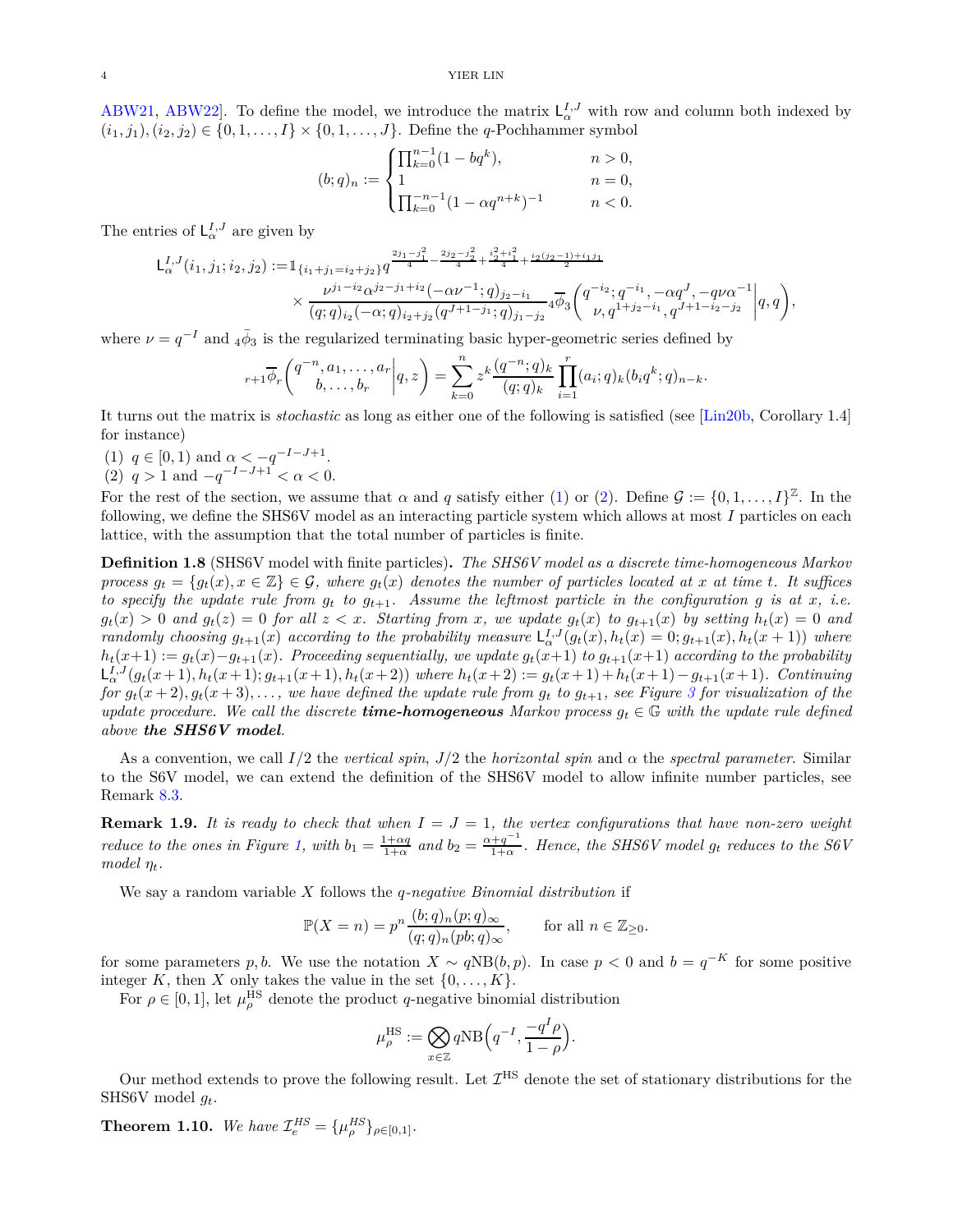<span id="page-4-0"></span>

FIGURE 3. A visualization of the sequential update rule for the SHS6V model in Definition [1.8.](#page-3-2) Assuming that *x* is the location of the leftmost particle, we update sequentially for positions  $x, x + 1, x + 2, \ldots$  according to the stochastic matrix  $\mathsf{L}_{\alpha}^{I,J}$ . The red particles in the picture above will move one step to the right.

Similar to the S6V model, when  $I = J$ , we consider the SHS6V model under a moving frame with speed 1. Let  $\mathfrak{I}^{\text{HS}}$  denote the set of stationary distribution for shifted SHS6V model  $\tau_t(g_t)$ . We define the blocking measures for the shifted SHS6V model. Set

<span id="page-4-2"></span>
$$
\mu_{*}^{\text{HS}} := \bigotimes_{k \in \mathbb{Z}} q \text{NB}(q^{-I}, -q^{-(k-1)I}).
$$
\n(1.6)

When  $q > 1$ , let

$$
G := \Big\{ \eta : \sum_{i=-\infty}^{0} (I - g(i)) + \sum_{i=1}^{\infty} g(i) < \infty \Big\}.
$$

It is clear that  $\mu_*^{\text{HS}}$ <sup>HS</sup> is supported on *G*. Consider a partition of the set  $G = \bigcup_{n=-\infty}^{\infty} G_n$ , where

$$
G_n := \left\{ \eta : n + \sum_{i=-\infty}^{0} (I - g(i)) = \sum_{i=1}^{\infty} g(i) < \infty \right\}.
$$

Note that  $G_n$  are irreducible subspaces for the SHS6V model, we set  $\mu_{(n)}^{\text{HS}}$  to be the projection of  $\mu_*^{\text{HS}}$  $*^{\text{HS}}$  onto  $G_n$ .

<span id="page-4-1"></span>**Theorem 1.11.**  $\mathfrak{I}^{HS}$  *contains the closed convex hull of*  $(\{\mu_{\rho}^{HS}\}_{\rho \in [0,1]} \cup \{\mu_{(n)}^{HS}\})$  $_{(n)}^{HS}$ } $_{n\in\mathbb{Z}}$  $).$ 

**Remark 1.12.** *Unlike Theorem [1.5,](#page-2-2)* we don't know whether  $\mathfrak{I}^{HS}$  is exactly the closed convex hull of  $(\{\mu_p^{HS}\}_{\rho \in [0,1]} \cup$  $\{\mu_{(n)}^{HS}\}$  $\{H_{n,m}^{HS}\}_{n\in\mathbb{Z}}$ ). As a consequence, we don't even know whether  $\mathfrak{I}_{e}^{HS}\supseteq{\{\mu_{\rho}^{HS}\}_{\rho\in[0,1]}}\cup{\{\mu_{(n)}^{HS}\}}$  ${HS \atop (n)}_{n \in \mathbb{Z}}$ . The problem is that *for the SHS6V model, each location allows more than one particle, so we do not know the asymptotic density of a particle at* ±∞ *with the help of Lemma [7.2.](#page-16-0) We leave this problem to future work.*

1.4. **The proof idea.** The proof for Theorem [1.3](#page-2-3) and [1.5](#page-2-2) rely on two tools – *coupling* and *current analysis*. The coupling method allows us to measure the difference between two stationary distributions. For example, via computing the generator of coupled ASEP, [\[Lig76,](#page-23-6) Theorem 1.4] classifies all the stationary distributions of ASEP. By [\[Agg20b,](#page-22-0) Section 2], there exists a coupling of two S6V models obtained via looking at the two-class S6V model. Unlike ASEP, the semigroup of the (coupled) S6V model is quite complicated. Instead of a direct computation as [\[Lig76\]](#page-23-6), we study an object called the *discrepancy*.

The discrepancies refer to the locations where one of the S6V models in the coupled process has a particle and the other does not. There are two types of discrepancies, depending on whether we have a (particle, hole)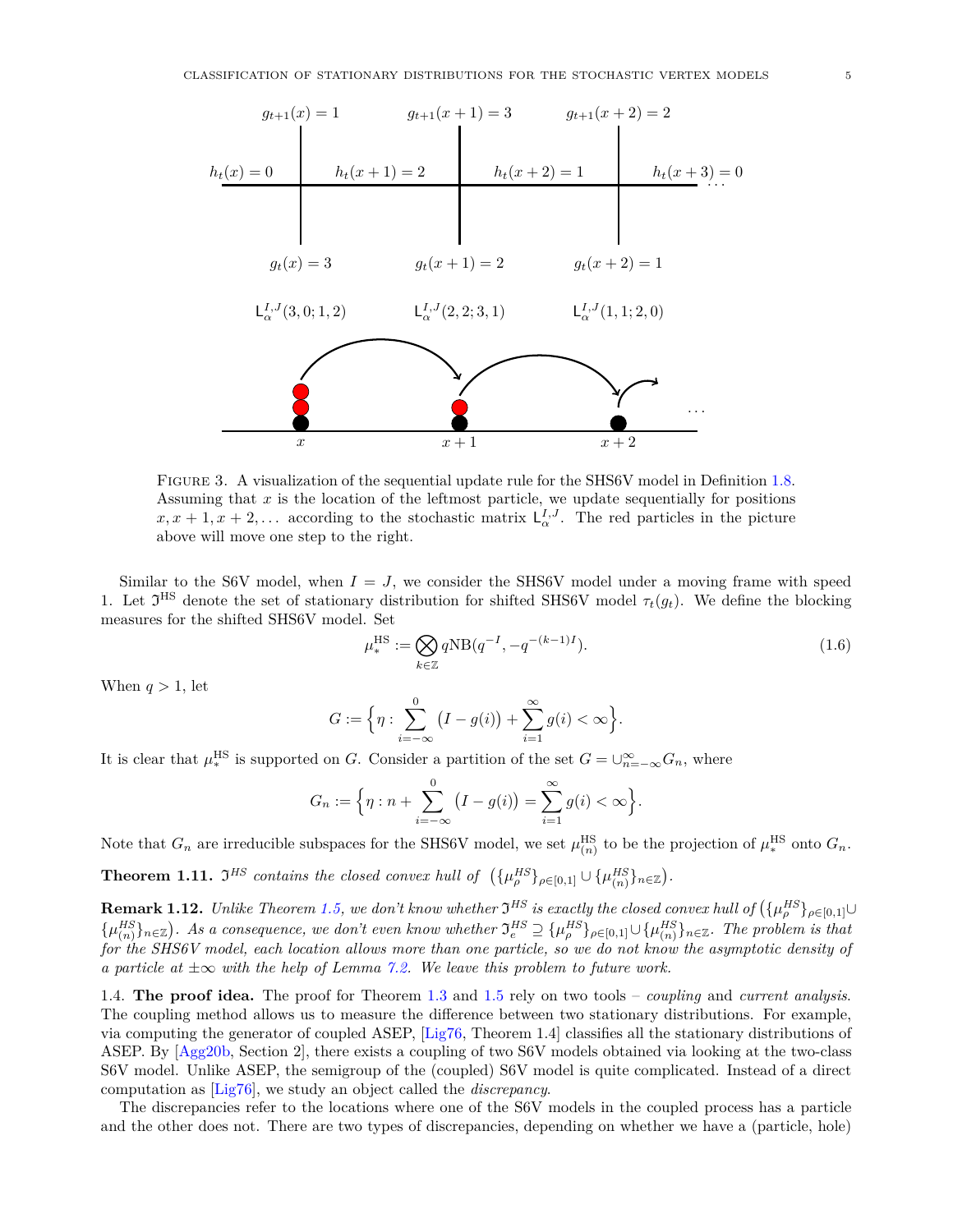or (hole, particle) in the coupled S6V model. The discrepancies play the role as second class particles in the two-class S6V model, so they can not be created from nowhere and their behavior is under control. Note that a pair of discrepancies with different types will annihilate each other if they end up at the same location.

The current refers to the number of particles that move across a location at a given time. For the (multi-class) S6V model, a nice property that will be used several times in our proof is that the current is upper bounded. In particular, it is either zero or one.

The starting point of our proof is Proposition [3.1,](#page-8-0) which shows that for any stationary distribution of the coupled S6V model, we can't have both types of discrepancies. This would imply that all extreme translationinvariant stationary distributions are product Bernoulli measure. This result was proved in [\[Agg20b,](#page-22-0) Corollary 3.9], we provide a different and self-contained proof in this paper. Our idea is via counting the number of discrepancies in an interval. On one hand, since the current is either zero or one, there can be at most two discrepancies entering the interval during each time of update. On the other hand, if with positive probability there are discrepancies with different types, then by taking a long enough interval and translation invariance, the expected number of discrepancies that are annihilated each time can be very large. Hence, we can find an interval such that the averaged number of discrepancies inside is decreasing. This contradicts with the stationarity, which implies that the expected number of discrepancies in any interval must be the same as time evolves.

To prove Theorem [1.3,](#page-2-3) we need to show that any extreme stationary distribution must be translation invariant. We adopt the idea of [\[BLM02\]](#page-22-19) and couple the S6V model with its horizontal shift. By tracking the discrepancies in the coupled process, we can show that the number of discrepancies inside  $[-n, n$  at time  $\lfloor \sqrt{n} \rfloor$  is  $o(n)$  as  $n \to \infty$ , see Proposition [4.7.](#page-11-0) Using this we can show that any extreme stationary distribution is either larger or equal or smaller than its horizontal shift. We rule out the first and last situation by noting that the expectation of the current of the S6V model at location *x* is a monotone function of the particle configuration on the left of *x*. Hence, if the stationary distribution is larger or smaller than its horizontal shift, the expectations of the currents at neighboring positions are not equal. This shows that all stationary distributions of the S6V model have to be translation invariant.

To prove Theorem [1.5,](#page-2-2) we first construct a stationary blocking measure by observing a local property of pseudo-stationarity, see Lemma [6.1.](#page-14-0) We prove the blocking measure  $\mu_*$  is stationary for the shifted S6V model by iterating this local property. This was done in Section [6.](#page-14-1) In Section [7,](#page-15-0) we apply coupling and current analysis to show that the extreme stationary distributions of the S6V model are given by  $\{\mu_{\rho}\}_{\rho \in [0,1]}$  and the projection of  $\mu_*$  onto the irreducible subspace  $A_n$ .

In the end, we generalize our results to the SHS6V model. By fusion, it turns out that we can defuse the SHS6V model into the inhomogeneous S6V model defined in Definition [8.1,](#page-18-0) which has period *I* in space and *J* in time. In order to find stationary distributions of the SHS6V model, it suffices to find those of the inhomogeneous S6V model. Using a similar argument used for proving Theorem [1.3,](#page-2-3) we obtain all the extreme stationary distributions for the inhomogeneous S6V model. By fusing the columns in the inhomogeneous S6V model, we obtain all the extreme stationary distributions for the SHS6V model, see Theorem [1.10.](#page-3-3) For the shifted SHS6V model with  $I = J$ , we can easily obtain the stationary blocking measure  $\mu_*^{\text{HS}}$  by fusing every *I* columns of  $\mu_*$ , this shows Theorem [1.11.](#page-4-1)

1.5. **Related literature.** The stationary distribution of various interacting particle systems has been studied intensively over the past 50 years. For the symmetric exclusion process, the stationary distributions are wellunderstood by the work of [\[Lig73,](#page-23-12) [Lig74\]](#page-23-13). The question is more challenging in the asymmetric case. For ASEP, the class of stationary distribution is completely understood in the work of [\[Lig76\]](#page-23-6), in particular there exists a stationary blocking measure which is non-translation invariant. [\[BM02,](#page-22-20) [BLM02\]](#page-22-19) studied the non-nearest jump particle system and provided sufficient conditions for the existence/non-existence of the blocking measures. [\[BL05\]](#page-22-21) studied the existence of the blocking measure for exclusion processes in higher dimensions. [\[ABBS21\]](#page-22-22) studied a multi-lane generalization of the exclusion process, which interpolates the exclusion process in one and two dimensions. For the multi-class interacting particle systems, the stationary distribution of the multi-class totally asymmetric exclusion process and multi-class ASEP was studied in [\[Ang06,](#page-22-23) [FM07,](#page-22-24) [FM09,](#page-22-25) [CdGW15,](#page-22-26) [Mar20,](#page-23-14) [CMW22\]](#page-22-27). Other results concerning the stationary distribution of different interacting particle systems include [\[And82,](#page-22-28) [DEHP93,](#page-22-29) [FMN19,](#page-22-30) [FRS20\]](#page-23-15).

The previous results are for continuous time interacting particle systems, while the stochastic vertex models are discrete time particle systems which have intricate dynamics. [\[Agg18a\]](#page-22-7) showed that the product Bernoulli measure is stationary for the S6V model. In addition, [\[Agg20b\]](#page-22-0) showed that these are the only extreme translation invariant stationary distribution. The product *q*-negative binomial distribution was shown to be stationary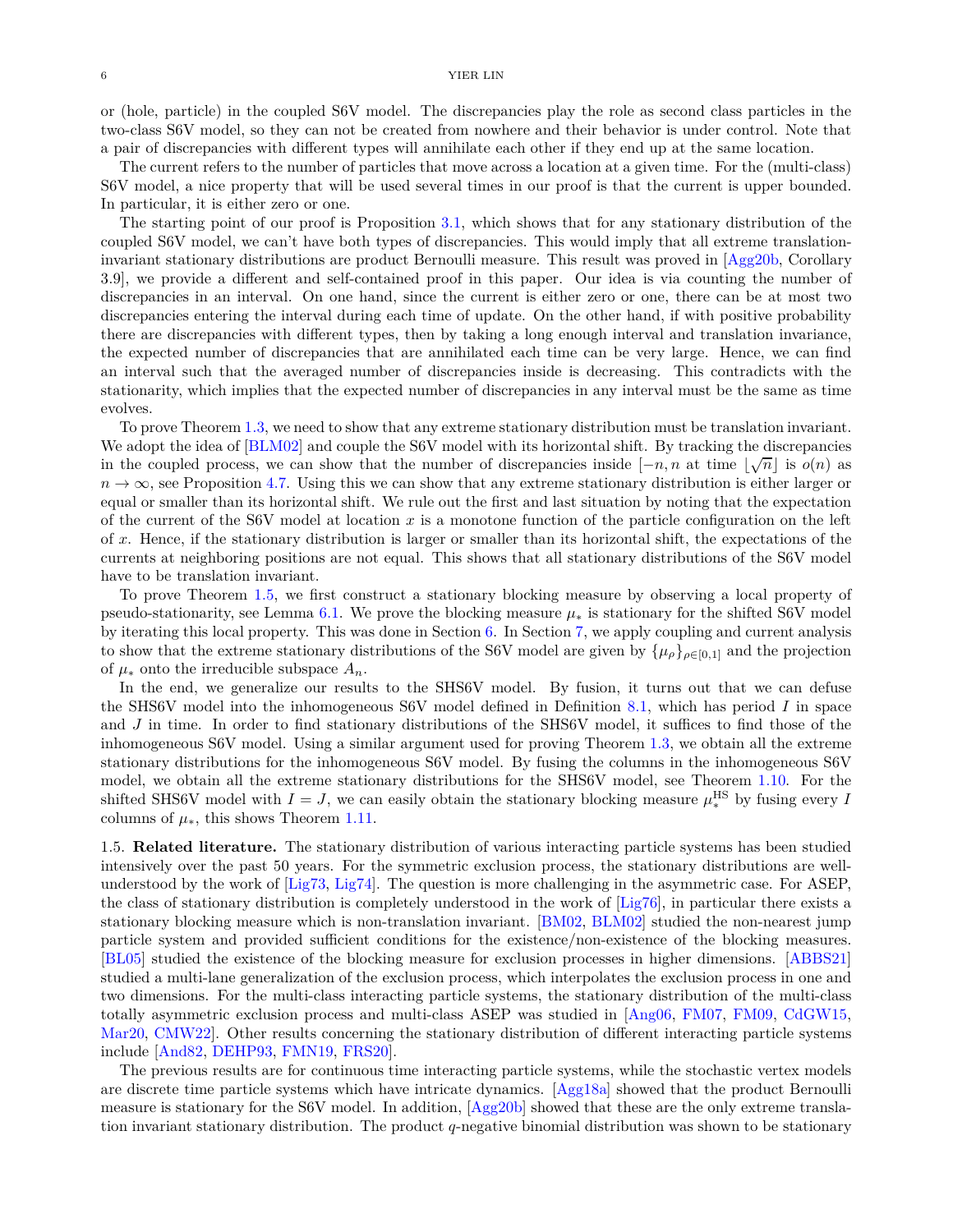for the SHS6V model in [\[IMS20,](#page-23-11) [Lin20a\]](#page-23-9). Our result provides a more complete characterization of the stationary distribution for the S6V and SHS6V model and their shifted versions.

**Outline.** In Section [2,](#page-6-0) we recall the coupling for the S6V model introduced in  $[\text{Agg20b}]$ . In Section [3,](#page-8-1) we use the coupling method to show that any extreme translation-invariant stationary distribution must be the product Bernoulli distribution. In Section [4,](#page-10-0) we show that there is ordering between any extreme stationary distribution and its horizontal shift. In Section [5,](#page-13-0) we analyze the current of the S6V model and conclude Theorem [1.3.](#page-2-3) In Section [6,](#page-14-1) we prove *µ*<sup>∗</sup> is stationary for the shifted S6V model by proving a local property called pseudostationarity. In Section [7,](#page-15-0) we complete the proof of Theorem [1.5.](#page-2-2) In Section [8,](#page-17-0) we extend our result for the S6V model to the SHS6V model and prove Theorem [1.10](#page-3-3) and [1.11.](#page-4-1) In Appendix [A,](#page-21-0) we explain how to extend the definition of the S6V model to allow infinite particles. In Appendix [B,](#page-21-1) we explain how to show the product Bernoulli distribution is stationary for the S6V model.

**Notations.** For  $\eta, \xi \in \mathcal{S}$ , we say that  $\eta \geq \xi$  if  $\eta(x) \geq \xi(x)$  for any  $x \in \mathbb{Z}$ . We say that  $\eta > \xi$  if  $\eta \geq \xi$  and there exists  $x \in \mathbb{Z}$  such that  $\eta(x) > \xi(x)$ . For  $\nu_1, \nu_2 \in \mathcal{M}_1(\mathcal{S})$ , we say that  $\nu_1 \geq \nu_2$  if there exists  $\lambda \in \mathcal{M}_1(\mathcal{S} \times \mathcal{S})$  with marginals  $\nu_1, \nu_2$  such that  $\lambda(\{(n, \xi), \eta \geq \xi\}) = 1$ . We say that  $\nu_1 > \nu_2$  if we instead have  $\lambda(\{(\eta, \xi), \eta > \xi\}) = 1$ .

**Acknowledgment.** The author thanks Amol Aggarwal, Ivan Corwin and Pablo Ferrari for helpful discussion. We also thank Ivan Corwin for helpful comments on the paper. This paper is based upon work supported by the National Science Foundation under Grant No. DMS-1928930 while the author participated in a program hosted by the Mathematical Sciences Research Institute in Berkeley, California, during the Fall 2021 semester.

# 2. Two-class S6V model and higher rank coupling

<span id="page-6-0"></span>2.1. **Two-class S6V model.** The multi-class S6V model appears as the spin- $\frac{1}{2}$  case of the stochastic  $U_q(\widehat{\mathfrak{sl}}_{n+1})$ vertex model, which was introduced in the work of [\[Baz85,](#page-22-31) [Jim86\]](#page-23-16). The model was also studied by the recent works of [\[KMMO16,](#page-23-7) [Kua18,](#page-23-8) [BW18,](#page-22-15) [ABB19\]](#page-22-32).

Utilizing the multi-class S6V model, [\[Agg20b\]](#page-22-0) introduced a coupling between the S6V models called the *higher rank coupling*. In this paper, we only need to couple two S6V models. Hence, we only introduce the two-class S6V model.

<span id="page-6-1"></span>The vertex configuration of the two-class S6V model is indexed by four numbers  $(i_1, j_1; i_2, j_2) \in \{1, 2, \infty\}^4$ . The numbers should be interpreted as the classes of lines on the left, bottom and top, right of a vertex, see Figure [4.](#page-6-1) In particular, lines labeled by  $\infty$  plays the same role as empty lines in the (one-class) S6V model. We assign stochastic weights to the vertex configurations. We set  $w(i, i; i, i) = 1, i \in \{1, 2, \infty\}$ . In addition, for

|        | ٠ | v | ٠<br>$\Omega$<br>$\cdot$ |  |
|--------|---|---|--------------------------|--|
| weight | — |   | IJη                      |  |

FIGURE 4. When  $i < j$ , the stochastic weights of each possible configuration is given as above.

 $i, j \in \{1, 2, \infty\}$  satisfying  $i < j$ , define

$$
w(i, j; i, j) = b_1, \qquad w(i, j; j, i) = 1 - b_1, \n w(j, i; j, i) = b_2, \qquad w(j, i; i, j) = 1 - b_2.
$$

For all the other configurations, we set the weight to be zero.

Similar to the (one-class) S6V model, we view the lines from left and bottom as the input lines, and the lines to the right and above as the output lines. The vertex is conservative in lines since the number of class *r* input lines equals the number of class *r* output lines.The weights are stochastic since it defines a probability measure on the output lines when we fix the input lines.

We can also interpret the two-class S6V model as an interacting particle system with first-class and secondclass particles by sampling the vertex configurations on the upper half and track the paths formed by first-class lines and second-class lines respectively.

We proceed to define the two-class S6V model as an interacting particle system. Fix finite integers *Mr, N<sup>r</sup>* such that  $M_r \leq 0 \leq N_r$  for  $r = 1, 2$ . Let  $\mathbf{p}_t^r := (p_t^r(-M_r) < \cdots < p_t^r(N_r))$  denote the location of first-class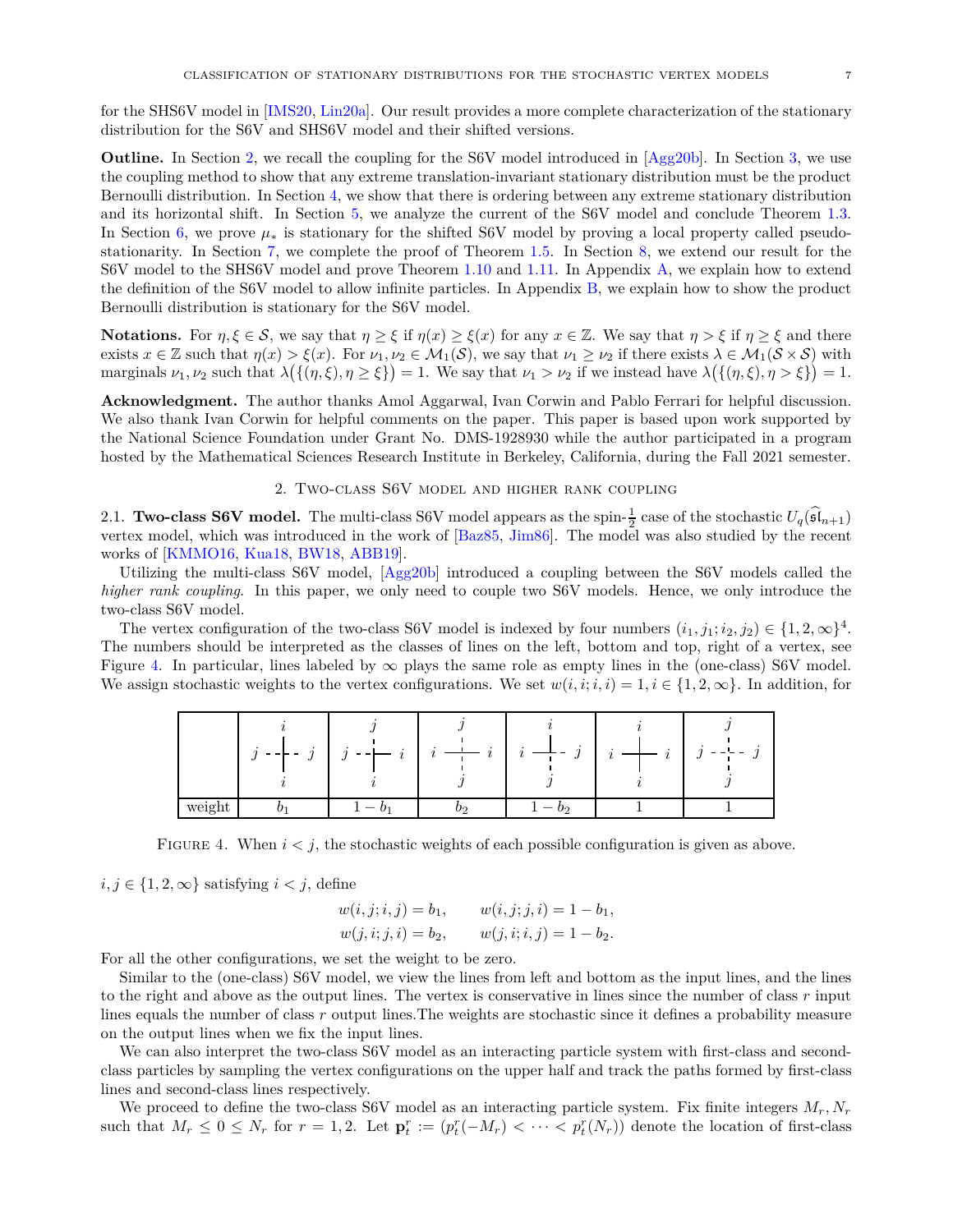(resp. second-class) particles at time t for  $r = 1$  (resp.  $r = 2$ ). Note that each lattice on Z allows at most one particle, i.e. we require  $\mathbf{p}_t^1 \cap \mathbf{p}_t^2 = \emptyset$  for any  $t \in \mathbb{Z}_{\geq 0}$ .

<span id="page-7-0"></span>**Definition 2.1** (Two-class S6V model with finite particles). We define the two-class S6V model  $\mathbf{p}_t = (\mathbf{p}_t^1, \mathbf{p}_t^2)$  as a discrete time-homogeneous Markov process. Sample independent random variables  $\{\chi_t^i(x)\}_{x\in\mathbb{Z},i=1,2},\{j_t^i(x)\}_{x\in\mathbb{Z},i=1,2}$ *such that for every*  $i \in \{1,2\}$  *and*  $x \in \mathbb{Z}$ *,* 

$$
\mathbb{P}(\chi_t^i(x) = 1) = b_1, \qquad \mathbb{P}(\chi_t^i(x) = 0) = 1 - b_1, \n\mathbb{P}(j_t^i(x) = n) = (1 - b_2)b_2^{n-1}, \qquad \forall n \in \mathbb{Z}_{\geq 1}.
$$

Set  $p_{t+1}^r(-M_r-1):=-\infty$  and  $p_{t+1}^r(N_r+1)=+\infty$  for  $r=1,2$ . We define the update rule from  $\mathbf{p}_t$  to  $\mathbf{p}_{t+1}$  as *follow:*

- (1) We first define the update rule from  $\mathbf{p}_t^1$  to  $\mathbf{p}_{t+1}^1$ . We define  $p_{t+1}^1(i)$ ,  $i = -M_1, \ldots, N_1$  sequentially. Suppose *that we have defined*  $p_{t+1}^1(i)$  *for fixed*  $i \in \{-M_1 - 1, ..., M_1\}$ *, we proceed to define*  $p_{t+1}^1(i+1)$ *.* 
	- (i) If  $p_{t+1}^1(i) < p_t^1(i+1)$  and  $\chi_t(p_t^1(i+1)) = 1$ , we set  $p_{t+1}^1(i+1) := p_t^1(i+1)$ .

(ii) If  $p_{t+1}(i) = p_t(i+1)$  or  $\chi_t(p_t^1(i+1)) = 0$ , we set  $p_{t+1}^1(i+1) := \min(p_t^1(i+1) + j_t(p_t^1(i+1)), p_t^1(i+2)).$ *In other words, The update of first-class particles is the same as particles in the (one-class) S6V model and they ignore the second-class particles.*

- (2) We proceed to define the update from  $\mathbf{p}_t^2$  to  $\mathbf{p}_{t+1}^2$ . Suppose that we have defined  $p_{t+1}^2(i)$  for fixed  $i \in$  ${-M_2 - 1, ..., N_2 - 1}$ *, we define*  $p_{t+1}^2(i+1)$  *as follows:* 
	- (i) If either (a) there exists  $k \in \{-M_1, \ldots, N_1-1\}$  such that  $p_t^1(k) < p_t^2(i) < p_t^1(k+1)$  or (b)  $p_{t+1}^2(i) <$  $p_t^2(i + 1)$  and  $\chi_t^2(p_t^2(i)) = 1$  *holds, then the second-class particle at*  $p_t^2(i + 1)$  *stays and we define*  $p_{t+1}^2(i+1) := p_t^2(i+1)$ *. Else it moves.*
	- (*ii*) When the second-class particle at  $p_t^2(i+1)$  moves, We define

$$
U := \inf \{ p_t^1(k) : p_t^1(k) > p_t^2(i+1) \text{ and } p_t^1(k) < p_{t+1}^1(k) \}.
$$

*Stated alternatively, U is the leftmost position of a first-class particle that is on the right of*  $p_t^2(i + 1)$ *and that moves between time*  $(t, t + 1)$ *.* 

We let  $j := j_t^2(p_t^2(i+1))$  and define V to be the minimal integer such that there exists *j* integers  $x_1, \ldots, x_j$  satisfying (a)  $p_t^2(i+1) < x_1 < \cdots < x_j = V$  and (b) there does not exist  $i \in \{-M_2, \ldots, N_2\}$  $such that p_t^1 = p_{t+1}^1 \in \{x_1, \ldots, x_j\}$ . In other words, *V* is the location of the second-class particle at  $p_t^2(i+1)$  *after jumping j spaces on its right, skipping the first-class particles that decided to stay. Finally, we set*  $p_{t+1}^2(i + 1) := \min(U, V, p_t^2(i + 2)).$ 

The definition above extends to the situation when there are an infinite number of particles, which follows from a similar argument as for the S6V model explained in Appendix [A.](#page-21-0)

The particle configuration of the two-class S6V model can also be described using the occupation process  $\widetilde{\eta}_t = \{\widetilde{\eta}_t(x) : x \in \mathbb{Z}\}\$  such that for all  $x \in \mathbb{Z}$ , we have

$$
\widetilde{\eta}_t(x) := \sum_{r=1}^2 r \mathbb{1}_{\{\exists i \text{ s.t. } p_t^r(i) = x\}}.
$$

In other words, we set  $\tilde{\eta}_t(x) = 1$  (resp. 2) if at time *t* there is first (resp. second)-class particle staying at *x*. We set  $\widetilde{\eta}_t(x) = 0$  if at time *t* there is no particle at *x*.

The following lemma is immediate once we observe that the weight of vertex configuration for the two-class S6V model reduces to the (one-class) the S6V model if we identify both class 1 and 2 lines as bold lines and class  $\infty$  lines as empty lines.

<span id="page-7-1"></span>**Lemma 2.2.** *If we unclass the particles in the two-class S6V model, then the two-class S6V model reduces to the (one-class) S6V model.*

2.2. **Higher rank coupling.** We couple two S6V models  $\eta_t$  and  $\xi_t$ , using the two-class S6V model introduced above. Let us recall the higher rank coupling in [\[Agg20b\]](#page-22-0).

<span id="page-7-2"></span>**Definition 2.3.** We define the coupled S6V model  $(\eta_t, \xi_t)$ , which is a time-homogeneous Markov process on  $S \times S$ *. It suffices to state the update rule from*  $(\eta_t, \xi_t)$  *to*  $(\eta_{t+1}, \xi_{t+1})$  *for every fixed*  $t \in \mathbb{Z}_{\geq 0}$ *. We define two*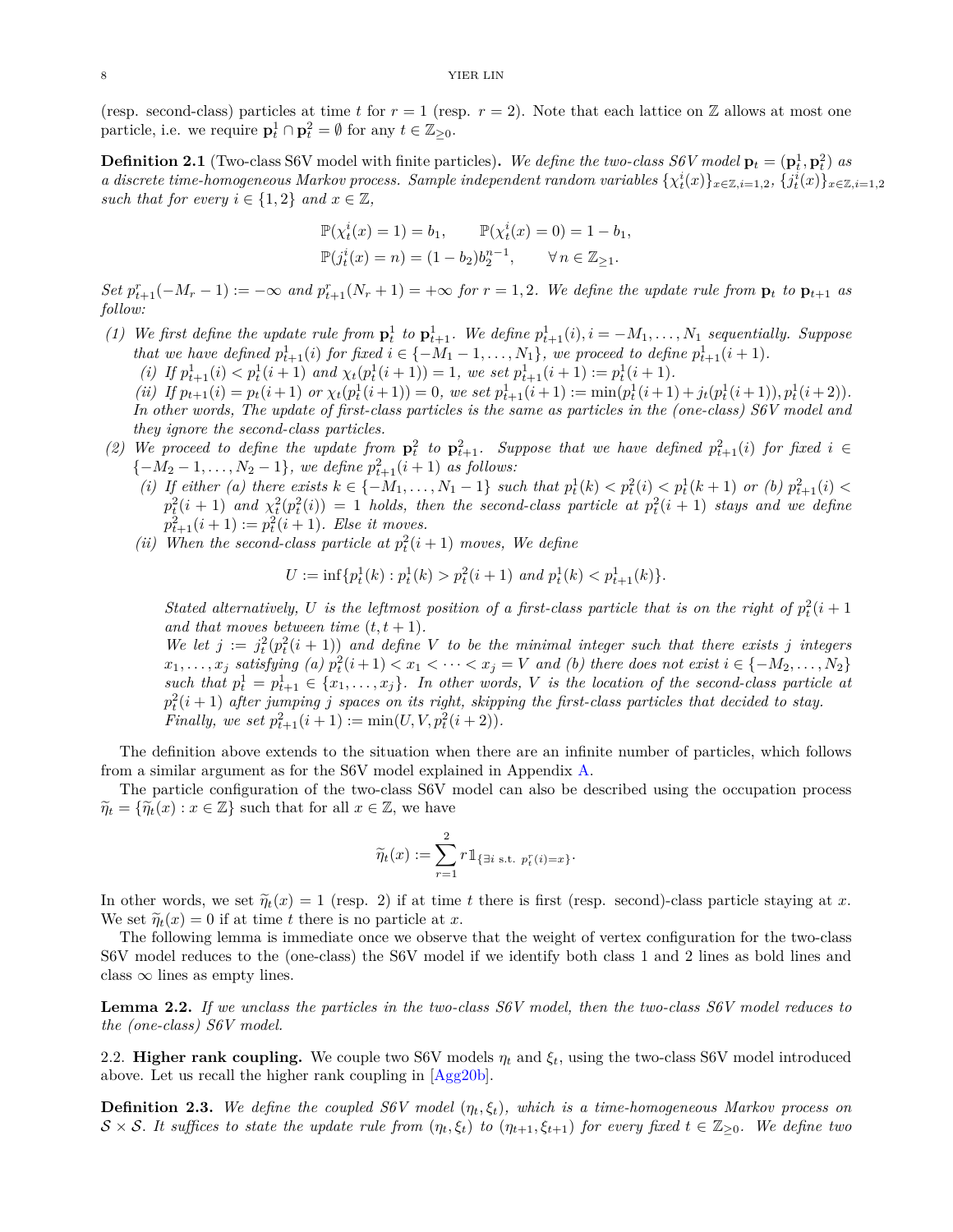*auxiliary particle configurations*  $\widetilde{\eta}_t$  *and*  $\widetilde{\xi}_t$  *as* 

<span id="page-8-2"></span>
$$
\widetilde{\eta}_t(x) := \begin{cases}\n1, & \text{if } \eta_t(x) = \xi_t(x) = 1, \\
2, & \text{if } \eta_t(x) = 1, \xi_t(x) = 0, \\
0 & \text{else,}\n\end{cases} \qquad \widetilde{\xi}_t(x) := \begin{cases}\n1, & \text{if } \xi_t(x) = \eta_t(x) = 1, \\
2, & \text{if } \xi_t(x) = 1, \eta_t(x) = 0, \\
0 & \text{else.}\n\end{cases} \qquad (2.1)
$$

*In other words,*  $\tilde{\eta}_t$  *has a first-class particle at x iff this location is both occupied in both*  $\eta_t$  *and*  $\xi_t$ *.*  $\tilde{\eta}_t$  *has a second-class particle iff x is occupied in*  $\eta_t$  *but not in*  $\xi_t$ . The interpretation for  $\xi_t$  is similar.

We update the two-class S6V models from  $(\widetilde{\eta}_t, \widetilde{\xi}_t)$  to  $(\widetilde{\eta}_{t+1}, \widetilde{\xi}_{t+1})$ . The updates for both  $\widetilde{\eta}_t \to \widetilde{\eta}_{t+1}$  and  $\xi_t \to \xi_{t+1}$  follow Definition [2.1](#page-7-0) and use the **same** family of random variables  $\{\chi_t^i(x), j_t^i(x)\}_{x \in \mathbb{Z}, i=1,2}$ . Finally, *we set*

$$
\eta_{t+1}(x) := \begin{cases} 1, & \text{if } \widetilde{\eta}_{t+1}(x) = 1 \text{ or } 2, \\ 0 & \text{if } \widetilde{\eta}_{t+1}(x) = 0. \end{cases} \qquad \xi_{t+1}(x) := \begin{cases} 1, & \text{if } \widetilde{\xi}_{t+1}(x) = 1 \text{ or } 2, \\ 0 & \text{if } \widetilde{\xi}_{t+1}(x) = 0. \end{cases}
$$

*The above procedure defines the update from*  $(\eta_t, \xi_t)$  *to*  $(\eta_{t+1}, \xi_{t+1})$ *.* 

**Remark 2.4.** *By Lemma [2.2,](#page-7-1) we know that the marginals of the coupled S6V models are indeed the S6V models.*

As observed in [\[Agg20b\]](#page-22-0), the coupling in Definition [2.3](#page-7-2) is *attractive*.

<span id="page-8-3"></span>**Lemma 2.5** (Attractivity). Under higher rank coupling, if  $\eta_t \geq \xi_t$  for some t, then  $\eta_T \geq \xi_T$  for any  $T \geq t$ . If  $\eta_t > \xi_t$  *for some t, then*  $\eta_T > \xi_T$  *for any*  $T \geq t$ *.* 

*Proof.* It is straightforward that by Definition [2.3,](#page-7-2) if  $\eta_t$  and  $\xi_t$  both have a particle at x, then these two particles have to move together after time *t*. This concludes the first part of the lemma. The location where *η<sup>t</sup>* is occupied and  $\xi_t$  is not occupied will run as a second-class particle. This concludes the second part of the lemma.  $\square$ 

# 3. Translation invariance stationary distribution

<span id="page-8-1"></span>In this section, we show that the extreme translation invariant distribution for the S6V model are all given by the product Bernoulli measure.

Let  $\mu$  be a probability measure for measurable space  $(\Omega, \mathcal{F})$  and let  $h : (\Omega, \mathcal{F}) \to (Y, \mathcal{G})$  be a measurable function. As a convention, we use  $\mu \circ h^{-1}$  to denote the probability measure on  $(Y, \mathcal{G})$  such that  $(\mu \circ h^{-1})(A) :=$  $\mu(h^{-1}(A))$  for every measurable set  $A \in \mathcal{G}$ .

We define the set of translation invariant probability measures.

$$
\mathcal{P} := \left\{ \nu \in \mathcal{M}_1(\mathcal{S}) : \nu = \nu \circ \tau^{-1} \right\}.
$$

Let  $\widetilde{\mathcal{I}} \subseteq \mathcal{M}_1(\mathcal{S} \times \mathcal{S})$  denote the set of stationary distributions for the coupled S6V model  $(\eta_t, \xi_t)$ . Let  $\tilde{\tau}: \mathcal{S} \times \mathcal{S} \to \mathcal{S} \times \mathcal{S}$  such that  $\tilde{\tau}(\eta, \xi) = (\tau(\eta), \tau(\xi))$ . We set

$$
\widetilde{\mathcal{P}} := \Big\{ \lambda \in \mathcal{M}_1(\mathcal{S} \times \mathcal{S}) : \lambda = \lambda \circ \widetilde{\tau}^{-1} \Big\}.
$$

The following proposition has been proved in [\[Agg20b,](#page-22-0) Corollary 3.9]. We provide a simplified argument here.

<span id="page-8-0"></span>**Proposition 3.1.** *Let*  $\lambda \in (\widetilde{\mathcal{I}} \cap \widetilde{\mathcal{P}})_e$ *. We have* 

$$
\lambda\Big(\{(\eta,\xi):\eta>\xi\}\cup\{(\eta,\xi):\eta=\xi\}\cup\{(\eta,\xi):\eta<\xi\}\Big)=1.
$$

For coupled S6V model  $(\eta_t, \xi_t)$ , recall the auxiliary processes  $\tilde{\eta}_t$  and  $\tilde{\xi}_t$  defined in [\(2.1\)](#page-8-2). Note that  $\tilde{\eta}_t$  has a second-class particle at *x* if  $(\eta_t(x), \xi_t(x)) = (1, 0)$ . We call it a *η-type* second-class particle.  $\xi_t$  has a second-class particle at *x* if  $(\eta_t(x), \xi_t(x)) = (0, 1)$ . We call it a *ξ-type* second-class particle. Note,  $\tilde{\eta}_t$  and  $\xi_t$  can not have second-class particles that are at the same location. We say that two second-class particles of different types *become coupled* if at some time, they end up at the same location, since after that they will travel together.

*Proof of Proposition [3.1.](#page-8-0)* For *x < y*. We set

<span id="page-8-4"></span>
$$
A_{x,y} := \left\{ (\eta, \xi) : \eta(x) = \xi(y) = 1, \xi(x) = \eta(y) = 0 \right\} \cup \left\{ (\eta, \xi) : \eta(x) = \xi(y) = 0, \xi(x) = \eta(y) = 1 \right\}.
$$
 (3.1)

It suffices to show that  $\lambda(A_{x,y}) = 0$  for arbitrary  $x < y$ .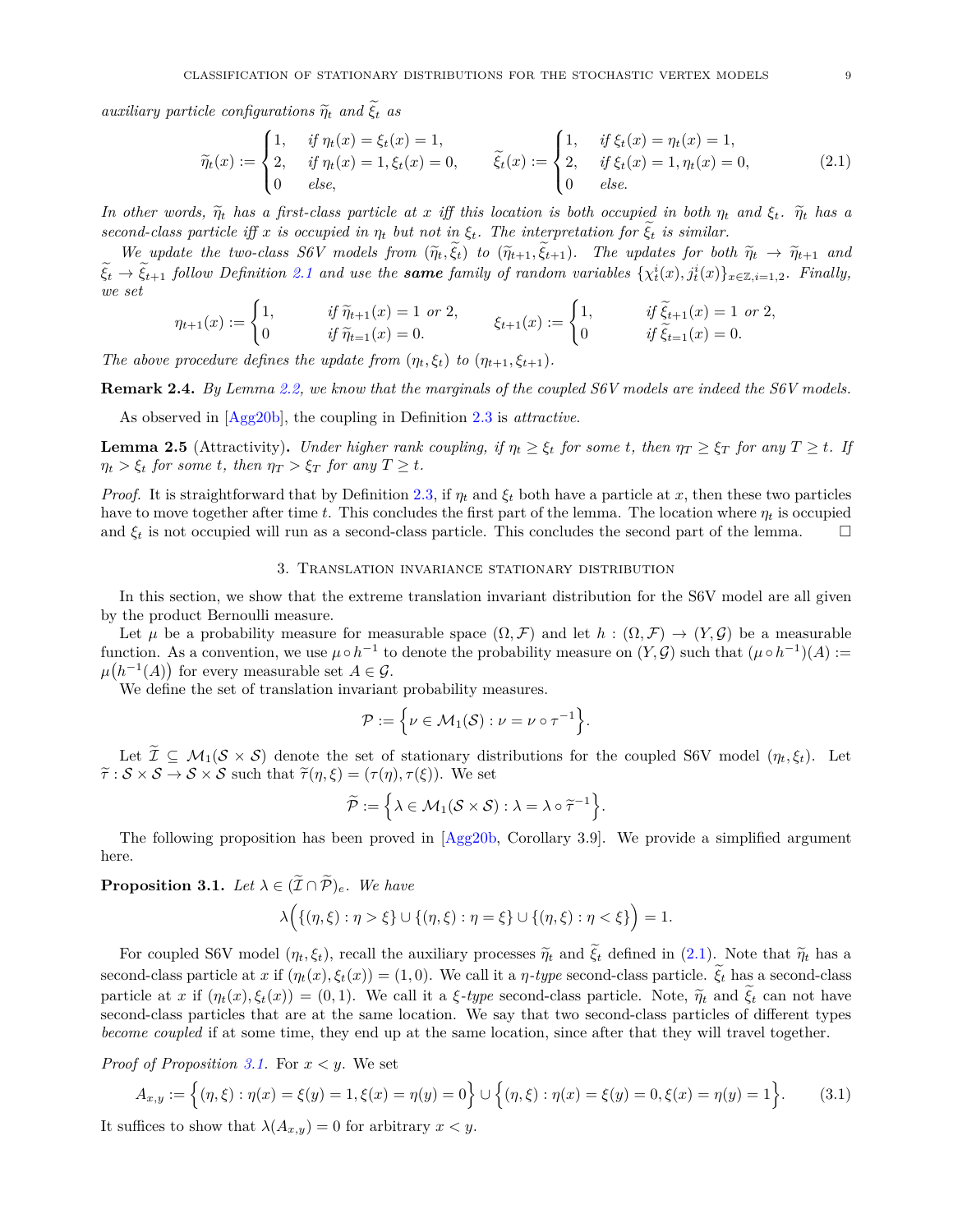We argue by contradiction. If  $\lambda(A_{x,y}) > 0$  for some  $x < y$ , without loss of generality, we assume that

$$
\mathbb{P}^{\lambda}(\eta_0(x) = \xi_0(y) = 1, \xi_0(x) = \eta_0(y) = 0) > 0.
$$

Under the higher rank coupling, this event says that there is a  $\eta$ -type second-class particle at  $x$  and a  $\xi$ -type second-class particle at *y*. We use  $N_{x,y}$  to denote the number of pairs of second-class particles (of different types) in the interval  $[x, y]$  at time 0 that become coupled at time 1.

We set

$$
\ell := \max\Big\{z < y : \eta_0(z) = 1, \xi_0(z) = 0\Big\}, \qquad r := \min\Big\{z > \ell : \eta_0(z) = 0, \xi_0(z) = 1\Big\}.
$$

We know that when  $t = 0$ , at location  $\ell$ , there is a *η*-type second-class particle. At location *r*, there is  $\xi$ -type second-class particle. We label their locations at time *t* by  $X(t)$  and  $Y(t)$  respectively. Note that  $X(0) = \ell$  and  $Y(0) = r$ . and there are no second-class particles in  $\ell$  and *r*.

We consider the evolution of  $(\tilde{\eta}_0, \tilde{\xi}_0)$  between time  $(0, 1)$ . Let  $Q_{\ell,r}$ 

- (1) The particles on the left of  $\ell$  at time 0, which belong to either  $\tilde{\eta}_0$  or  $\xi_0$ , can not exceed  $\ell$ .
- (2) All the first-class particles in  $(\ell, r)$  stay.
- (3)  $X(1) = Y(1) = r$ .

It is straightforward that  $Q_{\ell,r}$  happens implies that  $N_{x,y} \ge 1$ . Therefore, we have  $\mathbb{E}[N_{x,y}] \ge \mathbb{P}^{\lambda}(N_{x,y} \ge 1) \ge$  $\mathbb{P}^{\lambda}(Q_{\ell,r})$ . Moreover, we have

$$
\mathbb{P}^{\lambda}(Q_{\ell,r}) = \mathbb{P}^{\lambda}(Q_{\ell,r}^{(1)}) \mathbb{P}^{\lambda}(Q_{\ell,r}^{(2)} | Q_{\ell,r}^{(1)}) \mathbb{P}^{\lambda}(Q_{\ell,r}^{(3)} | Q_{\ell,r}^{(1)}, Q_{\ell,r}^{(2)})
$$
  
\n
$$
\geq (1 - b_1)^2 \cdot b_1^n \cdot (1 - b_1) b_2^{r - \ell - n - 1} (1 - b_2) (1 - b_1)
$$
  
\n
$$
\geq C(b_1, b_2) \min(b_1, b_2)^{x - y},
$$

where  $C(b_1, b_2)$  is a constant that only depends on  $b_1$  and  $b_2$ . The first inequality above follows from lower bounding each of the probability in the product. Hence, we have that

$$
\mathbb{E}[N_{x,y}] \ge C(b_1, b_2) \min(b_1, b_2)^{x-y}.
$$

Since  $\lambda$  is translation invariant, we know that  $\mathbb{E}[N_{x,y}] = \mathbb{E}[N_{x+k,y+k}]$ . We take  $k = y - x + 1$ . Then  $x + k > y$ .



FIGURE 5. An illustration for the event  $Q_{\ell,r}$ . The red particles represent the first-class particles in the coupling while the blue particles represent the second-class particles.

Hence, we have

$$
\mathbb{E}[N_{x,y+mk}] \geq \sum_{m=1}^{k} \mathbb{E}[N_{x+mk,y+mk}] \geq m \mathbb{E}[N_{x,y}] \geq mC(b_1, b_2) \min(b_1, b_2)^{x-y}.
$$

We take a large *m* such that the right hand side is larger than 1. Hence, we have  $\mathbb{E}[N_{x,y+mk}] > 1$ . This implies that the expectation of the number of second-class particles that become coupled in  $[x, y + mk]$  at time 1 is larger than 2. Since there are at most two second-class particle entering  $[x, y + mk]$  (one  $\eta$ -type and one *ξ*-type) between time  $(0,1)$ , the expectation of the number of second-class particles in the  $|x, y + mk|$  is strictly decreasing. Since the number of second-class particles of  $(\tilde{\eta}_t, \xi_t)$  that lie in  $[x, y + mk]$  equals exactly  $\sum_{i=x}^{mk} |\eta_t(i) - \xi_t(i)|$ , we get

$$
\mathbb{E}^{\lambda}\Big[\sum_{i=x}^{mk}|\eta_0(i)-\xi_0(i)|\Big] > \mathbb{E}^{\lambda}\Big[\sum_{i=x}^{mk}|\eta_1(i)-\xi_1(i)|\Big].
$$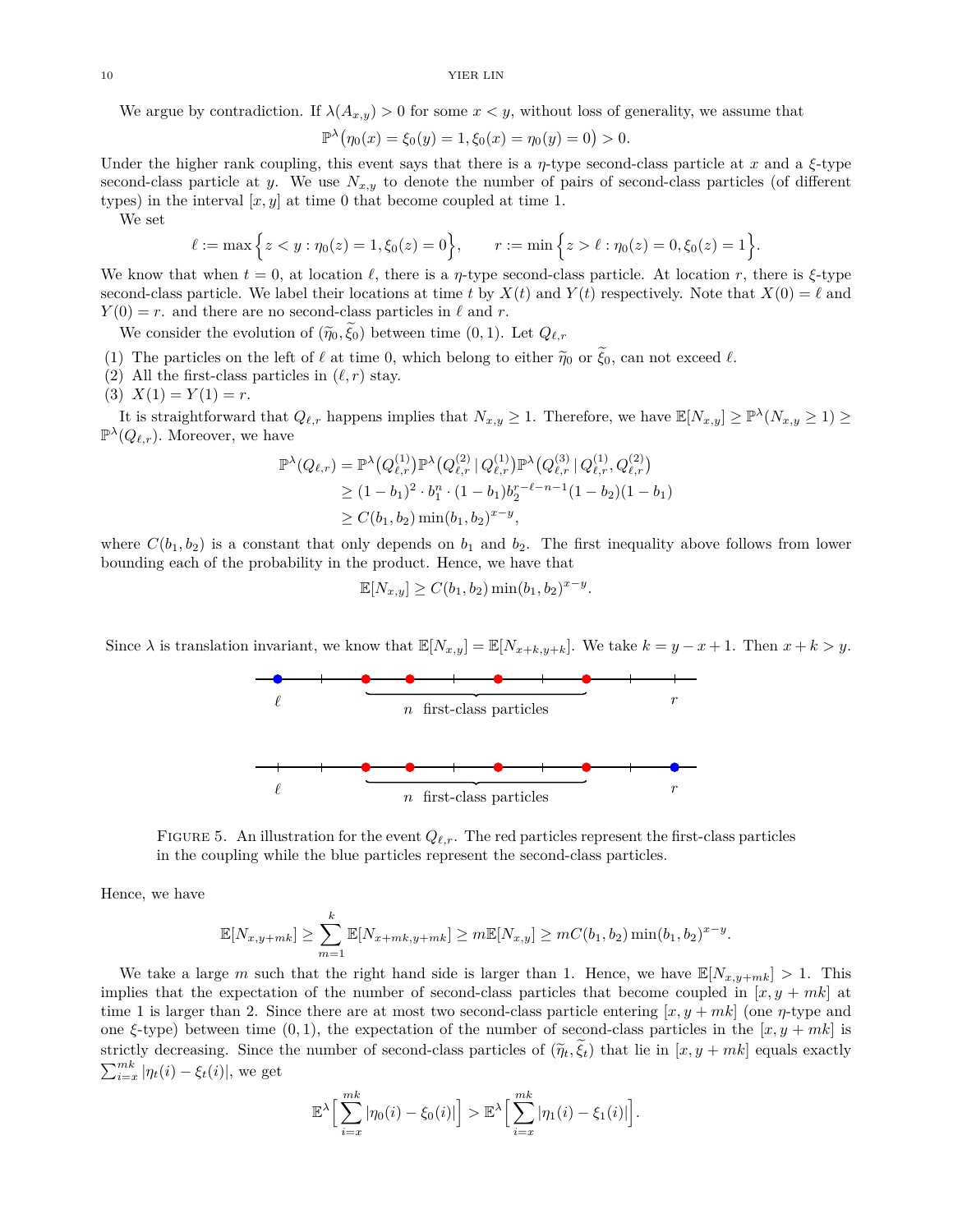This contradicts with the stationarity of  $\lambda$ .

<span id="page-10-6"></span>**Corollary 3.2.** *We have*  $({\cal I} \cap {\cal P})_e = {\mu_o}_{o \in [0,1]}$ *.* 

*Proof.* By Lemma [B.2,](#page-21-2) we know that  $\mu_{\rho} \in \mathcal{I}$ . In addition,  $\mu_{\rho}$  is ergodic for the map  $\tau$ , we have  $\mu \in \mathcal{P}_e$  by [\[EW13,](#page-22-33) Theorem 4.4]. This implies that  $\{\mu_{\rho}\}_{\rho \in [0,1]} \subseteq (\mathcal{I} \cap \mathcal{P})_e$ . We show the reverse direction also holds. If  $\nu \in (\mathcal{I} \cap \mathcal{P})_e$ , for each  $\rho \in [0,1]$ , by [\[Lig12,](#page-23-17) Chapter VIII Proposition 2.14], there exists  $\lambda \in (\mathcal{I} \cap \mathcal{P})_e$  with marginal  $\mu_{\rho}$  and *ν*. Using Proposition [3.1,](#page-8-0) Lemma [2.5](#page-8-3) and the extremity of  $\lambda$ , one gets that either  $\nu > \mu_{\rho}$  or  $\nu = \mu_{\rho}$  or  $\nu < \mu_{\rho}$ . By  $\mu_0 \leq \nu \leq \mu_1$  and the continuity of the map  $\rho \to \mu_{\rho}$ , we conclude that  $\nu = \mu_{\rho}$  for some  $\rho \in [0, 1]$ . This concludes  $(\mathcal{I} \cap \mathcal{P})_e = {\mu_\rho}_{\rho \in [0, 1]}$ .

# 4. Coupling the initial distribution with its shift

<span id="page-10-0"></span>In this section, we seek to prove the Proposition [4.1.](#page-10-1) The idea for our proof goes back to [\[BLM02,](#page-22-19) Proposition 3.2]. For a Markov chain  $X_t$  with initial distribution  $\nu$  and semigroup  $S_i$ , we use  $\nu S_i$  to denote the probability distribution of  $X_i$ . Recall that  $\{S_i\}_{i \in \mathbb{Z}_{\geq 0}}$  denotes the semigroup of the coupled S6V model  $(\eta_t, \xi_t)$ .

Let  $\nu \in \mathcal{I}$ . Consider the coupled S6 $\bar{V}$  model with initial distribution

<span id="page-10-3"></span>
$$
\theta := \nu \circ (\mathsf{Id}, \tau^{-1}) \tag{4.1}
$$

where  $\mathsf{Id}: \mathcal{S} \to \mathcal{S}$  is the identity map. In other words,  $\theta$  is the distribution of  $(\eta_0, \tau(\eta_0))$ , given  $\eta_0 \sim \nu$ . Since  $\mathcal{M}_1(\mathcal{S} \times \mathcal{S})$  is compact, any sequence of probability measures on  $\mathcal{S} \times \mathcal{S}$  has a limit point. In particular, as  $n \to \infty$ , a limit point of the Cesàro average  $\frac{1}{n} \sum_{i=0}^{n-1} \theta \widetilde{S}_i$  exists (in the sense of weak convergence).

<span id="page-10-1"></span>**Proposition 4.1.** Let  $\lambda$  be a subsequential limit point of  $\frac{1}{n} \sum_{i=0}^{n-1} \theta \widetilde{S}_i$  as  $n \to \infty$ . Then  $\lambda \in \widetilde{\mathcal{I}}$  and

<span id="page-10-5"></span>
$$
\lambda(\{(\eta,\xi): \eta > \xi\} \cup \{(\eta,\xi): \eta = \xi\} \cup \{(\eta,\xi): \eta < \xi\}\big) = 1.
$$
\n(4.2)

We say that there is a discrepancy at *x* at time *t*, if  $\eta_t(x) \neq \xi_t(x)$ . In particular, we call it a *η*-type discrepancy if  $\eta_t(x) > \xi_t(x)$  and a  $\xi$ -type discrepancy if  $\eta_t(x) < \xi_t(x)$ . Referring to the coupling in Definition [2.3,](#page-7-2) the discrepancies travel as second-class particles. In addition, when a *η*-type discrepancy meets a *ξ*-type discrepancy at time  $t + 1$ , they disappear (since as second-class particles, they become coupled).

The rest of the section is devoted to the proof of Proposition [4.1.](#page-10-1)

<span id="page-10-4"></span>**Lemma 4.2.** We consider the coupled S6V model  $(\eta_t, \xi_t)$  that starts from the initial distribution  $\theta_\rho := \mu_\rho \circ$ ( $\text{Id}, \tau^{-1}$ ). For fixed  $t \in \mathbb{Z}_{\geq 0}$ , define

$$
\phi^{\rho}(t) := \mathbb{P}^{\theta_{\rho}}(\eta_t(0) \neq \xi_t(0)).
$$

*Then*  $\lim_{t \to \infty} \phi^{\rho}(t) = 0$  *uniformly for*  $\rho \in [0, 1]$ *.* 

*Proof.* Since  $\mu_{\rho}$  is ergodic under the shift operator  $\tau$ , hence  $\lambda_{\rho}$  is ergodic under  $\tilde{\tau}$ . By ergodic theorem, for any  $t \in \mathbb{Z}_{\geq 0},$ 

<span id="page-10-2"></span>
$$
\phi^{\rho}(t) = \lim_{n \to \infty} \frac{1}{2n+1} \sum_{i=-n}^{n} \mathbb{1}_{\{\eta_t(i) \neq \xi_t(i)\}}, \qquad \mathbb{P}^{\lambda_{\rho}} \text{ a.e..} \tag{4.3}
$$

Since the location of discrepancies  $\{i : \eta_t(i) \neq \xi_t(i)\}$  travel as second-class particles in the two-class S6V model  $\tilde{\eta}_t$  and  $\tilde{\xi}_t$ , between time  $(t, t+1)$ , there can be at most two discrepancies (one *η*-type and one *ξ*-type) entering [ $-n, n$ ]. Hence, we have, for all *n* and  $t \in \mathbb{Z}_{\geq 0}$ ,

$$
\sum_{i=-n}^{-n} 1\!\!1_{\{\eta_{t+1}(i)\neq \xi_{t+1}(i)\}} \leq \sum_{i=-n}^{-n} 1\!\!1_{\{\eta_t(i)\neq \xi_t(i)\}} + 2.
$$

Using this together with  $(4.3)$ , we know that  $\phi^{\rho}(t)$  is decreasing in *t*.

We proceed to conclude the lemma. Let  $\lambda_{\rho}$  be a limit point of the Cesaro average  $\frac{1}{n} \sum_{i=0}^{n-1} \theta_{\rho} \widetilde{S}_i$  as  $n \to \infty$ . It is straightforward that  $\lambda_{\rho} \in \tilde{\mathcal{I}} \cap \tilde{\mathcal{P}}$ . By Proposition [3.1,](#page-8-0) we know that  $\lambda_{\rho}(\{(\eta,\xi): \eta < \xi\} \cup \{(\eta,\xi): \eta =$  $\{\xi\} \cup \{(\eta,\xi) : \eta > \xi\}$  = 1 and both of the marginal distributions of  $\lambda_\rho$  are  $\mu_\rho$ . Using this we conclude that  $\lambda_{\rho}(\{(n,\xi): \eta = \xi\}) = 1$ . As a consequence,  $\frac{1}{n} \sum_{i=0}^{n-1} \phi^{\rho}(i)$  converges to 0 as  $n \to \infty$ . Since  $\phi^{\rho}(i)$  is decreasing in *i*, we have  $\lim_{i\to\infty}\phi^{\rho}(i)=0$ . Furthermore, note that  $\phi^{\rho}(i)$  is continuous in  $\rho$  for every fixed  $i\geq 0$ , thus the uniform convergence in  $\rho$  follows from Dini's theorem.

We use #*A* to denote the number of elements in a set *A*.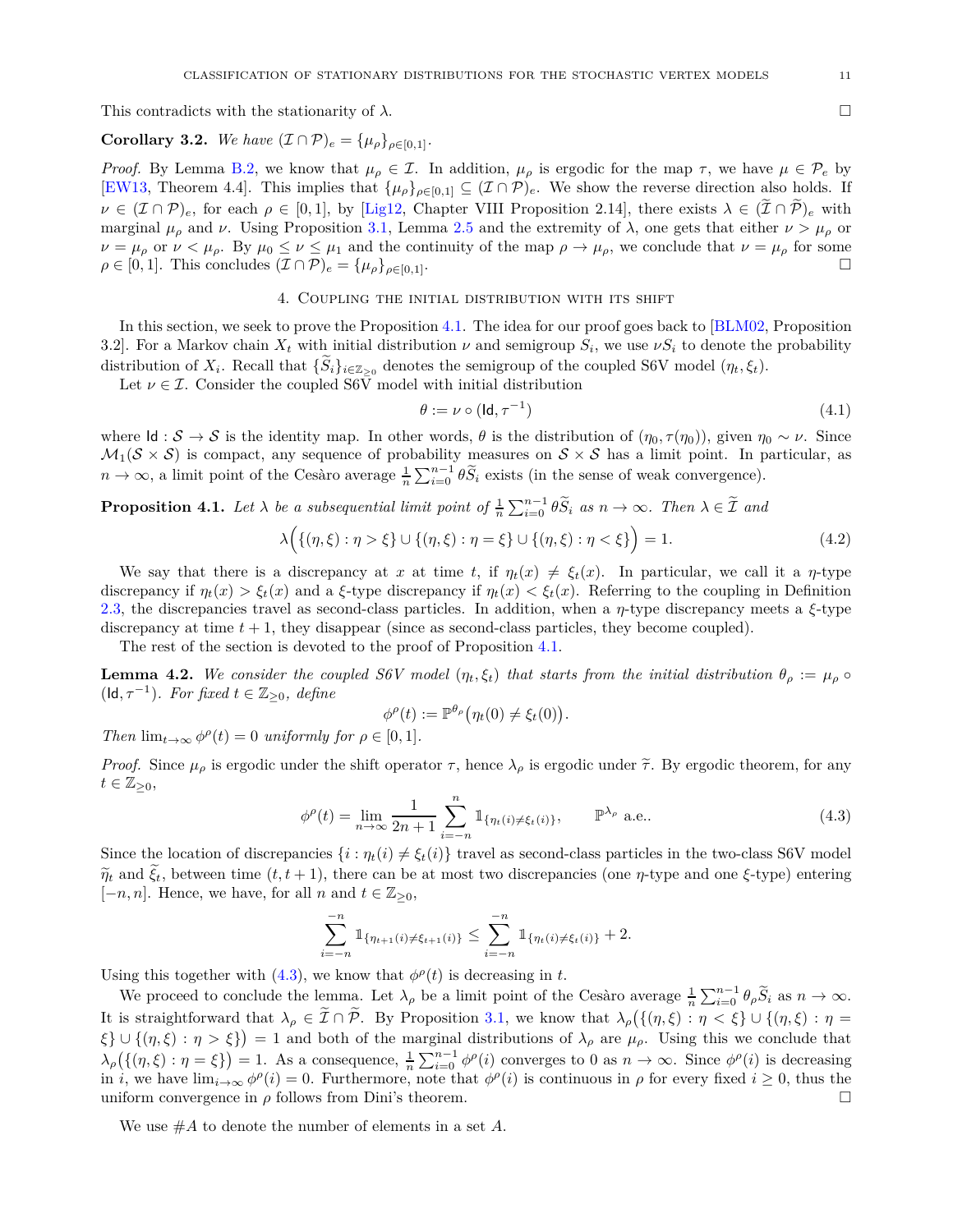<span id="page-11-3"></span>**Lemma 4.3.** *Fix ν* ∈ *I. Let* ( $η<sub>t</sub>, ξ<sub>t</sub>$ ) *be the coupled S6V model with initial distribution θ defined in* [\(4.1\)](#page-10-3)*. For any fixed*  $M > 1$ *, we have* 

$$
\lim_{n \to \infty} \frac{1}{n} \mathbb{E}^{\theta} \Big[ \# \{ x \in [-Mn, Mn] \cap \mathbb{Z} : \eta_{\lfloor \sqrt{n} \rfloor}(x) \neq \xi_{\lfloor \sqrt{n} \rfloor}(x) \} \Big] = 0.
$$

*Proof.* Let  $\mu$  be a limit point of  $\frac{1}{2n+1} \sum_{k=-n}^{n} \nu \circ \tau^{-k}$ , as  $n \to \infty$ , we have  $\mu \in \mathcal{I} \cap \mathcal{P}$ . By Choquet's representation [\[Phe01,](#page-23-18) Section 3], every element of  $\mathcal{I} \cap \mathcal{P}$  has an integral representations in terms of elments of  $(\mathcal{I} \cap \mathcal{P})_e$  =  ${\mu_{\rho}}_{\rho \in [0,1]}$ . Hence, there exists a probability measure  $\zeta$  on [0, 1] such that

$$
\phi^{\mu}(t) = \int_0^1 \phi^{\rho}(t) \zeta(d\rho).
$$

Using this together with Lemma [4.2,](#page-10-4) we have  $\lim_{t\to\infty}\phi^{\mu}(t)=0$ . Since  $\phi^{\mu}(t)$  is decreasing and  $\mu$  is a limit point of  $\frac{1}{2n+1}\sum_{k=-n}^{n} \nu \circ \tau^{-k}$ , we conclude that  $\lim_{n\to\infty} \frac{1}{2n+1}\sum_{k=-n}^{n} \phi^{\nu \circ \tau^{-k}}(\lfloor \sqrt{n} \rfloor) = 0$ . Since

$$
\sum_{k=-Mn}^{Mn} \phi^{\nu \circ \tau^{-k}}(\lfloor \sqrt{n} \rfloor) = \mathbb{E}^{\theta} \Big[ \# \big\{ x \in [-Mn, Mn] \cap \mathbb{Z} : \eta_{\lfloor \sqrt{n} \rfloor}(x) \neq \xi_{\lfloor \sqrt{n} \rfloor}(x) \big\} \Big],
$$

we conclude the lemma.  $\Box$ 

The following lemma is from [\[Agg20b,](#page-22-0) Lemma 2.10], which controls the speed of the second-class particles.

<span id="page-11-2"></span>**Lemma 4.4.** For the two-class S6V model and  $k \in [-M_2, N_2]$ , we have for  $r \in \mathbb{Z}_{\geq 1}$ ,

$$
\mathbb{P}\Big(p_{t+1}^2(k) - p_t^2(k) \ge r\Big) \le \max(b_1, b_2)^{r-1}
$$

*Proof.* Let us assume at time *t*, there are *m* first-class particles lying in the interval  $(p_t^2(k), p_t^2(k) + r)$ . If  $p_{t+1}^2(k) \geq p_t^2(k) + r$  holds, in the time interval  $(t, t+1)$ , these first-class particles must stay. The probability is upper bounded by probability  $b_1^m$ . Moreover, according to Definition [2.1,](#page-7-0) we require that  $j_t^2(p_t^2(k)) \ge r - m$ . Since the previous events are independent, we have

$$
\mathbb{P}(p_{t+1}^2(k) - p_t^2(k) \ge r) \le b_1^m \mathbb{P}(j_t^2(p_t^2(k)) \ge r - m) \le \max(b_1, b_2)^{r-1}.
$$

Fix  $y, n \in \mathbb{Z}$ . Denote  $\mathsf{N}_y(n)$  to be the number of discrepancies in the coupled S6V model that starts from  $(-\infty, y]$  and reaches  $[-n, n]$  between time  $[\lfloor \sqrt{n} \rfloor, n]$ .

<span id="page-11-4"></span>**Lemma 4.5.** *Fix*  $M > 1 + \frac{1}{1 - \max(b_1, b_2)}$  *and*  $\nu \in \mathcal{I}$ *. We have*  $\mathbb{E}^{\theta}[\mathsf{N}_{-Mn}(n)] = o(n)$ *.* 

*Proof.* For the coupled S6V model  $(\eta_t, \xi_t)$ , between time  $(t, t + 1)$  there can be at most two discrepancies moving across  $-Mn$  from left to right. Therefore, we have  $N_{-Mn}(n) \leq 2n$ . It suffices to show that there exists  $C = C(M)$  such that

<span id="page-11-1"></span>
$$
\mathbb{P}^{\theta}\big(N_{-Mn}(n)\geq 1\big)\leq Ce^{-\frac{n}{C}}.\tag{4.4}
$$

To show [\(4.4\)](#page-11-1), let  $Z_t$  be the location of the rightmost discrepancy in  $(\eta_t, \xi_t)$  that originally lies in  $(-\infty, -Mn]$ . Note that  $Z_t$  travels as a second-class particle. By Lemma [4.4,](#page-11-2) We have

$$
\mathbb{P}^{\theta}(Z_t - Z_{t-1} \ge r) \le \max(b_1, b_2)^{r-1}.
$$

Hence  $Z_t - Z_{t-1}$  is stochastically dominated by a geometric random variable with parameter  $1 - \max(b_1, b_2)$ . By a standard large deviations bound, we have

$$
\mathbb{P}^{\theta}(\mathsf{N}_{-Mn}(n) \ge 1) \le \mathbb{P}^{\theta}\Big(Z_n - Z_0 \ge (M-1)n\Big) \le \mathbb{P}^{\theta}\Big(\frac{1}{n}\sum_{i=1}^n (Z_i - Z_{i-1}) \ge M-1\Big) \le Ce^{-\frac{1}{C}n}.
$$
  
This concludes (4.4)

**Remark 4.6.** *From the proof we can see that Lemma 4.5 is actually valid for any*  $\theta \in M_1(S \times S)$ *.* 

Using Lemma [4.3](#page-11-3) and [4.5,](#page-11-4) we establish the following result.

<span id="page-11-0"></span>**Proposition 4.7.** *Consider the coupled S6V model with initial distribution*  $\theta$  *defined in* [\(4.1\)](#page-10-3)*. Let*  $w_{\sqrt{n},n}$  *be the number of discrepancies that visited*  $[-n, n]$  *between time intervals*  $[\lfloor \sqrt{n} \rfloor, n]$ *. We have*  $\lim_{n \to \infty} \frac{1}{n} \mathbb{E}^{\theta}[\psi_{\sqrt{n},n}]} = 0$ *.*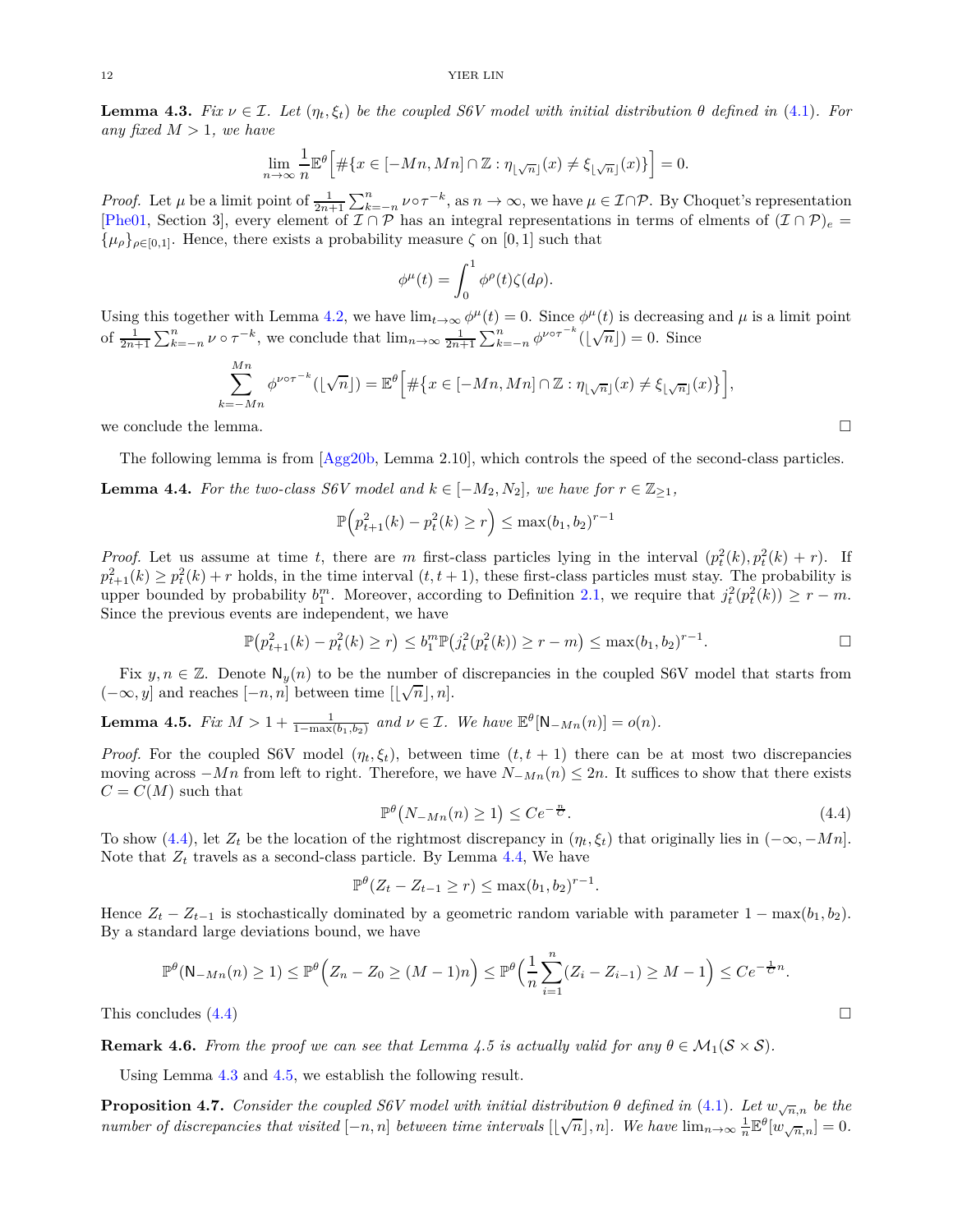*Proof.* Fix  $M > 1 + \frac{1}{1 - \max(b_1, b_2)}$ , we have

$$
w_{\sqrt{n},n} \leq N_{-Mn}(n) + \#\Big\{x \in [-Mn, Mn] \cap \mathbb{Z} : \eta_{\lfloor \sqrt{n} \rfloor}(x) \neq \xi_{\lfloor \sqrt{n} \rfloor}(x)\Big\}.
$$

Take expectations of both sides above, divide them by *n* and apply Lemma [4.3](#page-11-3) and [4.5](#page-11-4) to the resulting right hand side, we conclude the proposition.

Recall the definition of  $A_{x,y}$  from [\(3.1\)](#page-8-4) and define

$$
a_{x,y} := \inf \left\{ \mathbb{P}^{(\eta_0,\xi_0)}((\eta_1,\xi_1) \notin A_{x,y}) : (\eta_0,\xi_0) \in A_{x,y} \right\}.
$$

<span id="page-12-0"></span>**Lemma 4.8.** *Fix arbitrary*  $x < y$ *, we have*  $a_{x,y} > 0$ *.* 

*Proof.* Given  $(\eta_0, \xi_0) \in A_{x,y}$ , without loss of generality, we assume that  $(\eta_0(x), \xi_0(x)) = (1,0)$  and  $(\eta_0(y), \xi_0(y)) =$ (0, 1). Let the two-class S6V models  $\tilde{\eta}_t$  and  $\tilde{\xi}_t$  be defined as in Definition [2.1.](#page-7-0) Since  $(\eta_0(x), \xi_0(x)) = (1, 0), \tilde{\eta}_0$ has a second-class particle at location *x*. Similarly,  $\tilde{\xi}_0$  has a second-class particle at location *y*. In addition,  $\tilde{\eta}_0$ and  $\xi_0$  share the same first-class particles. We split our discussion into the following three cases.

 $B_1 := \Big\{$  At least one first-class particle is in  $[x, y]$  at time 0 $\Big\},$ 

 $B_2 := \{ \text{No first-class particle is in } [x, y] \text{ at time 0 and a first-class particle moves across x in time (0, 1) \},\}$ 

 $B_3 := \{ \text{No first-class particle is between } x \text{ and } y \text{ at time 0 and no first-class particle enters  $x \text{ in time } (0,1) \}$ .$ 

On the event  $B_1$ , let  $z \in (x, y) \cap \mathbb{Z}$  be the location of the rightmost first-class particle that is on the left of *y*. If this first-class particle jumps from *z* to *y*, then the discrepancy at *y* disappears at time 1. By the update rule in Definition [2.1,](#page-7-0) this event contains  $\{\chi_0^1(z) = 0, j_0^1(z) = y - z\}$ , which happens with probability larger or equal to  $(1 - b_1) \cdot (1 - b_2) b_2^{y-z-1}$ . Hence,

$$
\mathbb{P}((\eta_1, \xi_1) \notin A_{x,y} | B_1) \ge (1 - b_1)(1 - b_2)b_2^{y-x-1}.
$$

On the event *B*2, the discrepancy at *y* disappears if the first-class particle which moves across *x* stops at *y*. The probability of such an event equals  $(1 - b_2)b_2^{y-x-1}$ . This implies that

$$
\mathbb{P}((\eta_1, \xi_1) \notin A_{x,y} | B_2) \ge (1 - b_2)b_2^{y-x-1}
$$

*.*

On the event  $B_3$ , let  $z \geq x$  be the position of the rightmost second-class particle in  $\tilde{\eta}_0$  that stays on the left of *y* at time 0. The probability that this particle jumps from *z* to *y* is larger or equal to  $(1 - b_1) \cdot (1 - b_2) b_2^{y-z-1}$ . Hence,

$$
\mathbb{P}((\eta_1, \xi_1) \notin A_{x,y} | B_3) \ge (1 - b_1)(1 - b_2)b_2^{y-x-1}.
$$

Since  $B_1, B_2, B_3$  are disjoint and  $\mathbb{P}^{(\eta_0,\xi_0)}(B_1 \cup B_2 \cup B_3) = 1$ , we conclude that  $a_{x,y} > 0$ .

Now we use Proposition [4.7](#page-11-0) and Lemma [4.8](#page-12-0) to show Proposition [4.1.](#page-10-1)

*Proof of Proposition* [4.1.](#page-10-1) Since  $\lambda$  is a limit point of  $\frac{1}{n} \sum_{i=0}^{n-1} \theta \widetilde{S}(i) ds$  as  $n \to \infty$ , it is clear that  $\lambda \widetilde{S}(1) = \lambda$ . Hence, we have  $\lambda \in \tilde{\mathcal{I}}$ . We proceed to prove [\(4.2\)](#page-10-5). By strong Markov property, we have

$$
\mathbb{E}^{\theta}[w_{\sqrt{n},n}] \geq a_{x,y} \mathbb{E}^{\theta} \Big[ \sum_{i=\lfloor \sqrt{n} \rfloor}^{n-1} \mathbf{1}_{\{( \eta_i, \xi_i) \in A_{x,y}\}} \Big].
$$

Divide both sides by *n*, take  $n \to \infty$  and then apply Proposition [4.7](#page-11-0) and Lemma [4.8,](#page-12-0) we know that

$$
\lim_{n\to\infty}\frac{1}{n}\mathbb{E}^{\theta}\Big[\sum_{i=\lfloor\sqrt{n}\rfloor}^{n-1}\mathbf{1}_{\{(\eta_i,\xi_i)\in A_{x,y}\}}\Big]=0.
$$

Since  $\lambda$  is a limit point of the Cesàro average  $\frac{1}{n} \sum_{i=0}^{n-1} \theta \widetilde{S}_i$ , we conclude that  $\lambda(A_{x,y}) = 0$  for any  $x \neq y$ .

$$
\sqcup
$$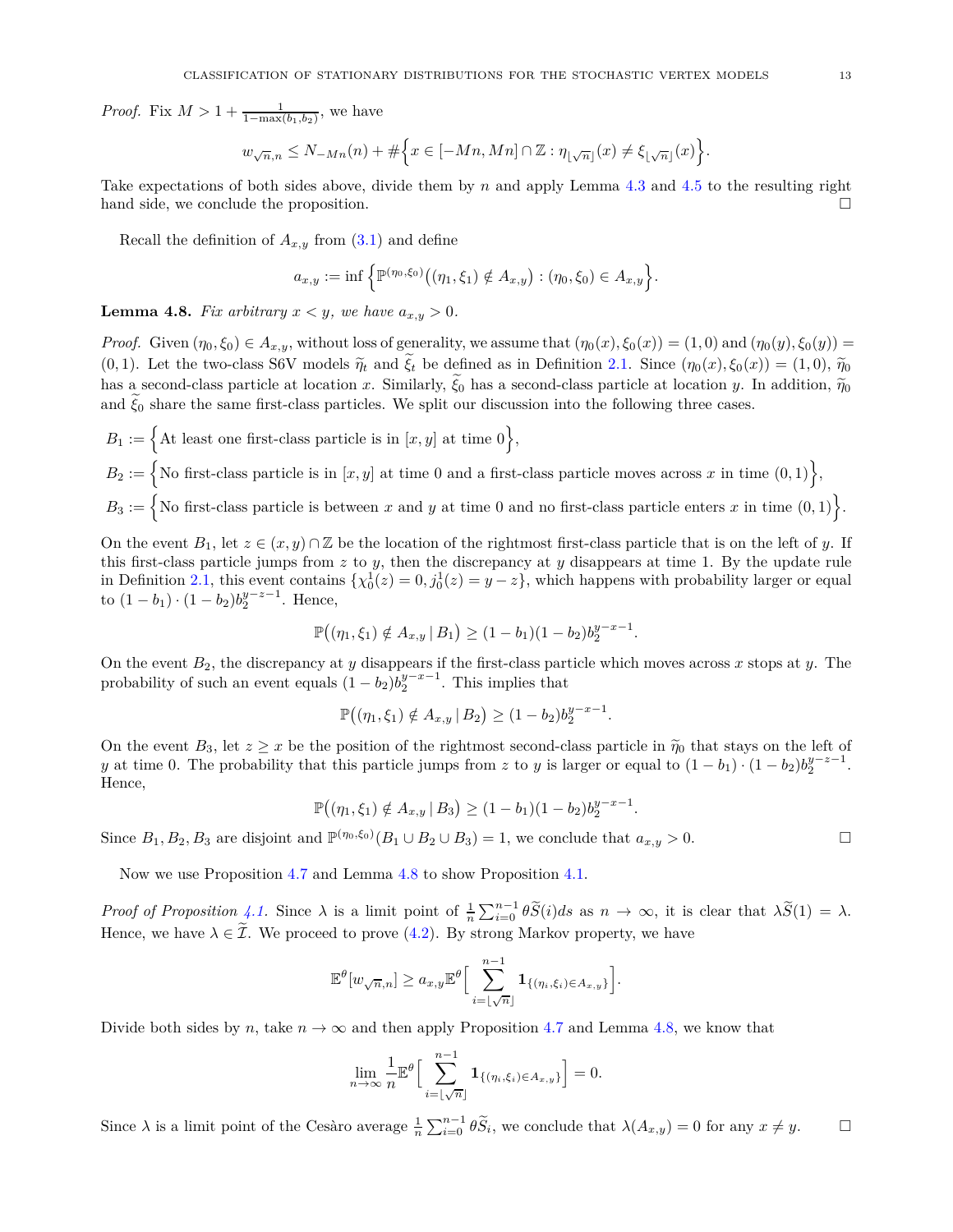### 5. Current analysis and proof of Theorem [1.3](#page-2-3)

### <span id="page-13-0"></span>5.1. **Monotonicity of current.** We define the *current* at time *t* and location *y* to be

$$
K_y(\eta_t) := \mathbb{E}\big[\mathbb{1}_{\{\exists k \in \mathbb{Z}, p_t(k) \leq y < p_{t+1}(k)\}}\big],
$$

where we recall the relation of  $\eta_t$  and  $p_t$  from [\(1.2\)](#page-1-1). In other words,  $K_y(\eta_t) = 1$  if a particle moves across  $y + \frac{1}{2}$ in time  $(t, t + 1)$ . Otherwise, it is zero.

#### <span id="page-13-3"></span>**Lemma 5.1.** *We have*

$$
\mathbb{E}[K_y(\eta_t)] = \mathbb{E}[K_{y-1}(\eta_t)] + (1 - \mathbb{E}[K_{y-1}(\eta_t)])(1 - b_1), \quad \text{if } \eta_t(y) = 1, \n\mathbb{E}[K_y(\eta_t)] = \mathbb{E}[K_{y-1}(\eta_t)]b_2, \quad \text{if } \eta_t(y) = 0.
$$

*Proof.* Assume that a particle moves across  $y - \frac{1}{2}$  in time  $(t, t + 1)$ , if the location  $y - 1$  is already occupied by another particle, then the former particle stops and the latter particle jumps to its right with probability 1. If instead *y* − 1 is not occupied, then with probability *b*<sub>2</sub>, the former particle continues to move across *y* +  $\frac{1}{2}$ . Hence, conditioned on knowing  $\eta_t(y)$ , we have

<span id="page-13-1"></span>
$$
\mathbb{P}(K_y(\eta_t) = 1) = b_2^{1 - \eta_t(y)} \qquad \text{if } K_{y-1}(\eta_t) = 1. \tag{5.1}
$$

Similarly, we have

<span id="page-13-2"></span>
$$
\mathbb{P}(K_y(\eta_t) = 1) = 1 - b_1^{\eta_t(y)} \quad \text{if } K_{y-1}(\eta_t) = 0.
$$
\n(5.2)

Combining  $(5.1)$ - $(5.2)$  concludes the lemma.

The following proposition establishes the monotonicity of the averaged current.

<span id="page-13-5"></span>**Lemma 5.2** (Monotonicity). Fix arbitrary  $t \in \mathbb{Z}_{\geq 0}$ . If  $\eta_t(z) \geq \xi_t(z)$  for all  $z \leq y$ , then  $\mathbb{E}[K_y(\eta_t)] \geq \mathbb{E}[K_y(\xi_t)]$ . If additionally there exist  $x \leq y$  such that  $\eta_t(x) > \xi_t(x)$ , then  $\mathbb{E}[K_y(\eta_t)] > \mathbb{E}[K_y(\xi_t)].$ 

*Proof.* We prove the first part of the lemma. Look at the location that is on the left of  $y + 1$ , Since  $\eta_t(z) \geq \xi_t(z)$ for all  $z \leq y$ ,  $\zeta_t$  only contains first-class particles,  $\tilde{\eta}_t$  contains first-class particles at the same positions and might have a few more second-class particles. By coupling in Definition [2.3,](#page-7-2) the first-class particles in  $\tilde{\eta}_t$  and  $\xi_t$ travel together. Hence,  $K_y(\xi_t) = 1$  implies that  $K_y(\eta_t) = 1$  which implies that  $\mathbb{E}[K_y(\eta_t)] \geq \mathbb{E}[K_y(\xi_t)].$ 

We proceed to prove the second part of the lemma. By condition, let  $m := \max\{z : \eta_t(z) > \xi_t(z), z \leq y\}.$ We have  $\eta_t(m) = 1$  and  $\xi_t(m) = 0$ . By Lemma [5.1,](#page-13-3) we have

$$
\mathbb{E}[K_m(\eta_t)] = \mathbb{E}[K_{m-1}(\eta_t)] + (1 - \mathbb{E}[K_{m-1}(\eta_t)])(1 - b_1),
$$
  
\n
$$
\mathbb{E}[K_m(\xi_t)] = \mathbb{E}[K_{m-1}(\xi_t)]b_2.
$$
\n(5.3)

<span id="page-13-4"></span>Using the first part of the lemma, we have  $\mathbb{E}[K_{m-1}(\eta_t)] \geq \mathbb{E}[K_{m-1}(\xi_t)].$  Using this together with [\(5.3\)](#page-13-4), we have for any *x*

$$
\mathbb{E}[K_m(\eta_t)] = \mathbb{E}[K_{m-1}(\eta_t)] + (1 - \mathbb{E}[K_{m-1}(\eta_t)])(1 - b_1)
$$
  
\n
$$
\geq \mathbb{E}[K_{m-1}(\xi_t)] + (1 - \mathbb{E}[K_{m-1}(\xi_t)])(1 - b_1)
$$
  
\n
$$
> \mathbb{E}[K_{m-1}(\xi_t)]b_2 = \mathbb{E}[K_m(\xi_t)].
$$

This implies that  $\mathbb{E}[K_m(\eta_t)] > \mathbb{E}[K_m(\xi_t)].$  By the definition of m,  $\eta_t(z) = \xi_t(z)$  for  $z \in [m+1, y]$ , this implies that the  $\mathbb{E}[K_z(\eta_t)]$  and  $\mathbb{E}[K_z(\eta_t)]$  follows the same recursion for  $z \in [m+1, y]$  in Lemma [5.1.](#page-13-3) Since the recursions in Lemma [5.1](#page-13-3) preserve the monotonicity, using  $\mathbb{E}[K_m(\eta_t)] > \mathbb{E}[K_m(\xi_t)]$  we conclude  $\mathbb{E}[K_y(\eta_t)] > \mathbb{E}[K_y(\xi_t)].$ 

Since the vertex of the S6V model is conservative in lines, we readily have the following lemma.

#### <span id="page-13-7"></span>**Lemma 5.3.** *We have*

$$
K_{x-1}(\eta_0) + \sum_{k=x}^{y} \eta_0(k) = K_y(\eta_0) + \sum_{k=x}^{y} \eta_1(k).
$$

*Proof of Theorem [1.3.](#page-2-3)* Let  $\nu \in \mathcal{I}_e$  and let  $\lambda$  be a limit point of  $\frac{1}{n} \sum_{i=0}^{n-1} \theta \widetilde{S}(i) ds$  as  $n \to \infty$ . Since  $\nu, \nu \circ \tau^{-1} \in \mathcal{I}$ , we know that the marginals of  $\lambda$  is given by  $\nu$  and  $\nu \circ \tau^{-1}$ . Since  $\nu$  and  $\nu \circ \tau^{-1} \in \mathcal{I}_e$ , by Proposition [4.1,](#page-10-1) we know that either  $\nu < \nu \circ \tau^{-1}$  or  $\nu > \nu \circ \tau^{-1}$  or  $\nu = \nu \circ \tau^{-1}$ . We claim that only the last case is possible.

To prove this claim, we argue by contradiction. If  $\nu < \nu \circ \tau^{-1}$ , by Lemma [5.2,](#page-13-5) there exists  $y \in \mathbb{Z}$  such that

<span id="page-13-6"></span>
$$
\mathbb{E}^{\nu}[K_{y=1}(\eta_t)] < \mathbb{E}^{\nu \circ \tau^{-1}}[K_{y-1}(\eta_t)] = \mathbb{E}^{\nu}[K_y(\eta_t)].\tag{5.4}
$$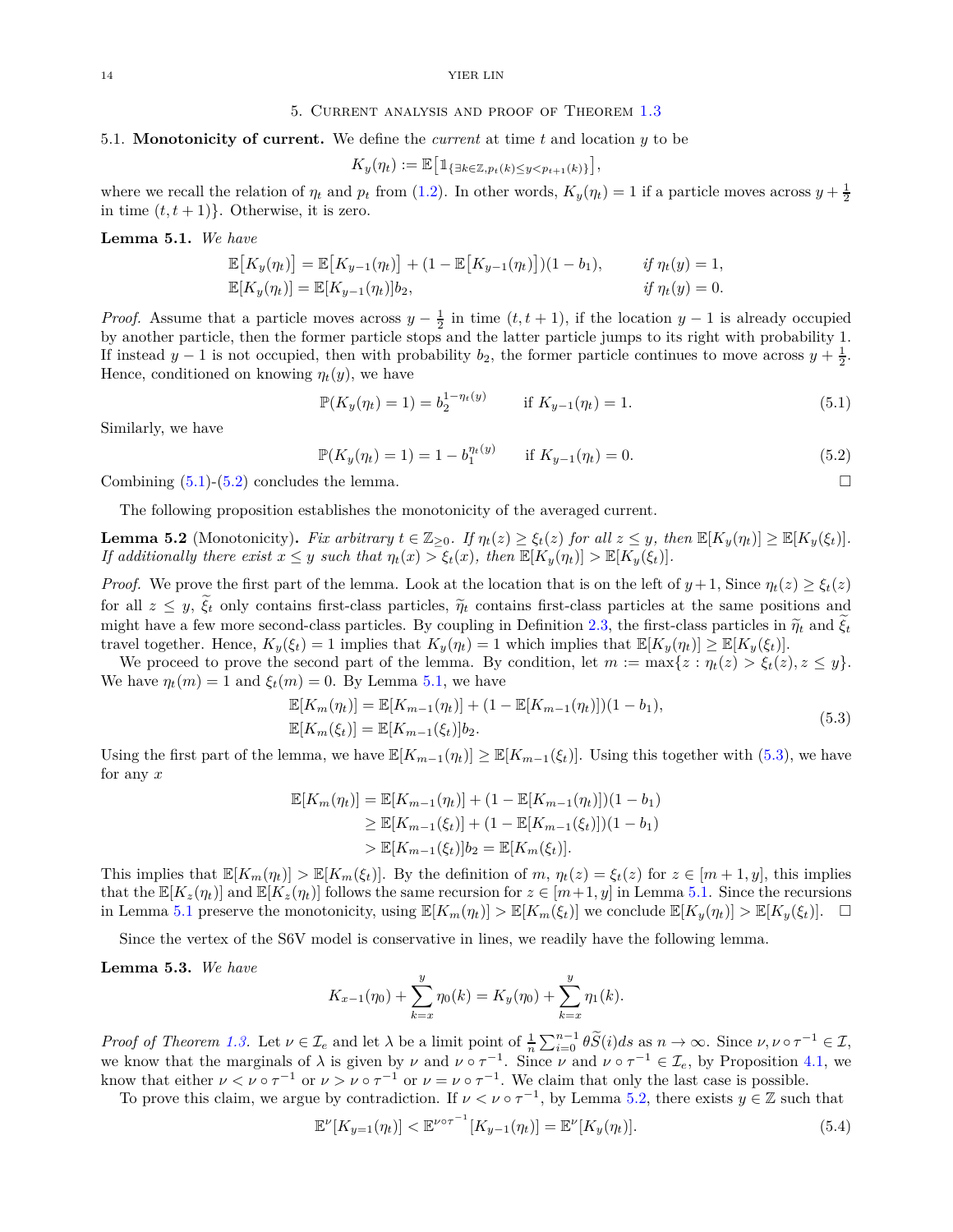In addition, since the S6V vertex is conservative in lines, we have

<span id="page-14-2"></span>
$$
\eta_t(y) + K_{y-1}(\eta_t) = \eta_{t+1}(y) + K_y(\eta_t). \tag{5.5}
$$

Using [\(5.4\)](#page-13-6) and [\(5.5\)](#page-14-2), we have  $\mathbb{E}^{\nu}[\eta_t(y)] > \mathbb{E}^{\nu}[\eta_{t+1}(y)]$ , which contradicts with the assumption that  $\nu \in \mathcal{I}$ . We can also rule out  $\nu > \nu \circ \tau^{-1}$  for a similar reason. Consequently, we conclude  $\nu = \nu \circ \tau^{-1}$ , which implies  $\nu \in \mathcal{P}$ . Hence, we know that  $\nu \in \mathcal{I}_e$  implies  $\nu \in \mathcal{I}_e \cap \mathcal{P} \subseteq (\mathcal{I} \cap \mathcal{P})_e$ . By Corollary [3.2,](#page-10-6) we have  $\mathcal{I}_e \subseteq {\mu_\rho}_{\rho \in [0,1]}$ . On the other hand, by Lemma [B.2,](#page-21-2)  $\{\mu_{\rho}\}_{\rho \in [0,1]} \subseteq \mathcal{I}$ . Since for any  $\rho \in [0,1]$ ,  $\mu_{\rho}$  can not be written as a non-trivial linear combination of elements of  $\{\mu_{\rho}\}_{\rho \in [0,1]}$ , we conclude  $\mathcal{I}_{\rho} = \{\mu_{\rho}\}_{\rho \in$ linear combination of elements of  $\{\mu_{\rho}\}_{\rho \in [0,1]},$  we conclude  $\mathcal{I}_e = \{\mu_{\rho}\}_{\rho \in [0,1]}$ .

## 6. Blocking measure for the S6V model under a moving frame

<span id="page-14-1"></span>In this section, we look at the shifted S6V model  $\tau_t(\eta_t)$ . Recall that we use J to denote the set of its stationary distribution. Since  $\mu_{\rho}$  is translation invariant,  $\{\mu_{\rho}\}_{\rho \in [0,1]} \subseteq \mathcal{I}$  implies that  $\{\mu_{\rho}\}_{\rho \in [0,1]} \subseteq \mathcal{I}$ . Recall the blocking measure  $\mu_*$  from [\(1.3\)](#page-2-4). The main task of the section is to show that  $\mu_* \in \mathcal{I}$ . The key ingredient is the following lemma, which shows a shifted version of local stationarity.

<span id="page-14-0"></span>**Lemma 6.1** (Local pseudo-stationarity)**.** *Consider a vertex configuration with stochastic weights in Figure [1.](#page-0-0) Recall that*  $q := \frac{b_1}{b_2}$ . Let  $v, h, v', h'$  denote the number of lines that are on the bottom, left, top and right of the *vertex. Fix*  $\rho, \zeta \in [0, 1]$  *such that* 

$$
\frac{q\rho}{1-\rho} = \frac{\zeta}{1-\zeta}.
$$

<span id="page-14-3"></span>*Assume that*  $(v, h) \sim Ber(\rho) \otimes Ber(\zeta)$ , we sample  $v'$  and  $h'$  according to the probability measure determined by *the stochastic weights, then*  $v' \otimes h' \sim Ber(\zeta) \otimes Ber(\rho)$ *. See Figure [6](#page-14-3) for visualization.* 



FIGURE 6. A visualization of the above lemma.

**Remark 6.2.** *This lemma should be compared with Lemma [B.1,](#page-21-3) which says if ρ and ζ instead satisfy* [\(B.1\)](#page-21-4)*, then*  $v' \otimes h' \sim Ber(\rho) \times Ber(\zeta)$ . Lemma [6.1](#page-14-0) relates to the stationarity of the shifted S6V model while Lemma *[B.1](#page-21-3) relates to the stationarity of the S6V model.*

*Proof.* The proof is straightforward. We can compute

$$
\mathbb{P}(v'=1) = \mathbb{P}(v=1, h=1) + \mathbb{P}(v=1, h=0)b_1 + \mathbb{P}(v=0, h=1)(1-b_2) \n= \rho\zeta + \rho(1-\zeta)b_1 + \zeta(1-\rho)(1-b_2).
$$

Similarly, we have

$$
\mathbb{P}(h'=1) = \rho \zeta + \zeta(1-\rho)b_2 + \rho(1-\zeta)(1-b_1).
$$

Using  $q = \frac{b_1}{b_2}$  and  $\frac{q\rho}{1-\rho} = \frac{\zeta}{1-\zeta}$ , we have  $\mathbb{P}(v' = 1) = \zeta$  and  $\mathbb{P}(h' = 1) = \rho$ . Moreover, we have

$$
\mathbb{P}(v'=1, h'=1) = \mathbb{P}(v=1, h=1) = \rho \zeta.
$$

This concludes the lemma.

<span id="page-14-4"></span>**Lemma 6.3.** Suppose that we have  $\eta_t \sim \mu_* \circ \tau_t^{-1} = \otimes_{k \in \mathbb{Z}} Ber(\frac{q^{-k+t}}{1+q^{-k+t}})$ . Then for arbitrary  $y \in \mathbb{Z}$ , we have that  $K_y(\eta_t) \sim Ber(\frac{q^{-y+t}}{1+q^{-y+t}})$ *.*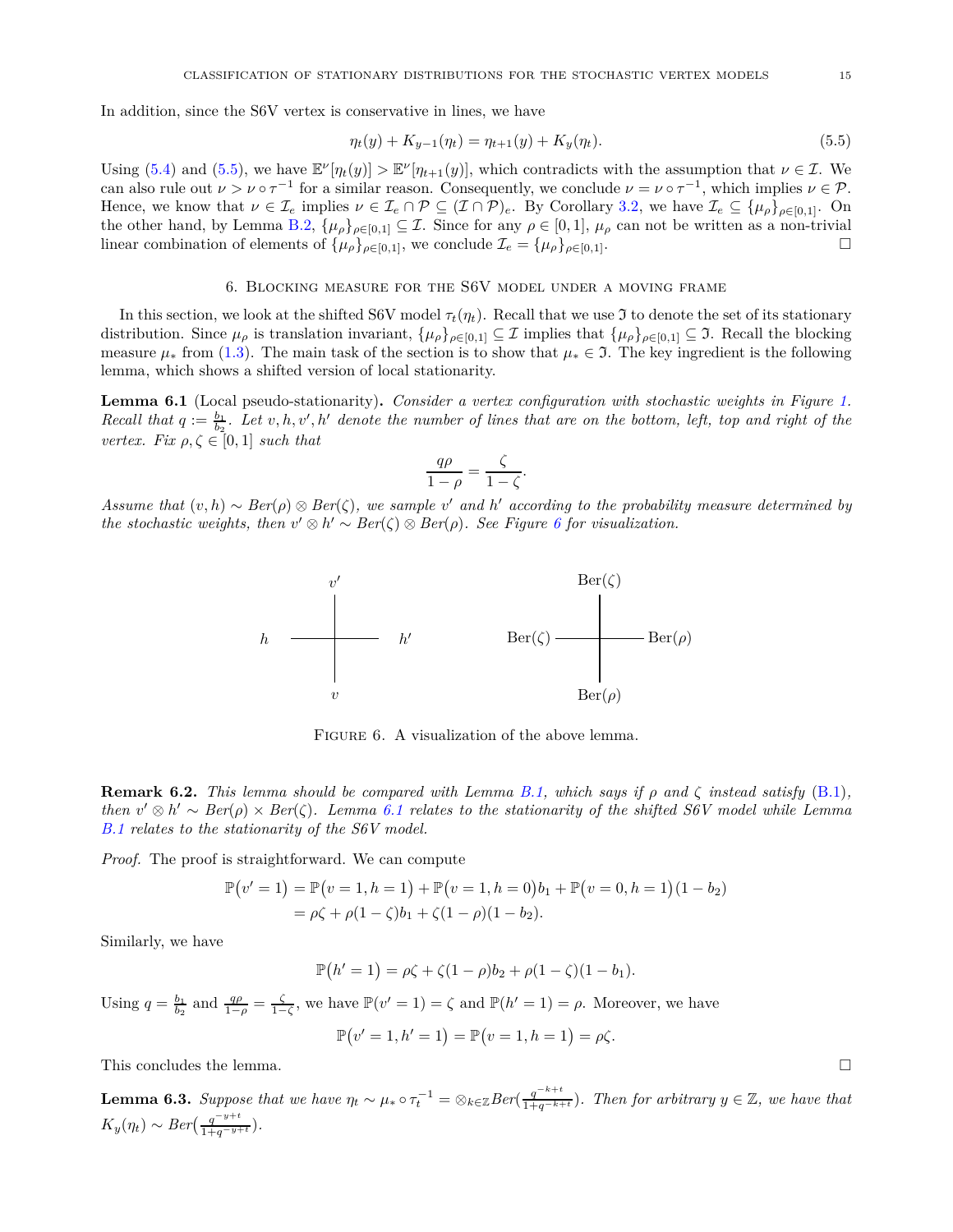*Proof.* Using Lemma [5.1,](#page-13-3) we have

$$
\mathbb{E}^{\mu*} \left[ K_y(\eta_t) \right] = \mu_* (\eta_t(y) = 1) \Big( \mathbb{E}^{\mu*} \left[ K_{y-1}(\eta_t) \right] + \left( 1 - \mathbb{E}^{\mu*} \left[ K_{y-1}(\eta_t) \right] \right) \left( 1 - b_1 \right) \Big) + \mu_* (\eta_t(y) = 0) \mathbb{E}^{\mu*} \left[ K_{y-1}(\eta_t) \right] b_2
$$
\n
$$
= \frac{q^{-y+t}}{1 + q^{-y+t}} \Big( \mathbb{E}^{\mu*} \left[ K_{y-1}(\eta_t) \right] + \left( 1 - \mathbb{E}^{\mu*} \left[ K_{y-1}(\eta_t) \right] \right) \left( 1 - b_1 \right) \Big) + \frac{1}{1 + q^{-y+t}} \mathbb{E}^{\mu*} \left[ K_{y-1}(\eta_t) \right] b_2
$$
\n
$$
= \frac{(q^{-y+1+t} + 1)b_2}{1 + q^{-y+t}} \mathbb{E}^{\mu*} \left[ K_{y-1}(\eta_t) \right] + \frac{(1 - qb_2)q^{-y+t}}{1 + q^{-y+t}}.
$$

This implies that

<span id="page-15-1"></span>
$$
\mathbb{E}^{\mu*}\left[K_y(\eta_t)\right] - \frac{q^{-y+t}}{1+q^{-y+t}} = \frac{(q^{-y+1+t}+1)b_2}{1+q^{-y+t}} \Big(\mathbb{E}^{\mu*}\left[K_{y-1}(\eta_t)\right] - \frac{q^{-y+1+t}}{1+q^{-y+1+t}}\Big). \tag{6.1}
$$

Iterating  $(6.1)$  yields that for any  $x < y$ , we have

<span id="page-15-2"></span>
$$
\mathbb{E}^{\mu*}[K_y(\eta_t)] - \frac{q^{-y+t}}{1+q^{-y+t}} = \prod_{i=x+1}^y \frac{(q^{-i+1+t}+1)b_2}{1+q^{-i+t}} \Big( (\mathbb{E}^{\mu*}[K_x(\eta_t)] - \frac{q^{-x+t}}{1+q^{-x+t}} \Big). \tag{6.2}
$$

Recall that  $q = \frac{b_1}{b_2}$ , it is straightforward that

$$
\sup_{i \in \mathbb{Z}} \frac{(q^{-i+1+t} + 1)b_2}{1 + q^{-i+t}} = \max(b_1, b_2) < 1.
$$

Fix arbitrary *y* and let  $x \to \infty$  in [\(6.2\)](#page-15-2), the product tends to zero. Hence,  $\mathbb{E}^{\mu_*}[K_y(\eta_t)] = \frac{q^{-y+t}}{1+q^{-y+t}}$  for arbitrary  $y \in \mathbb{Z}$ . Thus, we conclude the lemma.

<span id="page-15-5"></span>**Proposition 6.4.** *We have*  $\mu_* \in \mathfrak{I}$ *. As a consequence, for arbitrary*  $n \in \mathbb{Z}$ *,*  $\mu_{(n)} \in \mathfrak{I}$ *.* 

*Proof.* We need to show that  $\tau_t(\eta_t) \sim \mu_*$  implies  $\tau_{t+1}(\eta_{t+1}) \sim \mu_*$ . It suffices to show that if we assume  $\eta_t \sim \mu_* \circ \tau_t^{-1}$ , then we have  $\eta_{t+1} \sim \mu_* \circ \tau_{t+1}^{-1}$ . Given  $\eta_t \sim \mu_* \circ \tau_t^{-1}$ , using Lemma [6.3,](#page-14-4) we know that  $K_{y-1}(\eta_t) \sim$  $\text{Ber}(\frac{1}{1+q^{-y+1+t}}).$ 

Since  $K_{y-1}(\eta_t)$  only depends on  $\eta_t(z)$ ,  $z \leq y-1$ , we have that  $K_{y-1}(\eta_t)$  and  $\eta_t(y)$  are independent. Set *h* =  $K_{y-1}(\eta_t)$ ,  $v = \eta_t(y)$ ,  $h' = K_y(\eta_t)$ ,  $v' = \eta_{t+1}(y)$  and  $\rho = \frac{q^{-y+t}}{1+q^{-y+t}}$  $\frac{q^{-y+t}}{1+q^{-y+t}}, \zeta = \frac{q^{-y+1+t}}{1+q^{-y+1+t}}$ 1+*q*−*y*+1+*<sup>t</sup>* , we apply Lemma [6.1](#page-14-0) and get  $K_y(\eta_t) \sim \text{Ber}(\frac{q^{-y+t}}{1+q^{-y+t}}), \eta_{t+1}(y) \sim \text{Ber}(\frac{q^{-y+1+t}}{1+q^{-y+1+t}}).$  In addition, they are independent. We conclude that

$$
\eta_{t+1} \sim \bigotimes_{k \in \mathbb{Z}} \text{Ber}\left(\frac{q^{-k+1+t}}{1+q^{-k+1+t}}\right) = \mu_* \circ \tau_{t+1}^{-1}.
$$

This implies that  $\mu_* \in \mathfrak{I}$ .

We proceed to show that  $\mu_{(n)} \in \mathfrak{I}$ . Without loss of generality, we assume that  $q > 1$ . Recall that  $\mu_*$  is supported on the set *A* defined in [\(1.4\)](#page-2-5) and recall the sets  $A_n$  from [\(1.5\)](#page-2-6). Note that  $A = \bigcup_{n=-\infty}^{\infty} A_n$ , moreover, it is straightforward to check that  $A_n$  is an irreducible subspace of the shifted S6V model  $\tau_t \circ \eta_t$ . Since we just<br>proved that  $\mu_* \in \mathfrak{I}$ , hence we have  $\mu_{(n)} \in \mathfrak{I}$  for every  $n \in \mathbb{N}$ . proved that  $\mu_* \in \mathfrak{I}$ , hence we have  $\mu_{(n)} \in \mathfrak{I}$  for every  $n \in \mathbb{N}$ .

#### 7. Uniqueness of blocking measures and Proof of Theorem [1.5](#page-2-2)

<span id="page-15-0"></span>In this section, we show that there is no extreme stationary distribution for the shifted S6V model other than  $\{\mu_{\rho}\}_{\rho \in [0,1]}$  and  $\{\mu_{(n)}\}_{n \in \mathbb{Z}}$  and thus conclude Theorem [1.5.](#page-2-2) Note that we can also couple two shifted S6V models in a similar way as Definition [2.3,](#page-7-2) by looking at the two-class S6V model under a moving frame. In particular, we use  $S_i$  to denote the semigroup of the coupled shifted S6V model.

<span id="page-15-4"></span>**Lemma 7.1.** *If*  $\nu > \nu \circ \tau^{-1}$ , *then we have* 

<span id="page-15-3"></span>
$$
\lim_{n \to -\infty} \nu(\eta(n) = 1) = 1, \qquad \lim_{n \to \infty} \nu(\eta(n) = 1) = 0.
$$
 (7.1)

*If*  $\nu < \nu \circ \tau^{-1}$ , then we have

$$
\lim_{n \to -\infty} \nu(\eta(n) = 1) = 0, \qquad \lim_{n \to \infty} \nu(\eta(n) = 1) = 1.
$$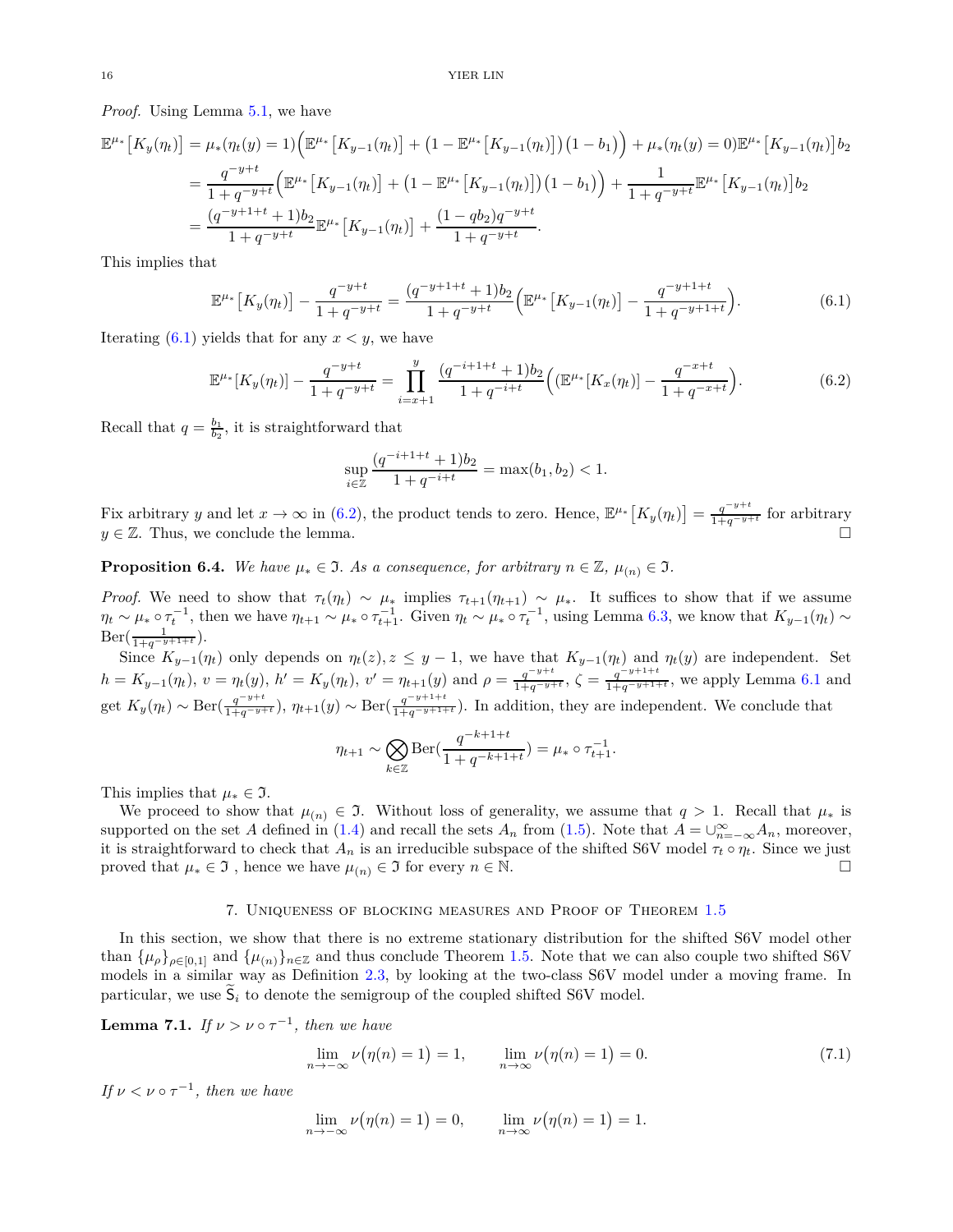*Proof.* It suffices to explain the proof when  $\nu > \nu \circ \tau^{-1}$ . We have

$$
1 \leq \liminf_{n \to \infty} \mathbb{E}^{\nu} \Big[ \sum_{m=-n}^{n} \eta(m) \Big] - \mathbb{E}^{\nu \circ \tau^{-1}} \Big[ \sum_{m=-n}^{n} \eta(m) \Big] = \liminf_{n \to \infty} \mathbb{E}^{\nu} \Big[ \sum_{m=-n}^{n} \eta(m) \Big] - \mathbb{E}^{\nu} \Big[ \sum_{m=-n}^{n} \eta(m+1) \Big] = \liminf_{n \to \infty} \nu(\eta(-n) = 1) - \nu(\eta(n+1) = 1) \leq 1.
$$

The inequality on the left hand side is due to  $\nu > \nu \circ \tau^{-1}$ . As a consequence, we know that

$$
\liminf_{n \to \infty} \nu(\eta(-n) = 1) - \nu(\eta(n+1) = 1) = 1.
$$

Since the probability measure takes value between 0 and 1, we conclude  $(7.1)$ .

The next lemma shows that the extreme stationary distributions for the shifted S6V model are ordered.

<span id="page-16-0"></span>**Lemma 7.2.** For two different probability measures  $\nu_1, \nu_2 \in \mathfrak{I}_e \cap \mathcal{P}^c$ , we have either  $\nu_1 > \nu_2$  or  $\nu_1 < \nu_2$ . In *particular, for arbitrary*  $\nu \in \mathfrak{I}_e \cap \mathcal{P}^c$ , we have either  $\nu > \nu \circ \tau^{-1}$  or  $\nu < \nu \circ \tau^{-1}$ .

*Proof.* Let us assume *q >* 1 without loss of generality. The proof follows in the spirit of the proof of Proposition [4.1.](#page-10-1) It suffices to show that By Lemma [7.1,](#page-15-4) we have for  $i \in \{1, 2\}$ ,

<span id="page-16-1"></span>
$$
\lim_{x \to -\infty} \nu_i(\eta(x) = 1) = 1, \qquad \lim_{x \to \infty} \nu_i(\eta(x) = 1) = 0. \tag{7.2}
$$

Consider the coupled shifted S6V model starting from  $\tilde{\theta} := \nu_1 \otimes \nu_2$ , let  $\tilde{\lambda}$  be a limit point of  $\frac{1}{n} \sum_{i=0}^{n-1} \tilde{\theta} \tilde{S}_i$  as  $n \to \infty$ . Since  $\nu_1, \nu_2 \in \mathfrak{I}$ , the marginals fo  $\lambda$  are respectively  $\nu_1$  and  $\nu_2$ . Using the equations in [\(7.2\)](#page-16-1), we have  $\lim_{n\to\infty} \frac{1}{n} \mathbb{E}^{\theta}[w_{\sqrt{n},n}] = 0$ , where  $w_{\sqrt{n},n}$  is defined in Proposition [4.7.](#page-11-0) Using this together with Lemma [4.8,](#page-12-0) the same argument as in the proof of Proposition [4.1](#page-10-1) yields that  $\lambda$  satisfies [\(4.2\)](#page-10-5). Since  $\nu_1, \nu_2$  are different elements of  $\mathcal{I}_\alpha$ , we conclude that either  $\nu_1 > \nu_2$  or  $\nu_1 < \nu_2$ . of  $\mathfrak{I}_e$ , we conclude that either  $\nu_1 > \nu_2$  or  $\nu_1 < \nu_2$ .

**Lemma 7.3.** *Take*  $\nu \in \mathfrak{I}_e \cap \mathcal{P}^c$ *. If*  $q > 1$ *, we have*  $\nu > \nu \circ \tau^{-1}$ *. If*  $q < 1$ *, we have*  $\nu < \nu \circ \tau^{-1}$ *.* 

*Proof.* We only prove the lemma for  $q > 1$ . The proof for  $q < 1$  is similar.

Since  $\nu \in \mathfrak{I}_e$ , we have  $\nu \circ \tau^{-1} \in \mathfrak{I}_e$ . Using Lemma [7.2,](#page-16-0) we know that either  $\nu > \nu \circ \tau^{-1}$  or  $\nu < \nu \circ \tau^{-1}$ . Since we take  $q > 1$ , we only need to show that  $\nu < \nu \circ \tau^{-1}$  can not be true. We argue by contradiction.

If  $\nu < \nu \circ \tau^{-1}$ , by Lemma [7.1,](#page-15-4) we have

$$
\lim_{n \to \infty} \nu(\eta(n) = 1) = 1.
$$

This shows that the density of particles tends to 1 as we go to  $+\infty$ , thus  $\lim_{y\to\infty} \mathbb{P}^{\nu}(K_y(\eta_0) = 1) = 1$ . Since  $\nu$ is stationary for  $\tau_t \circ \eta_t$ , we have for any  $x < y$ ,

$$
\mathbb{E}^{\nu}\Big[\sum_{k=x}^{y}\eta_0(k)\Big]=\mathbb{E}^{\nu}\Big[\sum_{k=x+1}^{y+1}\eta_1(k)\Big].
$$

This implies that

$$
\mathbb{E}^{\nu}\Big[\sum_{k=x}^{y}\eta_0(k)\Big]-\mathbb{E}^{\nu}\Big[\sum_{k=x}^{y}\eta_1(k)\Big]=\eta_1(y+1)-\eta_1(x).
$$

Using Lemma [5.3,](#page-13-7) we have

<span id="page-16-2"></span>
$$
\mathbb{E}^{\nu}\left[K_{x-1}(\eta_0) - K_y(\eta_0)\right] = \mathbb{E}^{\nu}\left[\eta_1(x) - \eta_1(y+1)\right].\tag{7.3}
$$

Since we have shown that  $\lim_{y\to\infty} \mathbb{P}^{\nu}(\eta_1(y+1)=1) = \lim_{y\to\infty} \mathbb{P}^{\nu}(K_y(\eta_0)=1) = 1$ , by letting  $y\to\infty$  in [\(7.3\)](#page-16-2), we have  $\mathbb{E}^{\nu}[\eta_1(x)] = \mathbb{E}^{\nu}[K_{x-1}(\eta_0)],$  which is equivalent to

<span id="page-16-3"></span>
$$
\mathbb{P}^{\nu}(\eta_1(x) = 1) = \mathbb{P}^{\nu}(K_{x-1}(\eta_0) = 1).
$$
\n(7.4)

Since  $\eta_0(x)$ ,  $K_{x-1}(\eta_0)$ ,  $\eta_1(x)$ ,  $K_x(\eta_0)$  are the number of lines on the bottom, left, top and right of a vertex, we have

$$
\mathbb{P}^{\nu}(\eta_1(x) = 1) = \mathbb{P}^{\nu}(\eta_0(x) = 1, K_{x-1}(\eta_0) = 1) + b_1 \mathbb{P}^{\nu}(\eta_0(x) = 1, K_{x-1}(\eta_0) = 0) + (1 - b_2) \mathbb{P}(\eta_0(x) = 0, K_{x-1}(\eta_0) = 1).
$$
  
Using this together with (7.4) yields  $b_2 \mathbb{P}^{\nu}(K_{x-1}(\eta_0) = 1, \eta_0(x) = 0) = b_1 \mathbb{P}^{\nu}(K_{x-1}(\eta_0) = 0, \eta_0(x) = 1).$  Since  $q > 1$ , we have  $b_1 > b_2$  and thus

$$
\mathbb{P}^{\nu}\big(K_{x-1}(\eta_0) = 1, \eta_0(x) = 0\big) > \mathbb{P}^{\nu}\big(K_{x-1}(\eta_0) = 0, \eta_0(x) = 1\big).
$$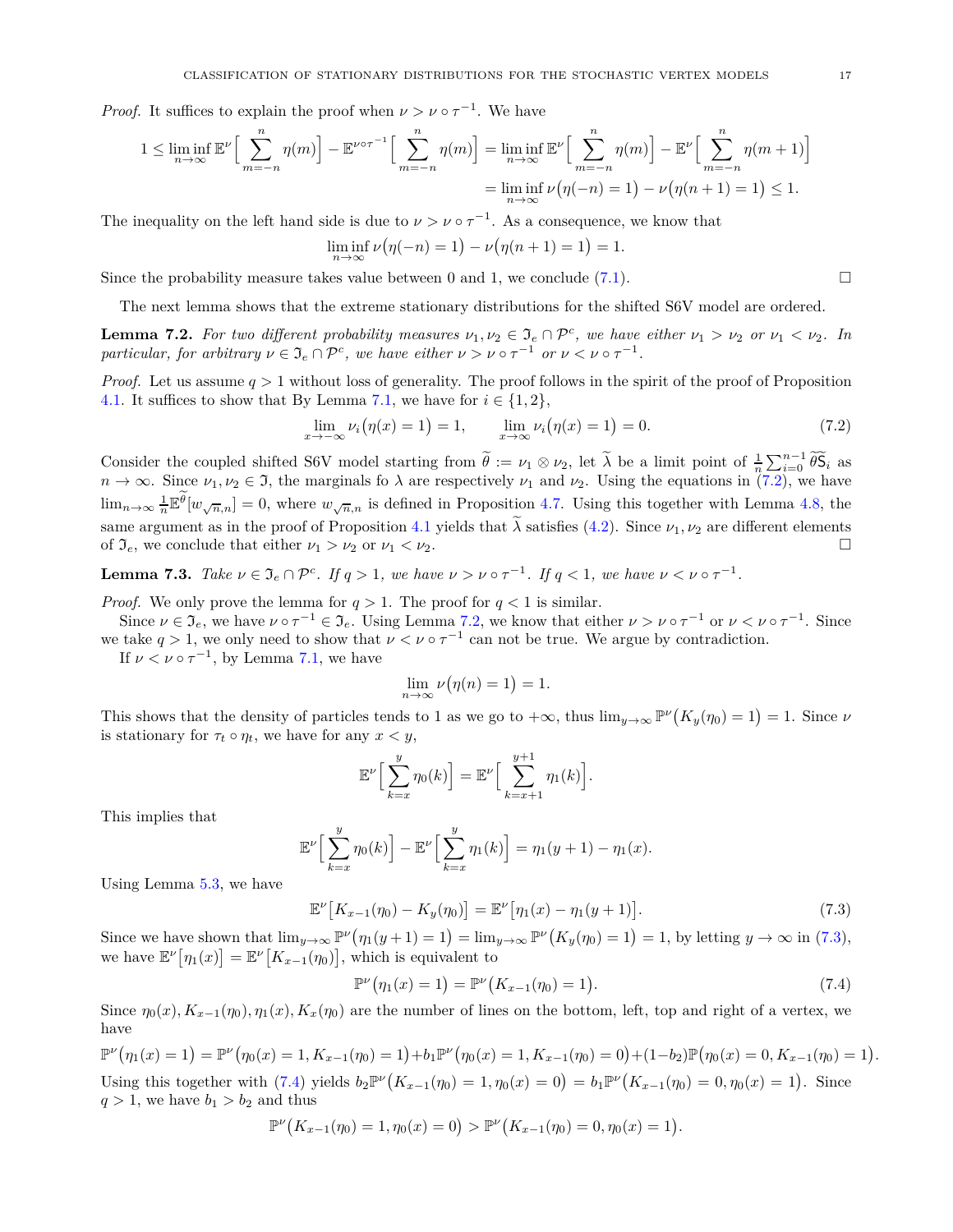Adding both sides by  $\mathbb{P}^{\nu}\left(K_{x-1}(\eta_0) = \eta_0(x) = 1\right)$ , we have

$$
\mathbb{P}^{\nu}\big(K_{x-1}(\eta_0) = 1\big) > \mathbb{P}^{\nu}\big(\eta_0(x) = 1\big).
$$

By [\(7.4\)](#page-16-3) and the stationarity of *ν*, we know that  $\mathbb{P}^{\nu}(\eta_0(x-1) = \mathbb{P}^{\nu}(K_{x-1}(\eta_0) = 1)$ , thus  $\mathbb{P}^{\nu}(\eta_0(x-1) >$  $\mathbb{P}^{\nu}(\eta_0(x) = 1)$  However, this contradicts with the assumption that  $\nu < \nu \circ \tau^{-1}$ . Hence  $q > 1$  implies that  $\nu > \nu \circ \tau^{-1}$ . The contract of the contract of the contract of the contract of the contract of  $\Box$ 

<span id="page-17-2"></span>**Lemma 7.4.** *We have*  $(\Im \cap \mathcal{P})_e = {\mu_e}_{e=0,1}^e$ 

*Proof.* Note that we have  $\Im \cap \mathcal{P} = \mathcal{I} \cap \mathcal{P}$ . The result then follows from Corollary [3.2.](#page-10-6)

*Proof of Theorem [1.5.](#page-2-2)* For arbitrary fixed  $n \in \mathbb{Z} \cup \{-\infty, \infty\}$ , let  $\delta_n$  to a delta probability measure which is supported on the particle configuration *η*, where  $\eta(x) = 1_{\{x \leq n\}}$  for every *x*. In particular,  $\delta_{\infty}$  denotes the particle configuration where there is a particle everywhere and  $\delta$ <sub>−∞</sub> denotes the particle configuration where there is no particle.

Let us show an ordering for the blocking measures. Recall that  $\mu_{(n)}$  is a stationary distribution for the shifted S6V model  $\tau_t(\eta_t)$  on the countable state space  $A_n$ . Since  $\eta_t$  is irreducible on  $A_n$ ,  $\eta_t$  with initial distribution  $\mu_{(n)}$  is positive recurrent. This implies that if we start the S6V model with initial distribution  $\delta_n$  and let time goes to infinity, the distribution of  $\eta_t$  converges to  $\mu_{(n)}$ . Since  $\delta_n > \delta_{n-1}$ , by Lemma [2.5,](#page-8-3) we have  $\mu_{(n)} > \mu_{(n-1)}$ . Moreover, We have

$$
\lim_{n \to \infty} \mu_{(n)} = \delta_{\infty}, \qquad \lim_{n \to -\infty} \mu_{(n)} = \delta_{-\infty}.
$$

Using the above discussion and Lemma [7.2,](#page-16-0) if  $\nu \in \mathfrak{I}_e \cap \mathcal{P}^c$  and  $\nu \notin {\mu_{(n)}}_{n \in \mathbb{Z}}$ , there exists  $k \in \mathbb{Z}$  such that  $\mu^{(k-1)} < \nu < \mu^{(k)}$ . This implies that

$$
\liminf_{N \to \infty} \mathbb{E}^{\mu^{(k-1)}} \Big[ \sum_{i=-N}^{N} \eta(i) \Big] - \mathbb{E}^{\nu} \Big[ \sum_{i=-N}^{N} \eta(i) \Big] \ge 1,
$$
  

$$
\liminf_{n \to \infty} \mathbb{E}^{\nu} \Big[ \sum_{i=-N}^{N} \eta(i) \Big] - \mathbb{E}^{\mu^{(k)}} \Big[ \sum_{i=-N}^{N} \eta(i) \Big] \ge 1.
$$

Combining these two inequalities, we obtain that

<span id="page-17-1"></span>
$$
\liminf_{n \to \infty} \mathbb{E}^{\mu^{(k-1)}} \Big[ \sum_{i=-n}^{n} \eta(i) \Big] - \mathbb{E}^{\mu^{(k)}} \Big[ \sum_{i=-n}^{n} \eta(i) \Big] \ge 2. \tag{7.5}
$$

However, since  $\mu^{(k)} = \mu^{(k-1)} \circ \tau^{-1}$ , we have

$$
\limsup_{n \to \infty} \mathbb{E}^{\mu^{(k-1)}} \Big[ \sum_{i=-n}^{n} \eta(i) \Big] - \mathbb{E}^{\mu^{(k)}} \Big[ \sum_{i=-n}^{n} \eta(i) \Big] = \limsup_{n \to \infty} \mu^{(k)} \big( \eta(-n+1) = 1 \big) - \mu^{(k)} \big( \eta(n) = 1 \big) \le 1.
$$

This yields a contradiction with [\(7.5\)](#page-17-1). Hence, there exists  $n \in \mathbb{Z}$  such that  $\mu_{(n)} = \nu$ . This implies that  $\mathfrak{I}_e \cap \mathcal{P}^c \subseteq {\{\mu_{(n)}\}}_{n \in \mathbb{Z}}$ . Moreover, by Lemma [7.4,](#page-17-2) we have  $\mathfrak{I}_e \cap \mathcal{P} \subseteq (\mathfrak{I} \cap \mathcal{P})_e = {\{\mu_{\rho}\}}_{\rho \in [0,1]}$ . Therefore, we get

$$
\mathfrak{I}_e = (\mathfrak{I}_e \cap \mathcal{P}^c) \cup (\mathfrak{I}_e \cap \mathcal{P}) \subseteq {\{\mu_\rho\}}_{\rho \in [0,1]} \cup {\{\mu_{(n)}\}}_{n \in \mathbb{Z}}.
$$

On the other hand, by Lemma [B.2](#page-21-2) and Proposition [6.4,](#page-15-5) we know that  $\{\mu_{\rho}\}_{\rho\in[0,1]} \cup \{\mu_{(n)}\}_{n\in\mathbb{Z}} \subseteq \mathfrak{I}$ . It is straightforward that every element of  $\{\mu_{\rho}\}_{\rho \in [0,1]} \cup \{\mu_{(n)}\}_{n \in \mathbb{Z}}$  can not be written as a linear combination of the others. Hence, we conclude  $\mathfrak{I}_{e} = \{\mu_{\rho}\}_{\rho \in [0,1]} \cup \{\mu_{(n)}\}_{n \in \mathbb{Z}}$ . others. Hence, we conclude  $\mathfrak{I}_e = {\mu_\rho}_{\rho \in [0,1]} \cup {\mu_{(n)}}_{n \in \mathbb{Z}}$ .

# 8. Fusion and proof of Theorem [1.10](#page-3-3) and [1.11](#page-4-1)

<span id="page-17-0"></span>In this section, we prove Theorem [1.10](#page-3-3) and [1.11.](#page-4-1) Once we introduce the method of *fusion*, the proof is rather similar to what we have done in the previous sections, hence we do not provide every detail of the proof.

<span id="page-17-3"></span>Given an integer *a* and a positive integer *b*, we set  $a_{[b]} := a \mod b$ . Let the parameters *q* and  $\alpha$  satisfy either condition [\(1\)](#page-3-0) or [\(2\)](#page-3-1). Set  $\beta(t, x) := x_{[I]} + t_{[J]}$  and define

$$
b_1(t,x) := \mathsf{L}_{\alpha q^{\beta(t,x)}}^{1,1}(1,0;1,0) = \frac{1 + \alpha q^{\beta(t,x)+1}}{1 + \alpha q^{\beta(t,x)}},
$$
  
\n
$$
b_2(t,x) := \mathsf{L}_{\alpha q^{\beta(t,x)}}^{1,1}(1,0;1,0) = = \frac{\alpha q^{\beta(t,x)} + q^{-1}}{1 + \alpha q^{\beta(t,x)}}.
$$
\n
$$
(8.1)
$$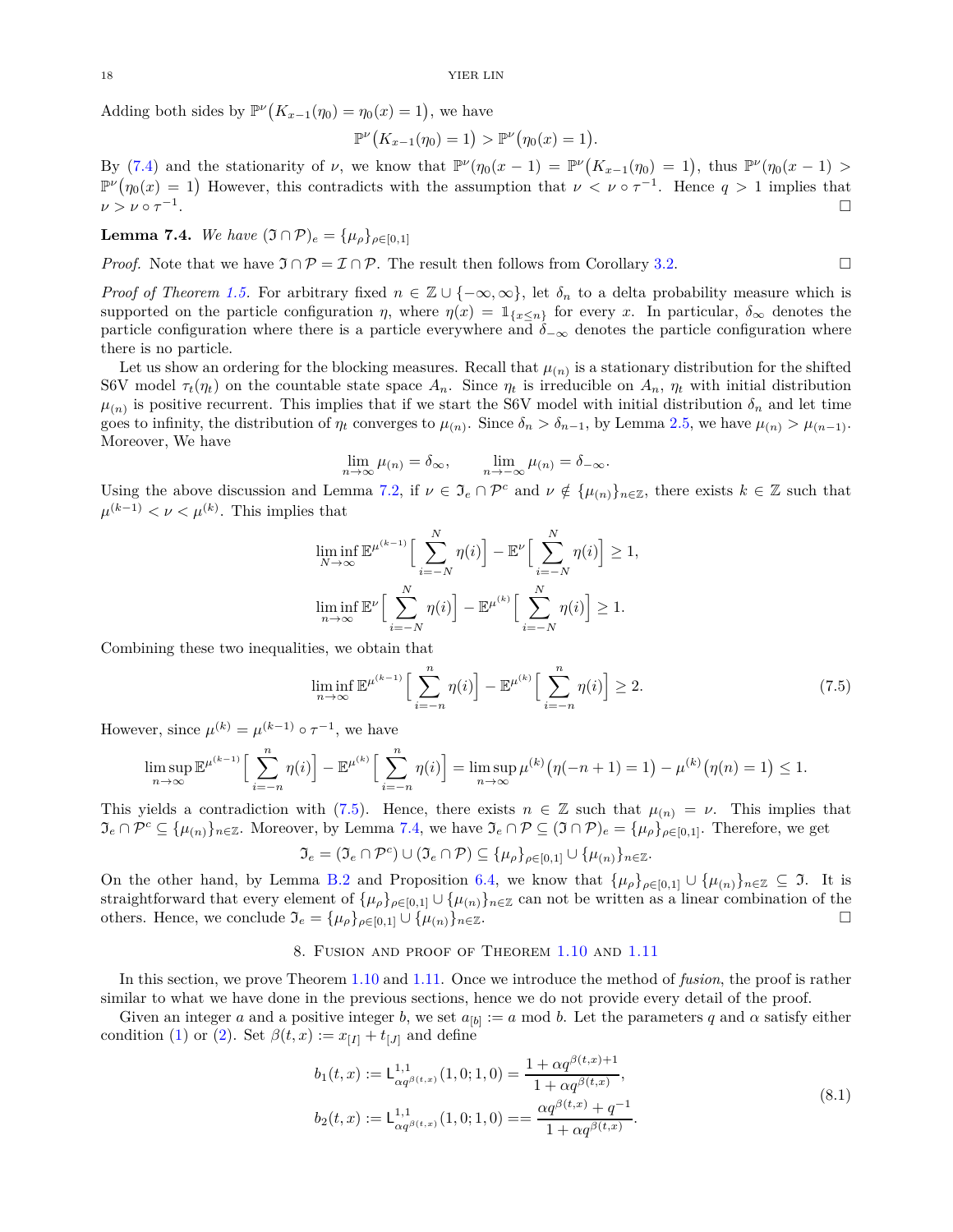We see that  $b_1(t, x), b_2(t, x)$  are periodic in  $t, x$  and they belong to  $(0, 1)$ . It turns out the SHS6V model in Definition [1.8](#page-3-2) can be identified as a fused version of the inhomogeneous S6V model with parameters  $b_1(t, x)$  and  $b_2(t, x)$ .

<span id="page-18-0"></span>**Definition 8.1** (Inhomogeneous S6V model with finite particles)**.** *The inhomogeneous S6V model with finite particles*  $\overline{\eta}_t$  *is defined in the same way as Definition* [1.1,](#page-1-2) *except we replace* [\(1.1\)](#page-1-3) *with* 

$$
\mathbb{P}(\chi_t(x) = 1) = b_1(t, x), \qquad \mathbb{P}(\chi_t(x) = 0) = 1 - b_1(t, x),
$$
  

$$
\mathbb{P}(j_t(x) = n) = (1 - b_2(t, x + n)) \prod_{i=1}^{n-1} b_2(t, x + i), \qquad \forall n \in \mathbb{Z}_{\geq 1}.
$$

We can define the inhomogeneous S6V model with infinite particles, see Appendix [A.](#page-21-0) Let  $\eta_t \in \mathcal{S}$  be the particle configuration of the inhomogeneous S6V model at time *t*. Clearly, *η<sup>t</sup>* is a (time-inhomogeneous) Markov process. We use  $\overline{S}_t$  to denote its semigroup operator.

We define two maps  $\vec{\Lambda}_I$  and  $\vec{\Lambda}_I : \mathcal{M}_1(\{0,1,\ldots,I\}) \to \mathcal{M}_1(\{0,1\}^I)$  such that for  $0 \leq i_1 < \cdots < i_n \leq I-1$ ,

$$
\vec{\Lambda}_I \mu(\eta(i_1) = 1, \dots, \eta(i_n) = 1) := \mu(\eta \in \{0, 1\}^I : \eta(i_1) = \dots = \eta(i_n) = 1) = \frac{q^{i_1 + \dots + i_n}}{Z_n},
$$
  

$$
\vec{\Lambda}_I \mu(\eta(i_1) = 1, \dots, \eta(i_n) = 1) := \mu(\eta \in \{0, 1\}^I : \eta(i_1) = \dots = \eta(i_n) = 1) = \frac{q^{(I-1-i_1) + \dots + (I-1-i_n)}}{Z_n},
$$

where  $Z_n$  is a normalization constant

$$
Z_n := \sum_{0 \leq k_1 < \dots < k_n \leq I-1} \prod_{i=1}^n q^{k_i}.
$$

We proceed to define  $\overline{\Lambda}_I : \mathcal{M}_1(\mathcal{G}) \to \mathcal{M}_1(\mathcal{S})$  by applying  $\overline{\Lambda}_I$  to every *I*-neighboring integers  $\{kI, kI + 1, \ldots, (k+1, k) \}$ 1)*I* −1}. More precisely, we have for arbitrary integers  $i_1 < \cdots < i_n$ , there exist integers  $0 = m_1 < \cdots < m_\ell = n$ and  $r_1 < \cdots < r_\ell$  such that  $i_{m_k+1}, \ldots, i_{m_{k+1}} \in [r_k I, (r_k+1)I-1]$ , for  $k = 1, \ldots, \ell$ . For  $\mu \in \mathcal{M}_1(\mathcal{G})$ , we define  $\mathbf{\bar{\Lambda}}_{I} \mu \in \mathcal{M}_1(\mathcal{S})$  via

$$
\overline{\Lambda}_I \mu(\eta(i_1) = 1, \dots, \eta(i_n) = 1) = \mu(g(r_k) = m_{k+1} - m_k, k = 1, \dots, \ell) \prod_{k=1}^{\ell-1} \prod_{r=m_k+1}^{m_{k+1}} \frac{q^{(r_k+1)I-1-i_r}}{Z_{n_k-n_{k-1}}}
$$

Let  $\widetilde{\mathcal{M}}_1(\mathcal{S}) = \{ \mu = \overline{\Lambda}_I \lambda : \lambda \in \mathcal{M}_1(\mathcal{G}) \}.$  Define the map  $f_I : \mathcal{S} \to \mathcal{G}$  such that for  $\eta \in \mathcal{S}$ , we have  $g = f_I(\eta)$ where  $g(x) = \sum_{k=I}^{I(x+1)-1} \eta(k)$  for arbitrary  $x \in \mathbb{Z}$ . The following proposition links the SHS6V model with the inhomogeneous S6V model.

<span id="page-18-1"></span>**Proposition 8.2.** We consider the SHS6V model  $g_t$  and the inhomogeneous S6V model  $\overline{\eta}_t$ . Assume that  $\overline{\eta}_0$  has *finite particles and*  $\overline{\Lambda}_{I}g_{0} \stackrel{d}{=} \overline{\eta}_{0}$ *, then* 

$$
(g_t, t \ge 0) \stackrel{d}{=} (f(\overline{\eta}_{Jt}), t \ge 0).
$$

*Proof.* By Proposition 3.15 of [\[CP16\]](#page-22-11), for a vertex of the SHS6V model with horizontal spin *I/*2, vertical spin  $J/2$  and spectral parameter  $\alpha$ , we can decompose it into a column of *J* vertices that has horizontal spin  $1/2$ , vertical spin  $I/2$ . Moreover, the spectral parameter for the vertex on  $i + 1$ -th row is  $\alpha q^i$ . In other words,  $L^{I,J}_{\alpha}(v, h; v', h')$  equals the product of weights for all the vertex configurations on the right of Figure [7,](#page-19-1) where  $(h_1,\ldots,h_J)$  (resp.  $(h'_1,\ldots,h_J)$ ) is sampled according to the probability measure  $\vec{\Lambda}_J(\delta_h)$  (resp.  $\vec{\Lambda}_J(\delta'_h)$ ).

We proceed to decompose each vertex on the right of Figure [7](#page-19-1) into a row of *I* vertices. By Proposition 5.1 of [\[CP16\]](#page-22-11), we know that

$$
L^{I,J}(i_1,j_1;i_2,j_2 \mid \alpha,q) = L^{J,I}(j_1,i_1;j_2,i_2 \mid \alpha^{-1},q^{-1}).
$$

This allows us to swap the role of horizontal and vertical direction. We apply Proposition 3.15 of [\[CP16\]](#page-22-11) to the vertices on the right of Figure [7,](#page-19-1) and decompose each of them into a row of *I* vertices. The resulting vertices form a  $I \times J$  rectangle and each of them has horizontal spin  $1/2$  and vertical spin  $1/2$ . We label the vertex by  $(i, j)$  if it is on the  $i + 1$ -th row from the bottom and  $j + 1$ -th column from the left. The vertex weight at  $(i, j)$ is given by  $L^{1,1}_{\alpha q^{i+j}}$ . We conclude that  $L^{I,J}_{\alpha}(v,h;v',h')$  is equal to the sum of the product of the vertex weight on the right of Figure [8](#page-19-2) with the specified boundary distribution. Note that  $(v_1, \ldots, v_I)$  is distributed according to  $\overline{\Lambda}_I(\delta_v)$  instead of  $\overline{\Lambda}_I(\delta_v)$ , since we change *q* to  $q^{-1}$  when we swap the role of vertical and horizontal direction.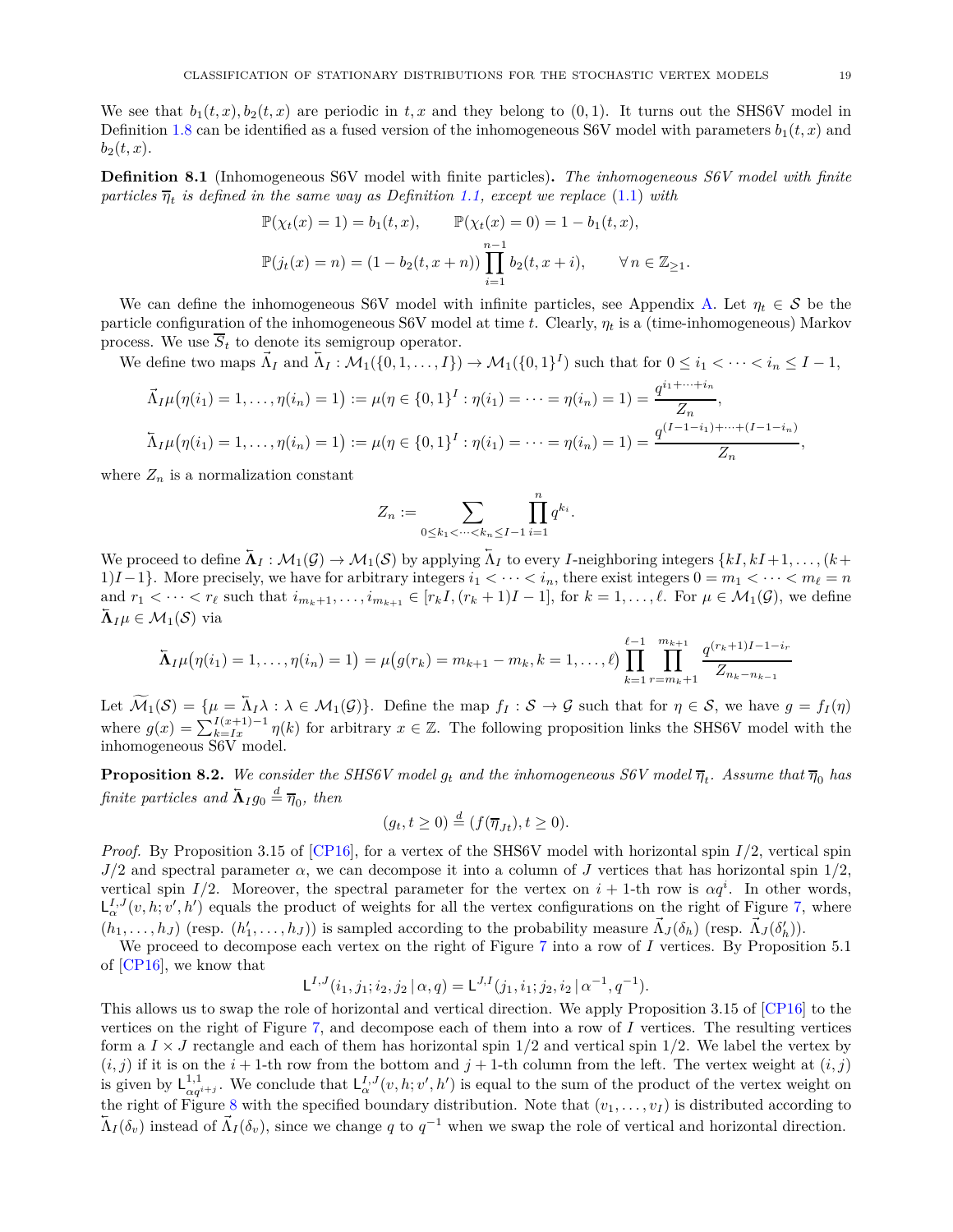By [\(8.1\)](#page-17-3) and the above argument, for the SHS6V model, one can identify the number of particles at location *k* as the total number of particles at  $kI, kI + 1, \ldots, k(I + 1) - 1$  in the inhomogeneous S6V model. Moreover, the one step update in the SHS6V model becomes the *J* step update in the inhomogeneous S6V model. This concludes the proposition.

<span id="page-19-0"></span>**Remark 8.3.** *By Appendix [A,](#page-21-0) we can define the inhomogeneous S6V model with infinite particles. By Proposition [8.2,](#page-18-1) we can define the SHS6V model g<sup>t</sup> with infinite number of particles via considering the inhomogeneous S6V* model  $\eta_t$  with initial distribution  $\eta_0 \stackrel{d}{=} \overline{\Lambda}_I(g_0)$  and set  $g_t := f(\overline{\eta}_{Jt})$  for every  $t \in \mathbb{Z}_{\geq 0}$ .

<span id="page-19-1"></span>

Figure 7. The figure visualizes an equality from [\[CP16,](#page-22-11) Proposition 3.15], which says that the weight a spin  $(I/2, J/2)$  vertex  $L^{I, J}_{\alpha}(v, h; v', h')$  is equal to the weight of a column of *J* vertices. Each vertex has horizontal spin  $1/2$  and vertical spin  $I/2$ . Note that on the  $i + 1$ -th (counting from bottom) the L-matrix is given by  $L_{\alpha q^i}^{I,1}$  and  $(h_1, \ldots, h_J)$  and  $(h'_1, \ldots, h'_J)$  follow the probability distribution  $\vec{\Lambda}_J(\delta_h)$  and  $\vec{\Lambda}_J(\delta_{h'})$ .

<span id="page-19-2"></span>

Figure 8. The configuration on the left is the same as the one on the right of Figure [7.](#page-19-1) On the right, each vertex has horizontal spin 1*/*2 and vertical spin 1*/*2. The weight of the vertex on the  $i+1$ -th column from the left and  $j+1$ -th row from the bottom has a spectral parameter is given by  $L_{\alpha q^{i+j}}^{1,1}$ .

<span id="page-19-3"></span>**Lemma 8.4.** *We have*  $\mathcal{I}^{HS} = {\overline{\nu} \circ f_I^{-1} : \overline{\nu} \in \widetilde{\mathcal{M}}_1(\mathcal{S})}.$ 

*Proof.* By Proposition [8.2,](#page-18-1)  $\nu \in \mathcal{I}^{\text{HS}}$  is equivalent to  $\overline{\Lambda}_I \nu \in \overline{\mathcal{I}}$ . Since  $\overline{\Lambda}_I : \mathcal{M}_1(\mathcal{G}) \to \widetilde{\mathcal{M}}_1(\mathcal{S})$  is surjective and  $(\bar{\mathbf{\Lambda}}_I \nu) \circ f_I^{-1} = \nu$ , we conclude the lemma by setting  $\bar{\nu} = \bar{\mathbf{\Lambda}}_I$  $I^{\nu}$ .

 $\Box$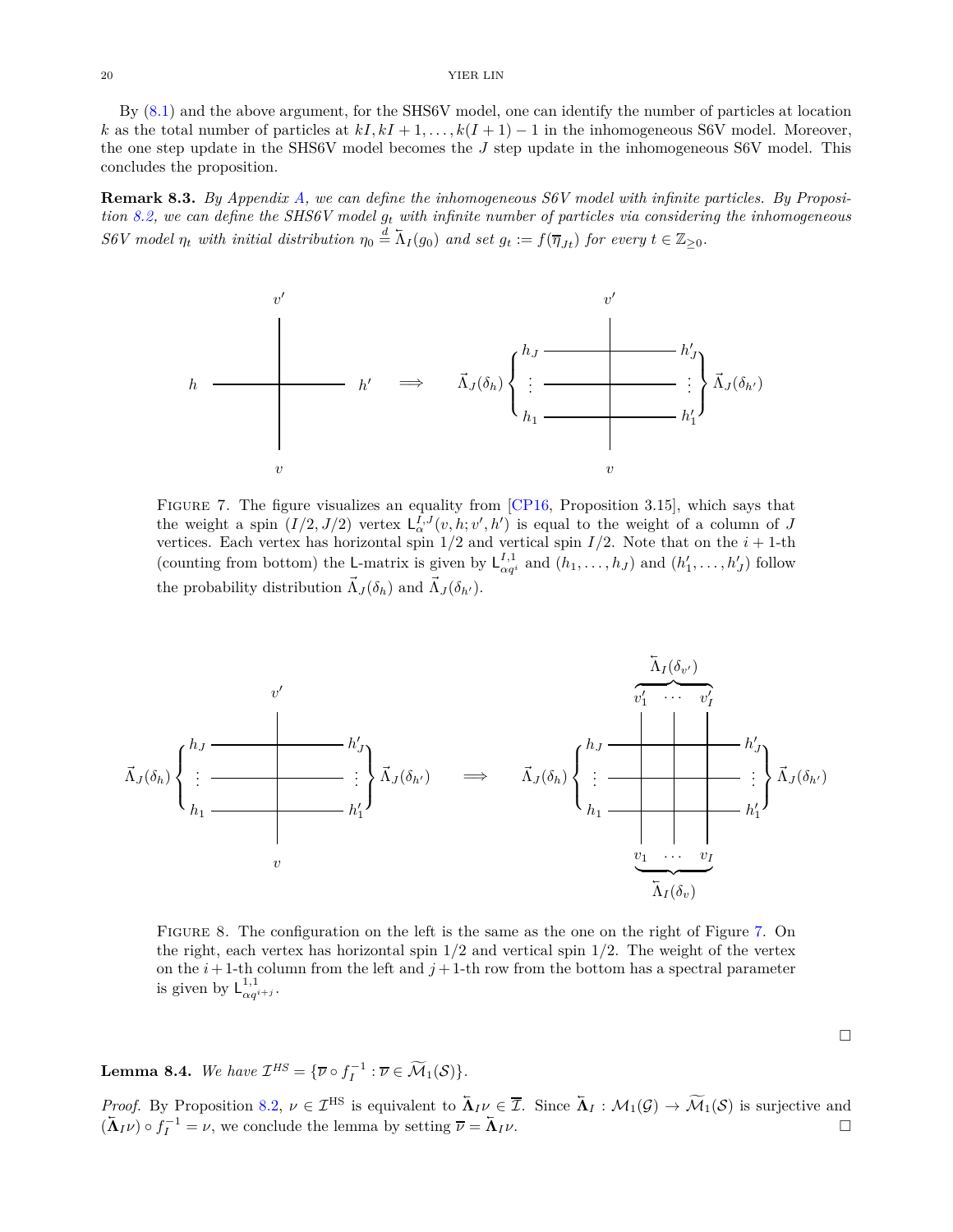Define  $\overline{\mathcal{I}} := \{ \nu \in \widetilde{\mathcal{M}}_1(\mathcal{S}) : \nu \overline{\mathcal{S}}_I = \nu \}$ . Note that  $\overline{\mathcal{I}}$  might be larger than the set of stationary distributions of the inhomogeneous S6V model since we only require the law to be unchanged after running *I* steps of the Markov process. Define the inhomogeneous Bernoulli product measure

<span id="page-20-4"></span>
$$
\overline{\mu}_{\rho} := \bigotimes_{k \in \mathbb{Z}} \text{Ber}\left(\frac{\rho q^{(I-1-k)_{[I]}}}{1 - \rho + \rho q^{(I-1-k)_{[I]}}}\right).
$$
\n(8.2)

For a vertex at  $(t, x)$ , let  $v \sim \text{Ber}(\rho(x))$  and  $h \sim \text{Ber}(\zeta(t))$  where

$$
\rho(x) := \frac{\rho q^{(I-1-x)_{[I]}}}{1-\rho+\rho q^{(I-1-x)_{[I]}}}, \qquad \zeta(t) := \frac{-\alpha \rho q^I q^{t_{[J]}}}{1-\rho-\alpha \rho q^I q^{t_{[J]}}}.
$$

One can readily check that for all *t, x*,

<span id="page-20-3"></span>
$$
\frac{\rho(x)}{1 - \rho(x)}(1 - b_1(t, x)) = \frac{\zeta(t)}{1 - \zeta(t)}(1 - b_2(t, x)).
$$
\n(8.3)

In Appendix [B,](#page-21-1) we show that  $\mu_{\rho}$  is stationary for the S6V model using the property of local stationarity [\(B.1\)](#page-21-4). A similar argument will yield that  $\overline{\mu}_{\rho}$  is stationary for the inhomogeneous S6V model, this implies that  $\overline{\mu}_{\rho} \in \mathcal{I}$ for every  $\rho \in [0, 1]$ , see Remark [B.3.](#page-21-5)

# <span id="page-20-0"></span> ${\bf Proposition 8.5.}$   $\mathcal{I}_e = {\{\overline{\mu}_\rho\}}_{\rho \in [0,1]}.$

*Proof.* The coupling for the S6V model in Definition [2.3](#page-7-2) can be simply generalized to the inhomogeneous S6V model. Since the parameters in [\(8.1\)](#page-17-3) are periodic in *x* with period *I*, we consider the set of *I*-translation invariant distribution to be  $\overline{P} := \{ \nu \in M_1(\mathcal{S}) : \nu \circ \tau_I^{-1} = \nu \}$ . By a similar argument as in Section [3,](#page-8-1) one can show that  $(\overline{I} \cap \overline{P})_e = {\overline{\mu}}_p\}_{p \in [0,1]}$ . For  $\nu \in \overline{I}_e$ , we couple two inhomogeneous S6V models with initial distribution  $\theta := \nu \circ (\mathsf{Id}, \tau_I^{-1})$ , using the same argument as in Section [4,](#page-10-0) one can show that we have one of the following holds:  $\nu > \nu \circ \tau_I^{-1}$  or  $\nu = \nu \circ \tau_I^{-1}$  or  $\nu < \nu \circ \tau_I^{-1}$ . One can establish the monotonicity of the current for the inhomogeneous S6V model as Lemma [2.5,](#page-8-3) using this we can show that  $\nu = \nu \circ \tau_I^{-1}$ , thus  $\nu \in \overline{\mathcal{I}}_e \cap \overline{\mathcal{P}} \subseteq (\overline{\mathcal{I}} \cap \overline{\mathcal{P}})_e = {\overline{\mu}}_p\}_{p \in [0,1]}$ . We conclude that  $\nu \in \overline{\mathcal{I}}_e$  implies that  $\nu \in {\overline{\mathcal{I}}}_\rho\}_{\rho \in [0,1]}$  and thus  $\overline{\mathcal{I}}_e \subseteq {\overline{\mathcal{I}}}_\rho\}_{\rho \in [0,1]}$ . On the other hand, by ergodicity, we have  ${\{\overline{\mu}_\rho\}}_{\rho \in [0,1]} \subseteq \overline{\mathcal{I}}$  and each of them is not a linear combination of others. Therefore, we conclude that  $\overline{\mathcal{I}}_e = {\overline{\{\mu}}_o\}_{o \in [0,1]}$  $\}$ <sub>*ρ*∈[0,1]</sub> □

The proof of Theorem [1.10](#page-3-3) follows once we state the following lemma.

<span id="page-20-1"></span>**Lemma 8.6** ([\[IMS20,](#page-23-11) Prop 2.3])**.** *Consider Y*1*, . . . , Y<sup>J</sup> independent Bernoulli random variables respectively of mean*  $\frac{\gamma}{1+\gamma}$ ,  $\frac{q\gamma}{1+q\gamma}$ , ...,  $\frac{q^{J-1}\gamma}{1+q^{J-1}}$  $\frac{q^{J-1}\gamma}{1+q^{J-1}\gamma}$  with  $\gamma \in [0,\infty]$ . Then defining  $X = Y_1 + \cdots + Y_J$ , we have  $X \sim qNB(q^{-J}, -q^{J}\gamma)$ .

*Proof of Theorem [1.10.](#page-3-3)* By Lemma [8.4,](#page-19-3) we have  $\mathcal{I}^{\text{HS}} = {\mu \circ f_I^{-1} : \mu \in \widetilde{\mathcal{M}}_1(\mathcal{S}) \cap \overline{\mathcal{I}}}$ . One can readily check that  $\overline{\mu}_{\rho} \in \widetilde{\mathcal{M}}_1(\mathcal{S})$  for any  $\rho \in [0,1]$ , using this together with Proposition [8.5,](#page-20-0) we know that  $\overline{\mathcal{I}} \subseteq \mathcal{M}_1(\mathcal{S})$ . Hence,  $\mathcal{I}^{\text{HS}} = {\mu \circ f_I^{-1} : \mu \in \overline{\mathcal{I}}} \text{ and } \mathcal{I}^{\text{HS}}_e = {\mu \circ f_I^{-1} : \mu \in \overline{\mathcal{I}}_e}.$  We conclude the theorem using Proposition [8.5](#page-20-0) and Lemma [8.6.](#page-20-1)

Now we assume that  $I = J$ . Let  $\overline{J} := \{ \nu \in M_1(\mathcal{S}) : \nu \overline{S}_I = \nu \circ \tau_I^{-1} \}$ . similar to Lemma [8.4,](#page-19-3) we know that

<span id="page-20-2"></span>
$$
\mathfrak{I}^{\mathrm{HS}} = \{ \nu \circ f_I^{-1} : \nu \in \overline{\mathfrak{I}} \cap \widetilde{\mathcal{M}}_1(\mathcal{S}) \}. \tag{8.4}
$$

*Proof of Theorem [1.11.](#page-4-1)* Since  $\mathfrak{I}^{\text{HS}}$  is convex, it suffices to show that  $\mathfrak{I}^{\text{HS}} \supseteq {\{\mu_p^{\text{HS}}\}_{\rho \in [0,1]}} \cup {\{\mu_{(n)}^{\text{HS}}\}_{n \in \mathbb{Z}}}.$  By  $\overline{\mu}_{\rho} = \overline{\mu}_{\rho} \circ \tau_I^{-1}$  and Proposition [8.5,](#page-20-0) we know that  $\overline{\mu}_{\rho} \in \overline{\mathfrak{I}}$  for any  $\rho \in [0,1]$ . By [\(8.4\)](#page-20-2) and Lemma [8.6,](#page-20-1) we have  $\mu_{\rho}^{\text{HS}} \in \mathfrak{I}^{\text{HS}}$ . Theorem [1.10](#page-3-3) implies that  $\{\mu_{\rho}^{\text{HS}}\}_{\rho \in [0,1]} \subseteq \mathfrak{I}^{\text{HS}}$ . To conclude Theorem [1.11,](#page-4-1) we need to show that  $\mu_{(n)}^{\text{HS}} \in \mathfrak{I}^{\text{HS}}$ . Since  $\mu_{(n)}^{\text{HS}}$  are projection of  $\mu_*^{\text{HS}}$ <sup>HS</sup>, which is defined in [\(1.6\)](#page-4-2), it suffices to show that  $\mu_*^{\text{HS}} \in \mathfrak{I}^{\text{HS}}$ . Note that  $b_1(t,x)/b_2(t,x) = q$  for all  $t, x$ , one can apply a similar argument as in Section [6](#page-14-1) to show that  $\mu_* \in \overline{\mathcal{I}}$ . Moreover, it is ready to check that  $\mu_* \in \widetilde{\mathcal{M}}_1(\mathcal{S})$ . By applying proposition [8.2](#page-18-1) and Lemma [8.6,](#page-20-1) we have  $\mu_*^{\text{HS}} = \mu_* \circ f_I^{-1} \in \mathfrak{I}^{\text{HS}}$ . Therefore, we conclude  $\mathfrak{I}^{\text{HS}} \supseteq {\mu_{\rho}^{\text{HS}}}_{\rho \in [0,1]} \cup {\mu_{(n)}^{\text{HS}}}_{n \in \mathbb{Z}}$ .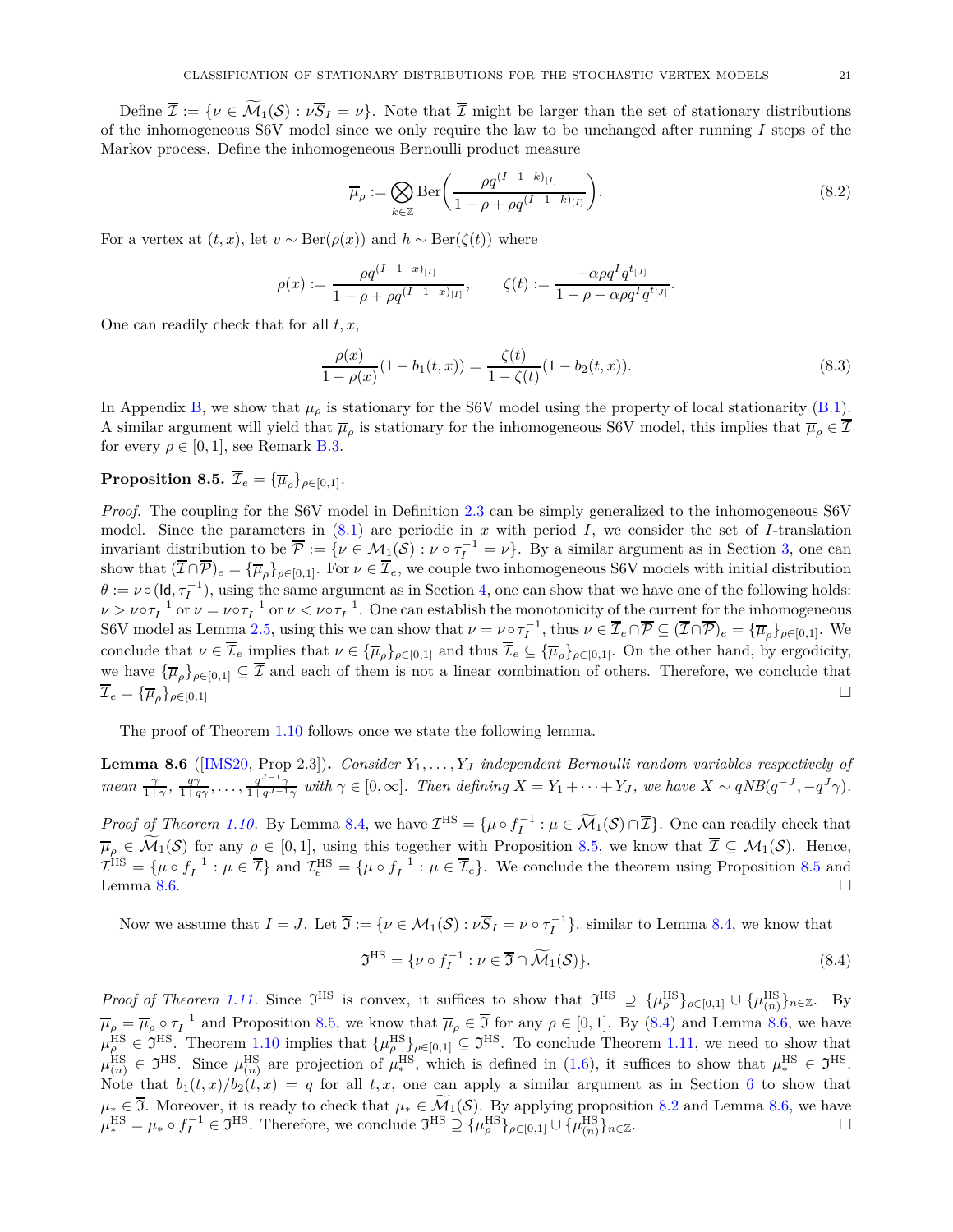#### Appendix A. The S6V model with infinite particles

<span id="page-21-0"></span>Let us explain how to extend the definition of the S6V model in Definition [1.1](#page-1-2) to that with an infinite number of particles. We adopt the method in [\[Agg20b\]](#page-22-0). The method also allows us to define the inhomogeneous S6V model and the two-class S6V model with infinite particles. We can then allow the SHS6V model to have infinite particles with the help of fusion.

The method in [\[Agg20b\]](#page-22-0) is related to Harris's construction of ASEP [\[Har78\]](#page-23-19). The idea is to divide the integer lattice Z into countable union of (random) intervals such that the particle jump in these intervals are independent.

For the S6V model with infinite particles, suppose that location of the particles at time *t* is given by the vector

$$
\mathbf{p}_t = (\dots < p_t(-1) < p_t(0) < p_t(1) < \dots)
$$

Recall the i.i.d. random variables  $\{\chi_t(x)\}_{x\in\mathbb{Z}}$  from Definition [1.1,](#page-1-2) by Borel-Cantelli lemma, with probability one we can find a random sequence of integers  $\cdots < d_{-1} < d_0 < d_1 < \cdots$  such that  $\chi_t(p_t(d_i)) = 0$  for every *i*. According to Definition [1.1,](#page-1-2) this means that the *di*-th particle will jump one step to its right no matter what happens to its left. As a consequence, we can update the particle with label in  $[d_i, d_{i+1})$  independently, conditioned on the particle  $d_i$  would jump and  $(d_{i+1}-1)$ -th particle can not exceed  $p_t(d_{i+1})$ . This reduces to the definition of the S6V model with finite particles.

For the inhomogeneous S6V model in Definition [8.1,](#page-18-0) we can also extend the definition to infinite particles. The only difference with the previous paragraph is that the independent random variables  $\{\chi_t(x)\}_{x\in\mathbb{Z}}$  follows the distribution  $\chi_t(x) \sim \text{Ber}(b_1(t, x))$  where  $b_1(t, x)$  is periodic in *x* hence  $\sup_x b_1(t, x) < 1$ . By Borel-Cantelli lemma, with probability 1, we can find a random sequence of integers  $\cdots < d_{-1} < d_0 < d_1 < \cdots$  such that  $\chi_t(p_t(d_i)) = 0$  for every *i*. The rest of the argument follows as in the previous paragraph.

# Appendix B. Product Bernoulli measure is stationary

<span id="page-21-1"></span>In this section, we briefly explain why the product Bernoulli measure  $\{\mu_{\rho}\}_{\rho\in[0,1]}$  is stationary for the S6V model. It is not easy to verify  $\mu_{\rho}S_1 = \mu_{\rho}$  via a direct computation, due to complicated dynamics of the S6V model. However, we have the following property of local stationarity from [\[Agg18a,](#page-22-7) Appendix A].

<span id="page-21-3"></span>**Lemma B.1** (Local stationarity)**.** *For a vertex, let v h, v* ′ *and h* ′ *be the number of lines on the bottom, left, top and right of it. We assign the vertex configuration with the stochastic weights as in Figure [1.](#page-0-0) If we have* (*v, h*) ∼ *Ber*(*ρ*) ⊗ *Ber*(*ζ*) *and*

<span id="page-21-4"></span>
$$
(1 - b_1)\frac{\rho}{1 - \rho} = \frac{\zeta}{1 - \zeta}(1 - b_2),\tag{B.1}
$$

<span id="page-21-6"></span>*then*  $(v', h') \sim Ber(\rho) \otimes Ber(\zeta)$  *and they are independent. See Figure [9](#page-21-6) for visualization.* 



FIGURE 9. A visualization of the above lemma.

<span id="page-21-2"></span>**Lemma B.2.** *Fix arbitrary*  $\rho \in [0,1]$ *. We have*  $\mu_{\rho} \in \mathcal{I}$ *.* 

*Proof.* If we have  $\eta_0 \sim \mu_\rho$ , by iterating Lemma [5.1,](#page-13-3) one can check that the current  $K_y(\eta_0) \sim \text{Ber}(\zeta)$ , where  $\zeta := \frac{(1-b_1)\rho}{(1-b_2)(1-\rho)+(1-\rho)}$  $\frac{(1-b_1)\rho}{(1-b_2)(1-\rho)+(1-b_1)\rho}$ . Moreover,  $K_y(\eta_0)$  is independent of  $\{\eta_0(z)\}_{z>y}$ . Note that  $\zeta$  and  $\rho$  satisfy the relation [\(B.1\)](#page-21-4), applying Lemma [B.1](#page-21-3) yields  $K_{y+1}(\eta_0) \sim \text{Ber}(\zeta)$  and  $\eta_1(y+1) \sim \text{Ber}(\rho)$ . Moreover,  $K_{y+1}(\eta_0)$  and  $\eta_1(y+1)$ are independent. Keep applying Lemma [B.1](#page-21-3) for  $(v, h) = (K_i(\eta_0), \eta_0(i+1))$ , where  $i = y+1, y+2, \ldots$ , we obtain that  $\{(\eta_1(z)\}_{z>y}$  follows the product Bernoulli distribution. Let  $y \to -\infty$ , we conclude that  $\eta_1 \sim \mu_\rho$ .

<span id="page-21-5"></span>**Remark B.3.** *By* [\(8.3\)](#page-20-3), a similar argument as above would also imply that  ${\{\overline{\mu}_{\rho}\}}_{\rho \in [0,1]}$  defined in [\(8.2\)](#page-20-4) are *stationary distributions for the inhomogeneous S6V model*  $\overline{\eta}_t$ .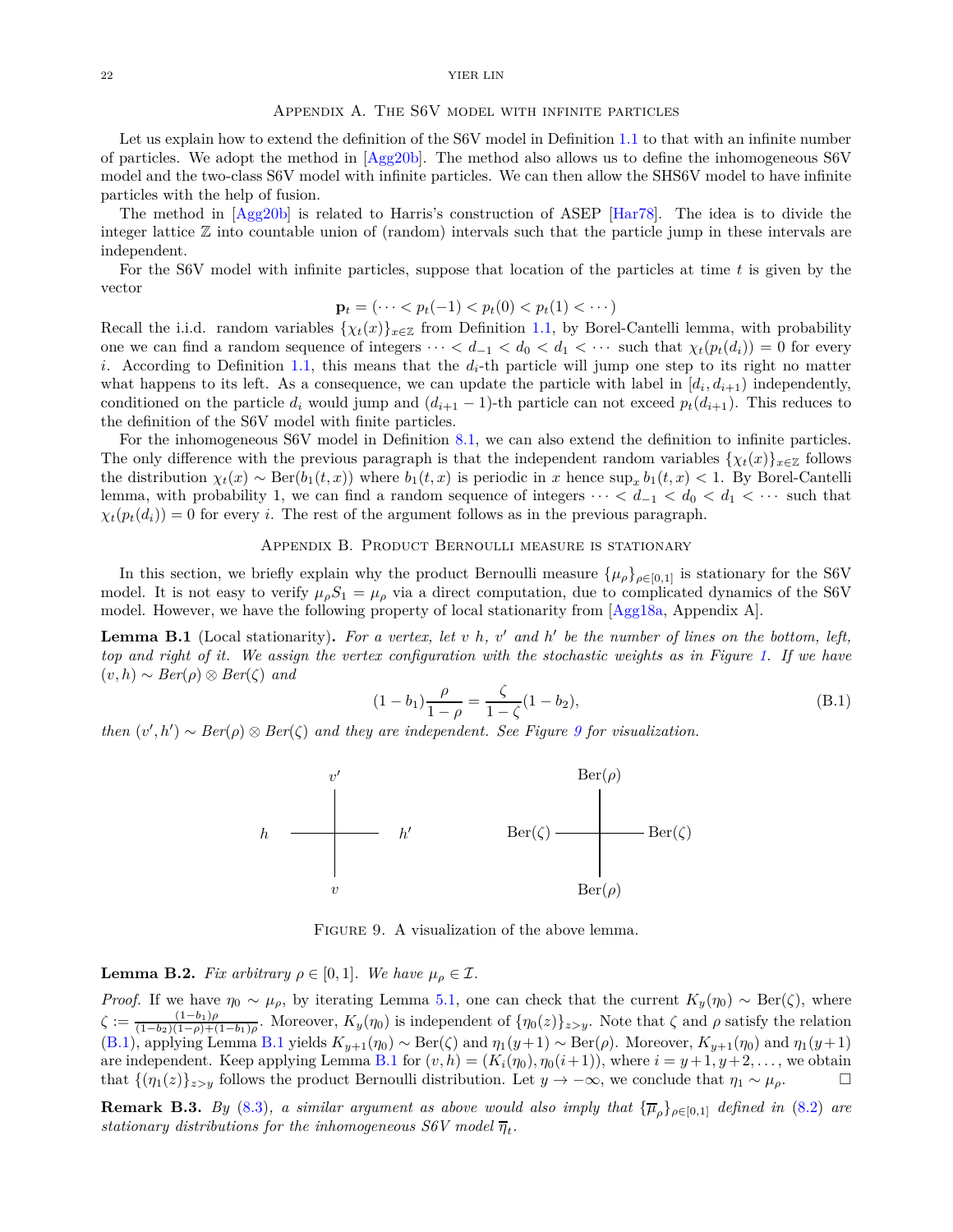### **REFERENCES**

- <span id="page-22-32"></span>[ABB19] Amol Aggarwal, Alexei Borodin, and Alexey Bufetov. Stochasticization of solutions to the Yang–Baxter equation. In *Annales Henri Poincar´e*, volume 20, pages 2495–2554. Springer, 2019.
- <span id="page-22-22"></span>[ABBS21] Gidi Amir, Christophe Bahadoran, Ofer Busani, and Ellen Saada. Invariant measures for multilane exclusion process. *arXiv preprint arXiv:2105.12974*, 2021.
- <span id="page-22-17"></span>[ABW21] Amol Aggarwal, Alexei Borodin, and Michael Wheeler. Colored fermionic vertex models and symmetric functions. *arXiv preprint, arXiv:2101.01605*, 2021.
- <span id="page-22-18"></span>[ABW22] Amol Aggarwal, Alexei Borodin, and Michael Wheeler. Deformed polynuclear growth in (1 + 1) dimensions. *International Mathematics Research Notices*, 2022.
- <span id="page-22-6"></span>[Agg17] Amol Aggarwal. Convergence of the stochastic six-vertex model to the ASEP. *Mathematical Physics, Analysis and Geometry*, 20(2):1–20, 2017.
- <span id="page-22-7"></span>[Agg18a] Amol Aggarwal. Current fluctuations of the stationary ASEP and six-vertex model. *Duke Mathematical Journal*, 167(2):269–384, 2018.
- <span id="page-22-14"></span>[Agg18b] Amol Aggarwal. Dynamical stochastic higher spin vertex models. *Selecta Mathematica*, 24(3):2659–2735, 2018.
- <span id="page-22-8"></span>[Agg20a] Amol Aggarwal. Arctic boundaries of the ice model on three-bundle domains. *Inventiones mathematicae*, 220(2):611– 671, 2020.
- <span id="page-22-0"></span>[Agg20b] Amol Aggarwal. Limit shapes and local statistics for the stochastic six-vertex model. *Communications in Mathematical Physics*, 376(1):681–746, 2020.
- <span id="page-22-28"></span><span id="page-22-23"></span>[And82] Enrique Daniel Andjel. Invariant measures for the zero range process. *The Annals of Probability*, 10(3):525–547, 1982. [Ang06] Omer Angel. The stationary measure of a 2-type totally asymmetric exclusion process. *Journal of Combinatorial*
- *Theory, Series A*, 113(4):625–635, 2006.
- <span id="page-22-1"></span>[Bax16] Rodney J Baxter. *Exactly solved models in statistical mechanics*. Elsevier, 2016.
- <span id="page-22-31"></span>[Baz85] VV Bazhanov. Trigonometric solutions of triangle equations and classical Lie algebras. *Physics Letters B*, 159(4-6):321– 324, 1985.
- <span id="page-22-2"></span>[BCG16] Alexei Borodin, Ivan Corwin, and Vadim Gorin. Stochastic six-vertex model. *Duke Mathematical Journal*, 165(3):563– 624, 2016.
- <span id="page-22-5"></span>[BG19] Alexei Borodin and Vadim Gorin. A stochastic telegraph equation from the six-vertex model. *The Annals of Probability*, 47(6):4137–4194, 2019.
- <span id="page-22-21"></span>[BL05] Maury Bramson and Thomas M Liggett. Exclusion processes in higher dimensions: stationary measures and convergence. *The Annals of Probability*, 33(6):2255–2313, 2005.
- <span id="page-22-19"></span>[BLM02] Maury Bramson, Thomas M Liggett, and Thomas Mountford. Characterization of stationary measures for onedimensional exclusion processes. *The Annals of Probability*, 30(4):1539–1575, 2002.
- <span id="page-22-20"></span>[BM02] Maury Bramson and Thomas Mountford. Stationary blocking measures for one-dimensional nonzero mean exclusion processes. *The Annals of Probability*, 30(3):1082–1130, 2002.
- <span id="page-22-12"></span>[BP18] Alexei Borodin and Leonid Petrov. Higher spin six vertex model and symmetric rational functions. *Selecta Mathematica*, 24(2):751–874, 2018.
- <span id="page-22-15"></span>[BW18] Alexei Borodin and Michael Wheeler. Coloured stochastic vertex models and their spectral theory. *arXiv preprint arXiv:1808.01866*, 2018.
- <span id="page-22-16"></span>[BW20] Alexei Borodin and Michael Wheeler. Observables of coloured stochastic vertex models and their polymer limits. *Probability and Mathematical Physics*, 1(1):205–265, 2020.
- <span id="page-22-26"></span>[CdGW15] Luigi Cantini, Jan de Gier, and Michael Wheeler. Matrix product formula for macdonald polynomials. *Journal of Physics A: Mathematical and Theoretical*, 48(38):384001, 2015.
- <span id="page-22-4"></span>[CGST20] Ivan Corwin, Promit Ghosal, Hao Shen, and Li-Cheng Tsai. Stochastic PDE limit of the six vertex model. *Communications in Mathematical Physics*, pages 1–94, 2020.
- <span id="page-22-27"></span>[CMW22] Sylvie Corteel, Olya Mandelshtam, and Lauren Williams. From multiline queues to macdonald polynomials via the exclusion process. *American Journal of Mathematics*, 144(2):395–436, 2022.
- <span id="page-22-3"></span>[Cor12] Ivan Corwin. The Kardar–Parisi–Zhang equation and universality class. *Random matrices: Theory and applications*, 1(01):1130001, 2012.
- <span id="page-22-11"></span>[CP16] Ivan Corwin and Leonid Petrov. Stochastic higher spin vertex models on the line. *Communications in Mathematical Physics*, 343(2):651–700, 2016.
- <span id="page-22-13"></span>[CT17] Ivan Corwin and Li-Cheng Tsai. KPZ equation limit of higher-spin exclusion processes. *The Annals of Probability*, 45(3):1771–1798, 2017.
- <span id="page-22-29"></span>[DEHP93] Bernard Derrida, Martin R Evans, Vincent Hakim, and Vincent Pasquier. Exact solution of a 1d asymmetric exclusion model using a matrix formulation. *Journal of Physics A: Mathematical and General*, 26(7):1493, 1993.
- <span id="page-22-9"></span>[Dim20] Evgeni Dimitrov. Six-vertex models and the gue-corners process. *International Mathematics Research Notices*, 2020(6):1794–1881, 2020.
- <span id="page-22-10"></span>[DR20] Evgeni Dimitrov and Mark Rychnovsky. Gue corners process in boundary-weighed six-vertex models. *arXiv preprint arXiv:2005.06836*, 2020.
- <span id="page-22-33"></span>[EW13] Manfred Einsiedler and Thomas Ward. Ergodic theory. *Springer*, 4(4):4–5, 2013.
- <span id="page-22-24"></span>[FM07] Pablo A Ferrari and James B Martin. Stationary distributions of multi-type totally asymmetric exclusion processes. *The Annals of Probability*, pages 807–832, 2007.
- <span id="page-22-25"></span>[FM09] Pablo A Ferrari and James B Martin. Multiclass hammersley-aldous-diaconis process and multiclass-customer queues. In *Annales de l'IHP Probabilités et statistiques*, volume 45, pages 250–265, 2009.
- <span id="page-22-30"></span>[FMN19] Susana Frómeta, Ricardo Misturini, and Adriana Neumann. The boundary driven zero-range process. In *From Particle Systems to Partial Differential Equations*, pages 253–281. Springer, 2019.